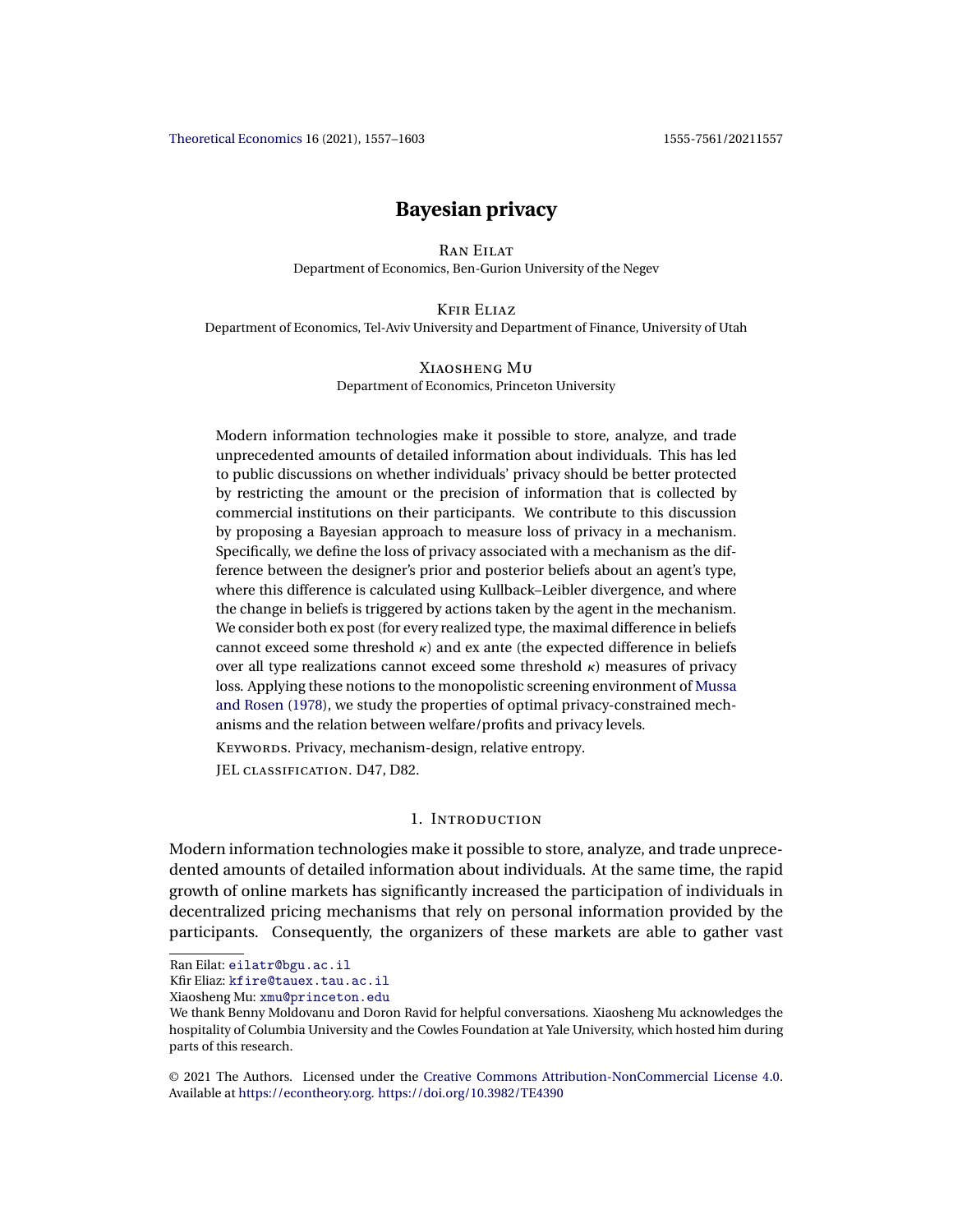amounts of data on individuals' characteristics such as their tastes and willingness-topay for products and services. These data are valuable to a variety of entities including commercial firms as well as political institutions. If leaked to these entities, this information may be used against the users' interests. In light of this, there has been a growing sentiment that governments should enact laws that regulate the ability of private entities to collect and use personal information. If the growing concerns for maintaining privacy were to lead to regulations that impose privacy constraints on pricing mechanisms, how would that affect the design of these mechanisms, and what is the trade-off between profits, welfare and privacy? This paper takes a step towards addressing these questions by proposing a Bayesian approach to the measurement of loss of privacy and applying this approach to the design of optimal mechanisms that are restricted in the amount/precision of private information that they can elicit from participants.

The cornerstone of our approach is the idea that loss of privacy is a *relative* notion: How much information is effectively extracted from an individual through his actions should be measured relative to what is already known about that individual. For example, if it is publicly known that some individual was convicted of some crime, then there is no loss of private information when that person voluntarily discloses his conviction. Similarly, how much privacy is lost when a reputed business manager (say, the CEO of a publicly traded firm) discloses his wealth should depend on existing public information (e.g., about his annual income). In the context of private information that is gleaned through trade, a seller who operates in a particular zip code may already know the wealth distribution of the residents in that zip code. Similarly, if an individual who is already active on some platform (say, an online radio) decides to make a purchase on that platform, the information revealed from the purchase itself is in addition to the data that the platform has already collected prior to the purchase, such as that person's taste in music.

Taking the idea of relative privacy to mechanism design, we suppose that the designer already possesses some information about the participants in the form of a prior belief over their "types." He updates this belief as a result of the participants' interactions with the mechanism, which reveal more information about them. For example, if the mechanism consists of a menu, then an individual's choice of a particular menu item enables the designer to learn additional information about this person's preferences. Consequently, the designer's posterior belief about the participant's type may be quite different from her prior belief. This suggests that the *difference* between the designer's prior and posterior beliefs should serve as the basis for measuring the loss of privacy associated with a particular mechanism.

Building on this observation, we propose a Bayesian measure of relative privacy loss for mechanisms and apply it to screening mechanisms, which shut down the strategic interaction among different participants. Specifically, we consider the classic Mussa– Rosen set-up in which a monopolist seller faces increasing marginal cost for producing a higher quality of a product, and wishes to offer the optimal menu of quality-price pairs to consumers with private willingness-to-pay per unit of quality. The standard solution implies that, under a regularity condition, all consumer types that opt in perfectly reveal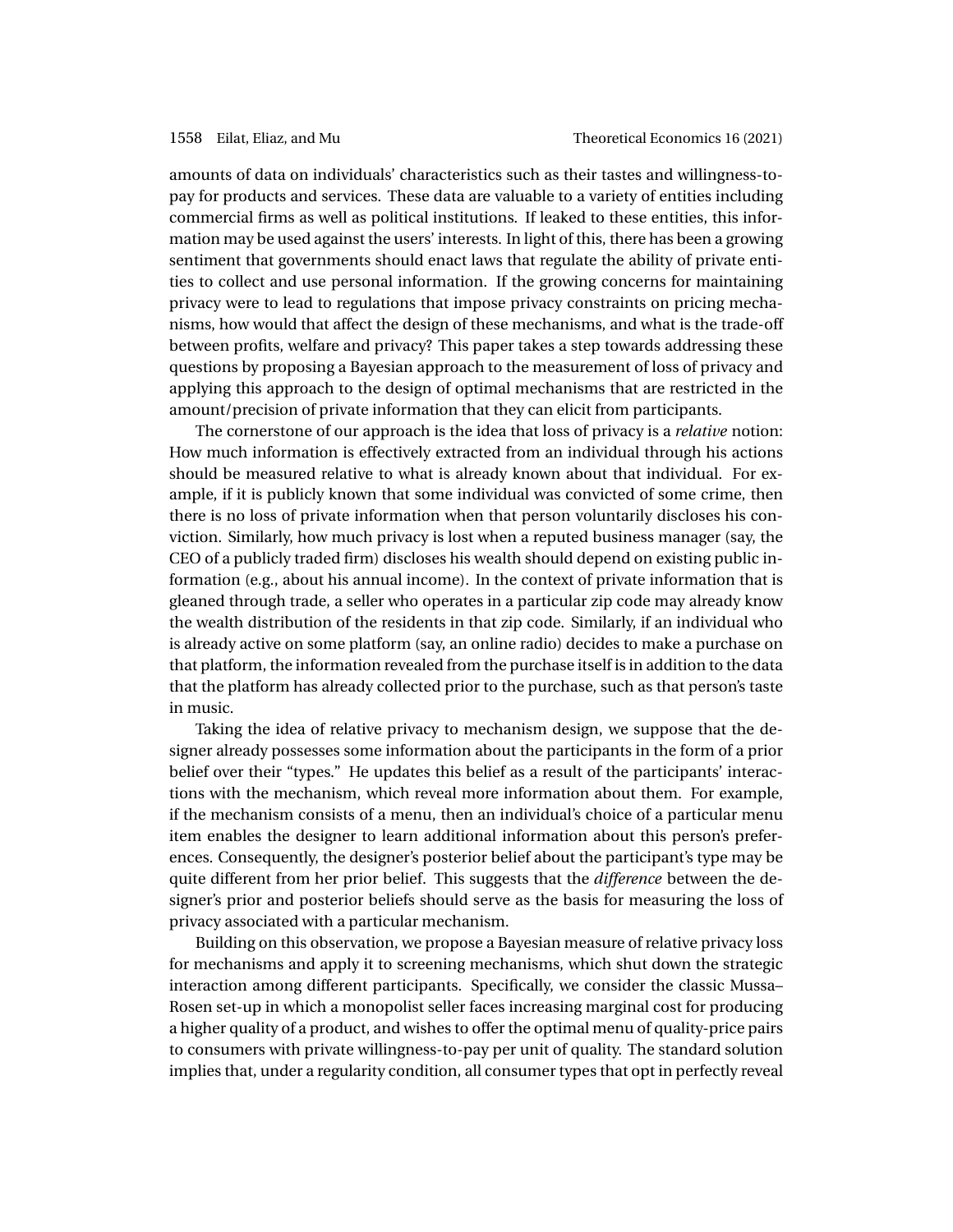<span id="page-2-0"></span>their private types. Hence, the optimal solution entails complete loss of privacy: The designer has a degenerate posterior belief on the type of each participant.

To study the design of mechanisms that preserve some level of privacy, we follow the information theory literature and propose to measure a mechanism's inherent loss of privacy as the *maximal relative entropy* (i.e., the maximal Kullback–Leibler divergence) between the seller's posterior and prior beliefs. The posterior belief is derived from the "message" received in the mechanism, and the maximum KL divergence is computed across all messages (i.e., across all consumer types). We then augment the standard mechanism design problem by restricting attention to mechanisms with privacy loss at most κ. The parameter κ, which takes values between zero (full privacy) and infinity (no privacy), captures the strength of the privacy requirement. For any finite  $\kappa$ , our approach imposes an upper bound on the amount of new information that a designer may learn about any participant. While in our analysis we use the functional form of KLdivergence, our results extend to the more general class of *f-divergences* (see footnote [14](#page-12-0) for details).

Before describing our results, we offer some discussion of this modeling framework. By imposing an exogenous privacy constraint, we take a "paternalistic" approach to privacy in the sense that we do not explicitly model consumers' preferences over privacy (i.e., how consumers trade-off privacy, consumption and money), but rather assume that mechanisms are required to guarantee a certain level of privacy. This is motivated by research showing that most consumers are not fully aware of the implications of allowing commercial entities to record information about them. Indeed, many users make public postings on social media, log in to websites through their social media accounts and do not delete cookies (see, e.g., [Acquisti and Grossklags](#page-43-0) [\(2005\)](#page-43-0), [Barth and de Jong](#page-43-0) [\(2017\)](#page-45-0), and [Kokolakis](#page-45-0) (2017)).<sup>1</sup> Our paternalistic approach is analogous to the one that is frequently taken in the design of commitment mechanisms, which try to help agents with self-control problems by limiting their choice sets even when there is no demand for such commitment devices on part of the agents.<sup>2</sup>

This perspective that a regulator imposes the exogenous privacy constraint motivates our choice of an information-theoretic measure of privacy loss. Our measure requires making no specific assumptions about the exact form of future interactions between the data holder and the agent. This approach reflects our view that the continuation game is often unknown (especially to the regulator), making it impossible to predict how data collected today will be used in the future.<sup>3</sup>

 $1$  Even if consumers were to fully endogenize the consequences of disclosing their private information, it is often the case that individuals neglect the effects of sharing their information on others. For a discussion of the negative externalities and the "public bad" properties of loss of privacy see, e.g., [Fairfield and Engel](#page-44-0) [\(2015\)](#page-44-0) and [Choi et al.](#page-43-0) [\(2019\)](#page-43-0).

 ${}^{2}$ Laibson [\(2018\)](#page-45-0) called it the commitment paradox and gave the following example: "College instructors" adopt course policies that force students to focus on their course work: pop quizzes, classroom attendance requirements, cold calling, graded problem sets, deadlines, classroom wifi blocking, and classroom laptop bans. In my experience, most students do not welcome these paternalistic restrictions."

<sup>3</sup>Oftentimes data that are collected for one purpose are used for a surprisingly different one. A notable example is the 2018 Cambridge Analytica political scandal in which it was revealed that Cambridge Analytica had harvested the personal data of millions of peoples' Facebook profiles without their consent and used it for political advertising purposes.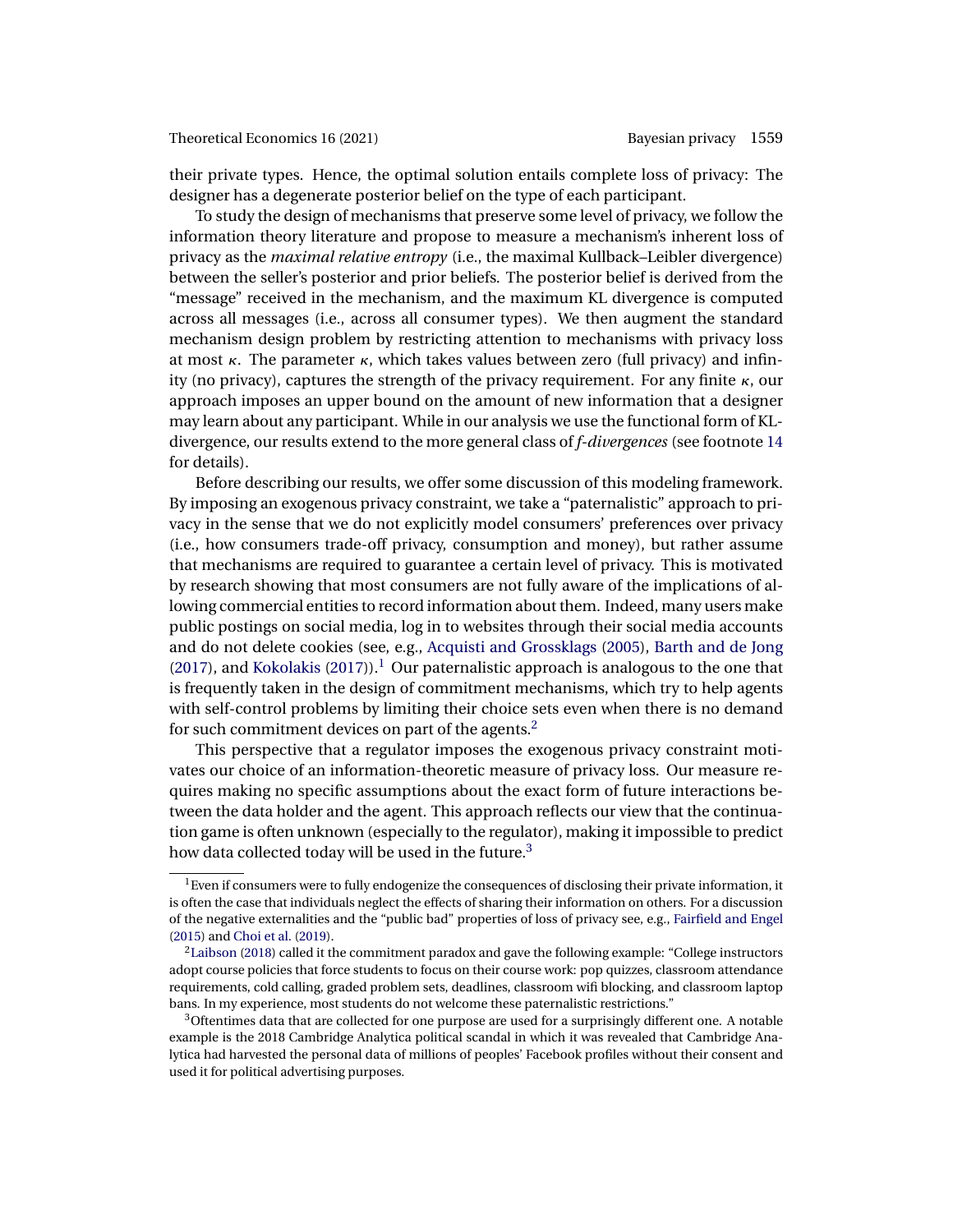Thus, a regulator may prefer the relative entropy measure, which is portable and applicable to any mechanism design setting regardless of the particular type space. As our analysis demonstrates, relative entropy (or any  $f$ -divergence) also makes the problem especially tractable. In particular, our results suggest that the (ex post) relative entropy privacy measure admits an equivalent "reduced-form" implementation, where the regulator simply requires each outcome in the designer's menu to cater to a sufficiently big proportion of the population. This is discussed in further detail below.

Our main results highlight the following key properties of optimal privacy-preserving mechanisms. The optimal κ-constrained mechanism *partitions* the type space into finitely many intervals (whose number depends on  $\kappa$ ), such that consumers truthfully announce to which interval their type belongs. Thus, even though there is a continuum of types, and the privacy constraint allows for a continuum of noisy messages, $4$  maximal profits are attained with only finitely many messages. When the production cost function and the type distribution satisfy some additional properties that we provide, any optimal κ-constrained mechanism consists of intervals that are *monotonically ordered* according to their mass from left to right, so that the gain from differentiating higher types either diminishes or increases.

We show that an interval partition of the type space satisfies the  $\kappa$ -privacy constraint if and only if the probability mass of each interval is at least  $e^{-\kappa}$ . From a practical viewpoint, this latter constraint on interval size may be more easily implemented by a regulator. Specifically, to verify that a firm did not violate the privacy constraint, the regulator only needs to get the data on the proportion of consumers who bought each menu item. He then needs to check that each item is bought by at least  $e^{-\kappa}$  fraction of the consumers. This equivalent implementation does not require the regulator to know the prior distribution of types, nor the equilibrium strategies. In fact, similar restrictions are already used in practice in related contexts. For instance, the US government often requires publicly released statistics (say, for research based on the US Census) to be based on cells containing a minimum number of people or firms. Our contribution is to show that such practices are optimal under a general notion of relative privacy.

We then study the welfare consequences of varying the privacy constraint  $\kappa$ . A priori, it is not clear whether stricter privacy requirements help or harm consumers since such requirements distort allocative efficiency. We show that when the marginal production cost is convex, buyer surplus is *maximized* at  $\kappa = 0$ , where every type receives the same quality, and it is minimized at  $\kappa = \infty$ , where types are fully separated. However, we find that when costs are quadratic and the prior density function is decreasing in the type, total welfare is *minimized* at  $\kappa = 0$  (full privacy) and maximized at  $\kappa = \infty$  (no privacy). This result suggests that regulators may face a trade-off between consumer protection and trade efficiency.

To illustrate a complete characterization of the optimal privacy-preserving mechanism, we analyze the uniform-quadratic case where types are drawn from a uniform distribution and costs are quadratic. In this case, for any  $\kappa \in [\log(n), \log(n+1)]$ , the  $\kappa$ -optimal mechanism divides the type space into *n* equal intervals. Hence, when  $\kappa$  is

<sup>&</sup>lt;sup>4</sup>For example, when each type  $\theta$  reports  $\theta + \varepsilon$ , where  $\varepsilon$  is a continuous random variable.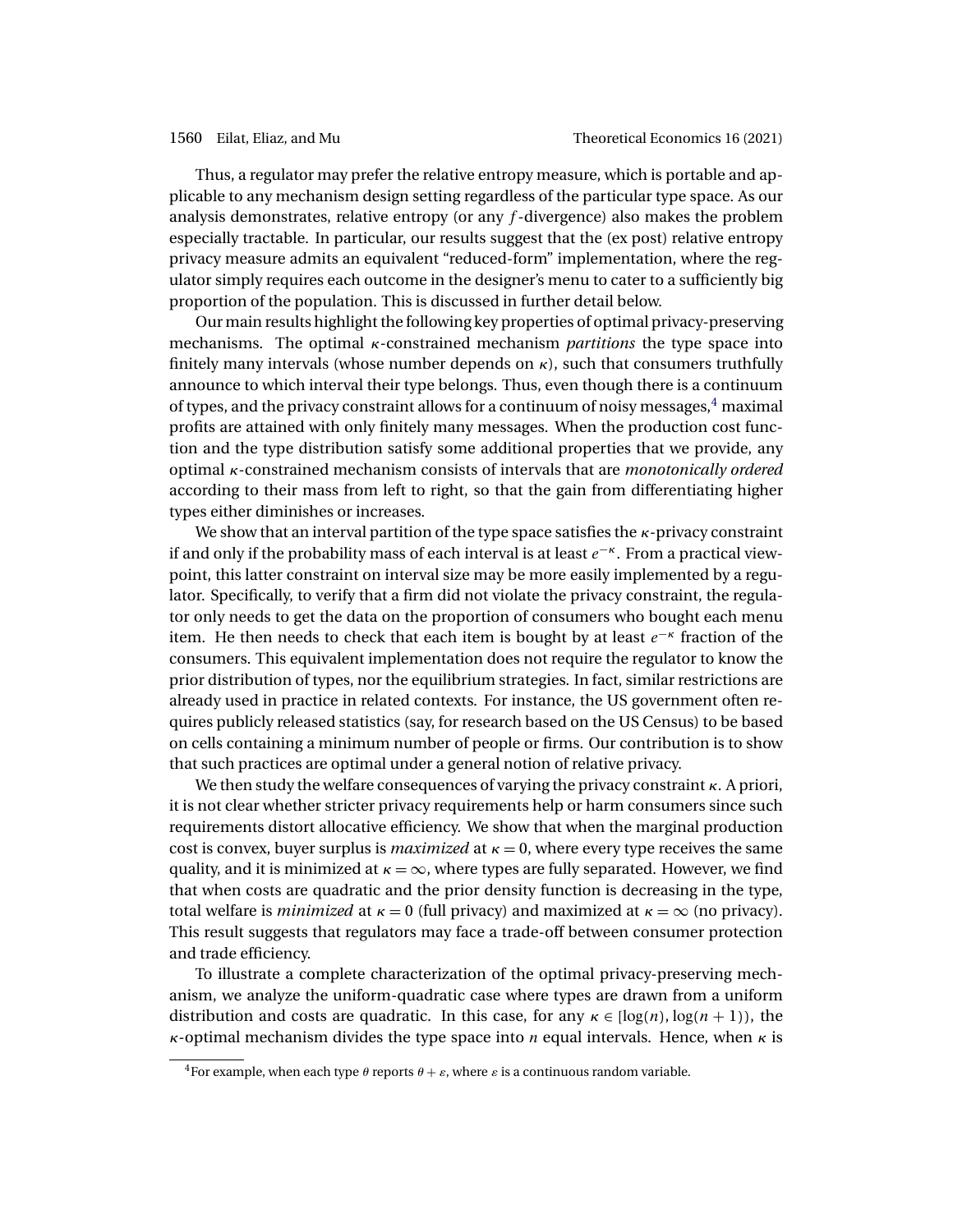in the interior of this interval, the privacy constraint is slack and profit is constant as  $\kappa$ increases within this interval.

A consumer's action or message can be thought of as a noisy signal that the designer observes about the consumer's type. Ex ante, there is a distribution over these signals induced by the prior type distribution and each type's optimizing behavior. An alternative, more permissive notion of privacy would require that on average, the reduction in the designer's uncertainty regarding the consumer should not exceed some threshold. More formally, one could impose that the *expected* relative entropy between the designer's posterior and prior beliefs should be at most κ. This *ex ante* notion of privacy, in contrast to the ex post notion discussed previously, is lenient to events of high loss of privacy that occur with small probabilities. Thus, the designer can preserve privacy in a differential manner across consumer types, so long as on average a given level of privacy is maintained. This allows the designer to take advantage of the fact that some consumers' private information may be more valuable than others, e.g., uncovering high valuation types may be more profitable than uncovering low valuation types.

We show that many of our findings continue to hold under the ex ante notion of privacy. However, there are a number of major differences. First, even though it is again without loss to consider mechanisms that involve interval partitions, existence of an optimal mechanism is no longer straightforward. The difficulty arises since the ex ante constraint, unlike our original ex post version, allows for partitions with countably many intervals. Without a finite upper bound on the number of intervals, it is more challenging to use a compactness argument to prove existence. To show that an optimal mechanism indeed exists, we show that there can be at most one interval of arbitrarily small mass, i.e., at most one set of types about which the seller attains very precise information. This property restores compactness and settles the existence issue; it also implies that for  $\kappa$  small (near full privacy), the optimal ex ante  $\kappa$ -constrained mechanism has exactly two intervals. Another distinction of the ex ante constraint is that the resulting optimal mechanism always exhausts the privacy constraint. Consequently, the optimal mechanism in the uniform-quadratic case is different from the one derived for ex post privacy: For  $\kappa \in (\log(n-1), \log(n))$ , there is exactly one "short" interval and  $n-1$  "long" intervals of equal length; the lengths are uniquely determined by the binding privacy constraint, and the position of the short interval does not matter.

In the absence of a commonly-agreed-upon notion of privacy loss, our main contribution is to propose a Bayesian definition that builds upon a familiar concept from information theory, which has already been adopted by economists as a measure of the cost of information. This privacy notion can be easily incorporated into the standard mechanism design framework, and has the advantage of allowing to quantify the effect of a marginal change in the privacy threshold on profits and welfare. As our results suggest, the proposed privacy notion also provides a rationale for using simple/coarse mechanisms with restricted message spaces.

We proceed as follows. In Section [2,](#page-5-0) we review the related literature. In Section [3,](#page-7-0) we introduce our ex post Bayesian privacy notion, and in Section [4](#page-9-0) we use this notion to analyze optimal privacy-constrained mechanisms in a monopolistic screening setting. Section [5](#page-17-0) presents an alternative, ex ante, Bayesian privacy measure and solves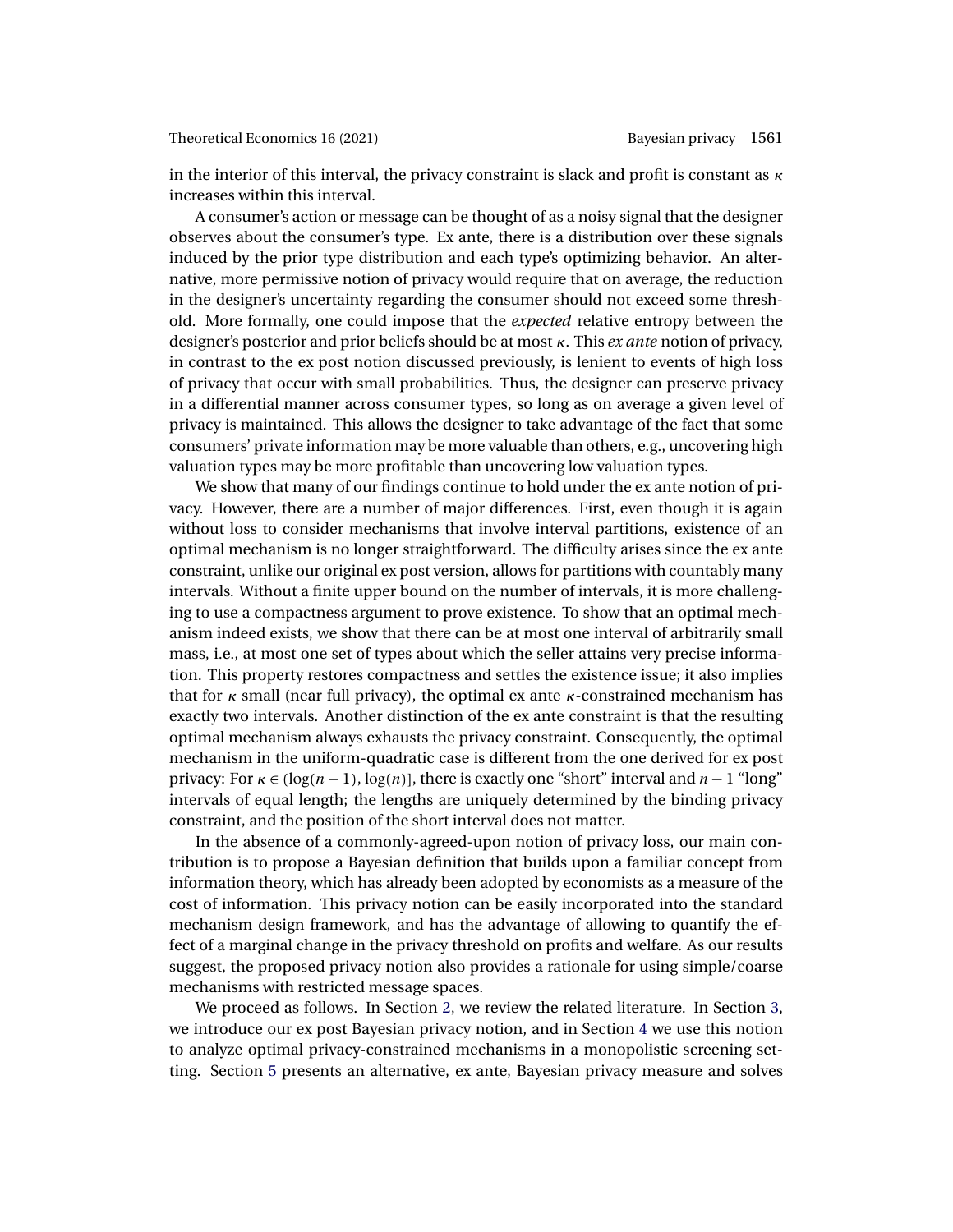<span id="page-5-0"></span>for the corresponding optimal mechanisms under this constraint. Section [6](#page-22-0) considers an extension where the seller possibly excludes a subset of consumers from trade, and Section [7](#page-23-0) concludes.

### 2. Related literature

Our work is related to rational inattention [\(Sims](#page-46-0) [\(2003\)](#page-46-0), [Caplin and Dean](#page-43-0) [\(2015\)](#page-43-0), [Matejka](#page-45-0) ˇ [and McKay](#page-45-0) [\(2015\)](#page-45-0), Matějka [\(2016\)](#page-45-0), [Steiner et al.](#page-46-0) [\(2017\)](#page-46-0), [Caplin et al.](#page-43-0) [\(2019\)](#page-43-0)). In that literature, an uninformed decision maker chooses the structure of a signal she wants to observe, subject to the information constraint that the signal can only contain a limited amount of information about the state (as measured by mutual information). Note that mutual information is equal to the expected KL divergence between the decision maker's posterior and prior beliefs. Thus, the rational inattention approach connects to our mechanism designer's problem under the ex ante privacy constraint. The key difference is that in our setting, the "signal" observed is the agent's message, which is bound by an additional incentive constraint. Thus, the seller in our model cannot directly choose what information to acquire, but rather needs to incentivize another party to disclose that information to her. Studying the interaction between the information constraint and the incentive constraint is the main objective of our work.

The privacy constraint in our model entails that, *in equilibrium*, agents cannot communicate all their private information to the designer. Several papers have investigated a related question of optimal mechanism design with limited communication, by imposing exogenous restrictions on the cardinality of the action space available to agents. Notable examples are [Green and Laffont](#page-44-0) [\(1986,](#page-44-0) [1987\)](#page-44-0), [Melumad et al.](#page-45-0) [\(1992\)](#page-45-0), [Blumrosen](#page-43-0) [et al.](#page-43-0) [\(2007\)](#page-43-0), [Bergemann et al.](#page-43-0) [\(2012\)](#page-43-0), [Kos](#page-45-0) [\(2012\)](#page-45-0), and [Blumrosen and Feldman](#page-43-0) [\(2013\)](#page-43-0). In a different setting, [Mookherjee and Tsumagari](#page-45-0) [\(2014\)](#page-45-0) studied a dynamic mechanism design problem with costly communication and compare between centralized and decentralized production decisions. [Van Zandt\(2007\)](#page-46-0), [Fadel and Segal\(2009\)](#page-44-0), and [Babaioff](#page-43-0) [et al.](#page-43-0) [\(2013\)](#page-43-0) studied the interaction between communication capacity and incentive feasibility by quantifying the "cost of selfishness"—the amount of excess information (bits) that needs to be exchanged to implement a given social choice function, relative to the case in which agents honestly report their types. More generally, optimization problems over partitions have been considered in Alonso [and Matouschek](#page-43-0) [\(2008\)](#page-43-0) and [Frankel](#page-44-0) [\(2014\)](#page-44-0), who study delegation, as well as in [Crémer et al.](#page-44-0) [\(2007\)](#page-44-0), who study language design within an organization.

A number of papers have studied privacy in dynamic models, where the agent's preferences for privacy is derived from how the designer can use the information against him in the future. Such models appear in [Taylor](#page-46-0) [\(2004\)](#page-46-0), [Calzolari and Pavan](#page-43-0) [\(2006\)](#page-43-0), [Conitzer](#page-44-0) [et al.](#page-44-0) [\(2012\)](#page-44-0) among others. In contrast, our approach based on the divergence between prior and posterior beliefs is reduced-form and especially applicable to the question of regulation, where it is not a priori clear what the seller would/could do with the collected consumer data. Static models about privacy have been studied in [Gradwohl](#page-44-0) [\(2018\)](#page-44-0), who analyzes the problem of full implementation when agents prefer to protect their privacy, in [Gilboa-Freedman and Smorodinsky](#page-44-0) [\(2018\)](#page-44-0), who axiomatize preferences over privacy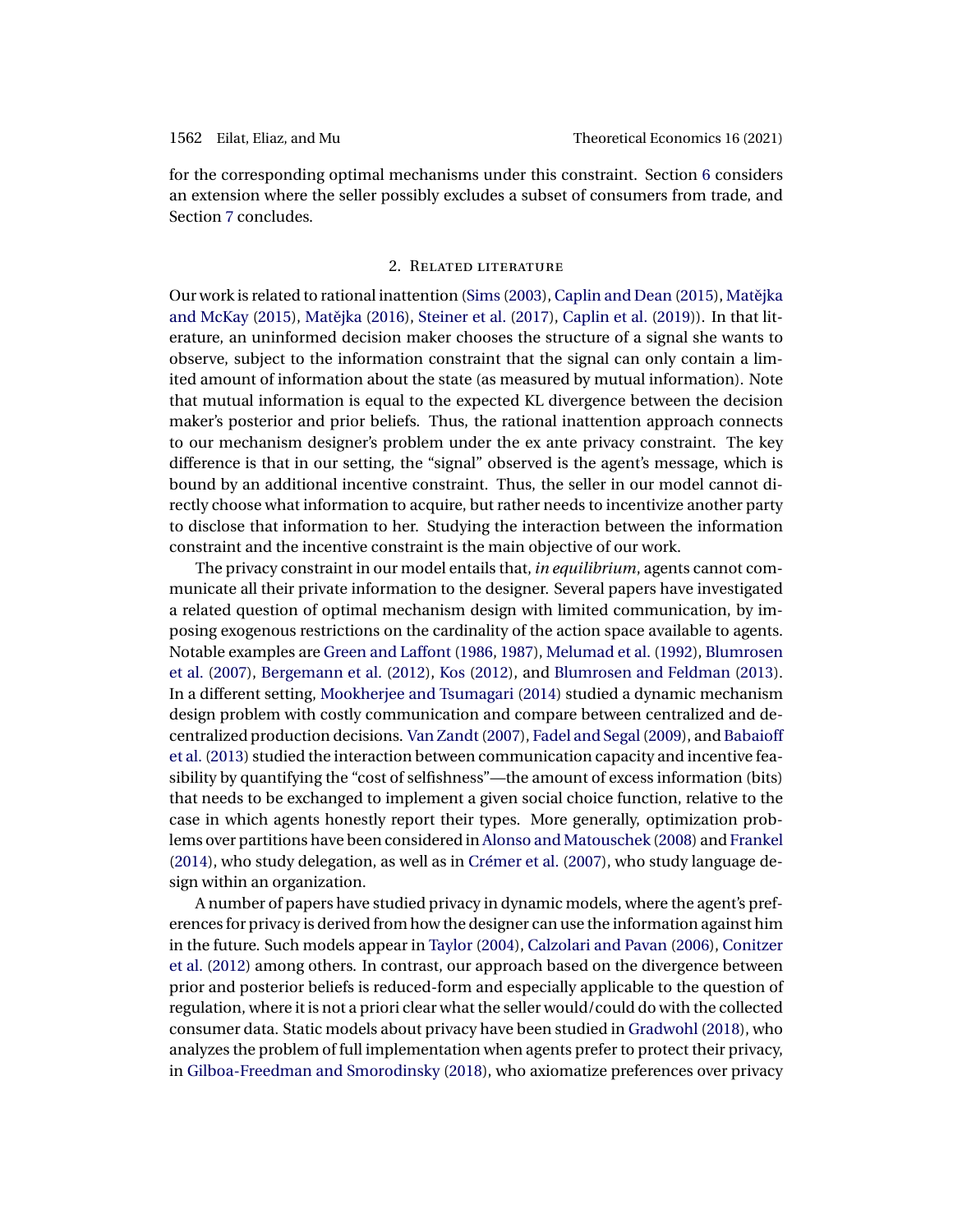<span id="page-6-0"></span>and in [Bird and Neeman](#page-43-0) [\(2020\)](#page-43-0), who study how to regulate what information a firm can use when interacting with a consumer so as to maximize the consumer's welfare.<sup>5</sup> Finally, in the two-sided market setting, [Hidir and Vellodi](#page-45-0) [\(2018\)](#page-45-0) and [Ichihashi](#page-45-0) [\(2019\)](#page-45-0) have considered letting the consumer directly communicate to the seller via cheap talk or Bayesian persuasion. In our model, however, the consumer reveals information about his private type by responding to the seller's mechanism.

Turning to the computer science literature, our notion of privacy differs from the popular measure of "differential privacy."<sup>6</sup> Introduced by [Dwork et al.](#page-44-0) [\(2006\)](#page-44-0), differential privacy roughly means that changing the data of a single individual (or of a single attribute of an individual) should have a negligible effect on computations done on the entire data. In the context of mechanism design, [Pai and Roth](#page-46-0) [\(2013\)](#page-46-0) showed that this notion can be formalized as follows. Suppose there are n individuals, who each draws a private type from some set  $T$ . Define a mechanism  $M$  as a mapping from profiles of types  $t \in T^n$  to distributions over some set of outcomes X. Then M is  $\epsilon$ -differentially pri*vate* if for all pairs of type profiles  $(t, t')$  that differ only in  $t_i$ , and for any payoff function  $u: X \to \mathbb{R}$ , it holds that

$$
\mathbb{E}_{M(t)}u(x)\leq \exp(\epsilon)\cdot \mathbb{E}_{M(t')}\mu(x).
$$

This definition implies that the message of a single player has a negligible effect on the outcome, such that any action is almost weakly dominant in the sense that it cannot affect a player's payoff by a multiplicative factor of more than  $2\epsilon$ , regardless of the other players' actions. In light of this, several studies in computer science have used the above notion to design mechanisms where truth-telling is either almost or exactly weakly dom-inant; see, e.g., McSherry and Talwar (2007), [Kearns et al.](#page-45-0) [\(2014\)](#page-45-0), and [Nissim et al.](#page-46-0) [\(2012\)](#page-46-0). Other studies attempt to incorporate agents with privacy concerns into mechanism design, assuming an additive cost for loss of privacy that increases with the level of differential privacy (i.e., with the  $\epsilon$  above). Examples are [Ghosh and Roth](#page-44-0) [\(2011\)](#page-44-0), [Ligett and](#page-45-0) [Roth](#page-45-0) [\(2012\)](#page-45-0), [Fleischer and Lyu](#page-44-0) [\(2012\)](#page-44-0).

What distinguishes our approach is that we measure privacy loss relative to a prior, whereas differential privacy is independent of the prior. Additionally, note that the differential privacy constraint is stated solely in terms of the (random) outcome distribution, sidestepping any action taken in the mechanism. This captures privacy loss from the perspective of an *outside observer*, but does not correspond to what the *mechanism designer* may learn through observing participants' choices. In this paper, we focus on constraining the amount of information learned by the mechanism designer, and study a benchmark in which the designer cannot commit not to access the data received.

<sup>5</sup>Also related is [Ollár et al.](#page-46-0) [\(2016\)](#page-46-0), who analyze uniform pricing rules in markets with multiple traders facing Gaussian information structures. Their focus is on the information that traders may learn about each other from any feedback provided by the mechanism. They show that in their environment, privacy in the sense that no trader learns anything about the other traders' valuations—is necessary for truthful bidding.

 $6$ For more detailed surveys on privacy in computer science and economics, see [Pai and Roth](#page-46-0) [\(2013\)](#page-46-0), [Heffetz and Ligett](#page-45-0) [\(2014\)](#page-45-0), and [Acquisti et al.](#page-43-0) [\(2016\)](#page-43-0).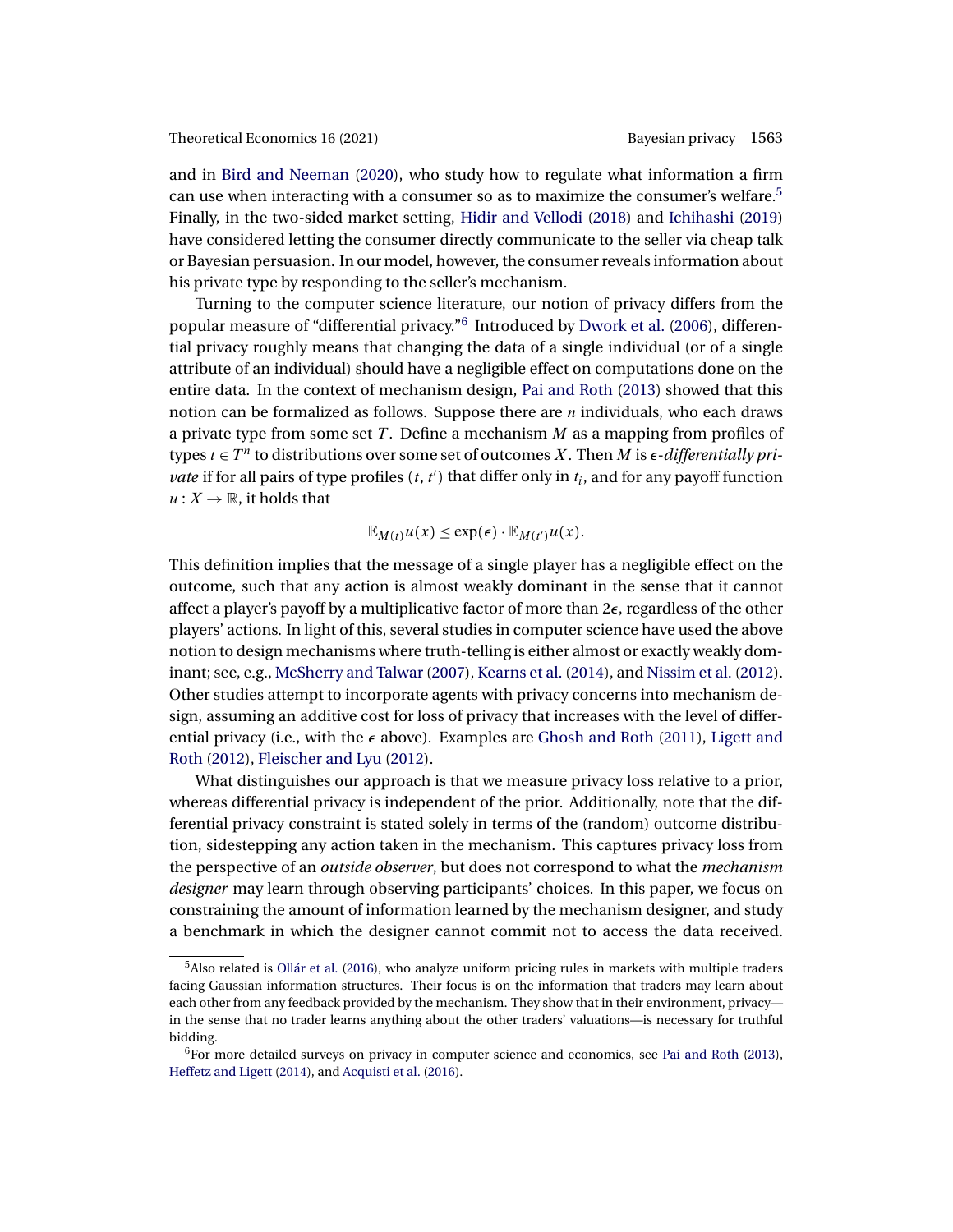<span id="page-7-0"></span>Thus, we measure privacy loss using posterior beliefs that are derived from the messages sent, rather than the outcomes induced. In particular, the designer in our model *does not gain* from randomizing over allocations.

A notion related to differential privacy is that of "informational smallness" (see, e.g., [Gul and Postlewaite](#page-45-0) [\(1992\)](#page-45-0) and [McLean and Postlewaite](#page-45-0) [\(2002\)](#page-45-0)). In an environment with asymmetric information, an agent is informationally small if, given the prior distribution over states, the probability that revealing his information would have a nonnegligible effect on the posterior distribution is small (assuming that the other agents reveal their information truthfully). Like our privacy measure, informational smallness is also prior-dependent. The main difference is that we measure the designer's reduction in uncertainty relative to the prior, whereas informational smallness measures the sensitivity of the posterior belief to each agent's report.

Another line of research in computer science deals with distortion and anonymization of databases and communication channels due to privacy concerns. This literature uses KL divergence to measure loss of privacy in a setting where a sender wants to send part of a dataset to a receiver in such a way that the receiver learns as little as possible about some other sensitive part of the data. The problem is formulated as finding the message that minimizes the KL divergence between the common prior on the sensitive data and the posterior, given the sender's message, subject to the constraint that the receiver attains some level of utility. Examples of works in this literature include [Agrawal and Aggarwal](#page-43-0) [\(2001\)](#page-43-0), [Díaz et al.](#page-44-0) [\(2002\)](#page-44-0), [Rebollo-Monedero et al.](#page-46-0) [\(2009\)](#page-46-0), [Sankar](#page-46-0) [et al.](#page-46-0) [\(2013\)](#page-46-0), and [Wang et al.](#page-46-0) [\(2016\)](#page-46-0). However, these papers do not consider the strategic interaction between privacy, mechanism, and agent behavior, as we do here.

### 3. Bayesian privacy

A single agent has a privately known type  $\theta \in \Theta$  and a type-dependent vNM utility function  $u : Z \times \Theta \rightarrow \mathbb{R}$ , where Z is the set of outcomes to be determined by a mechanism. The mechanism designer does not know the agent's type  $\theta$ , but has a prior belief about θ represented by a probability measure F on  $Θ$ , with strictly positive density f (with respect to a base Borel measure). The designer's payoff function is  $\pi: Z \times \Theta \to \mathbb{R}$ .

To maximize expected payoff, the designer devises a mechanism  $\mathbb{M} = \langle M, g \rangle$ , where M is an arbitrary set of messages, and  $g : M \to Z$  is a function that maps each message in M to an outcome  $z \in Z$ .<sup>7</sup> A strategy for the agent is a measurable function  $\sigma : \Theta \to \Delta(M)$ . A strategy  $\sigma^*$  is said to be an equilibrium in the mechanism M if each type  $\theta \in \Theta$  best responds to M.

At the outset, the designer already has some information about the agent in the form of his prior belief F. Given a mechanism M and an equilibrium  $\sigma^*$ , when the agent sends message  $m \in M$ , the designer updates her information to the posterior belief  $F(\cdot|m, \sigma^*)$ . This change of beliefs entails loss of privacy for the agent. For convenience, we define  $F(\cdot|m, \sigma^*) = F$  for any message *m* sent with zero probability by every type in  $\sigma^*$ .

<sup>&</sup>lt;sup>7</sup>We restrict the message set to be a Polish space, and endow it with its Borel  $\sigma$ -algebra. We let  $\Delta M$  denote the set of all Borel probability measures over  $M$  endowed with the weak\* topology.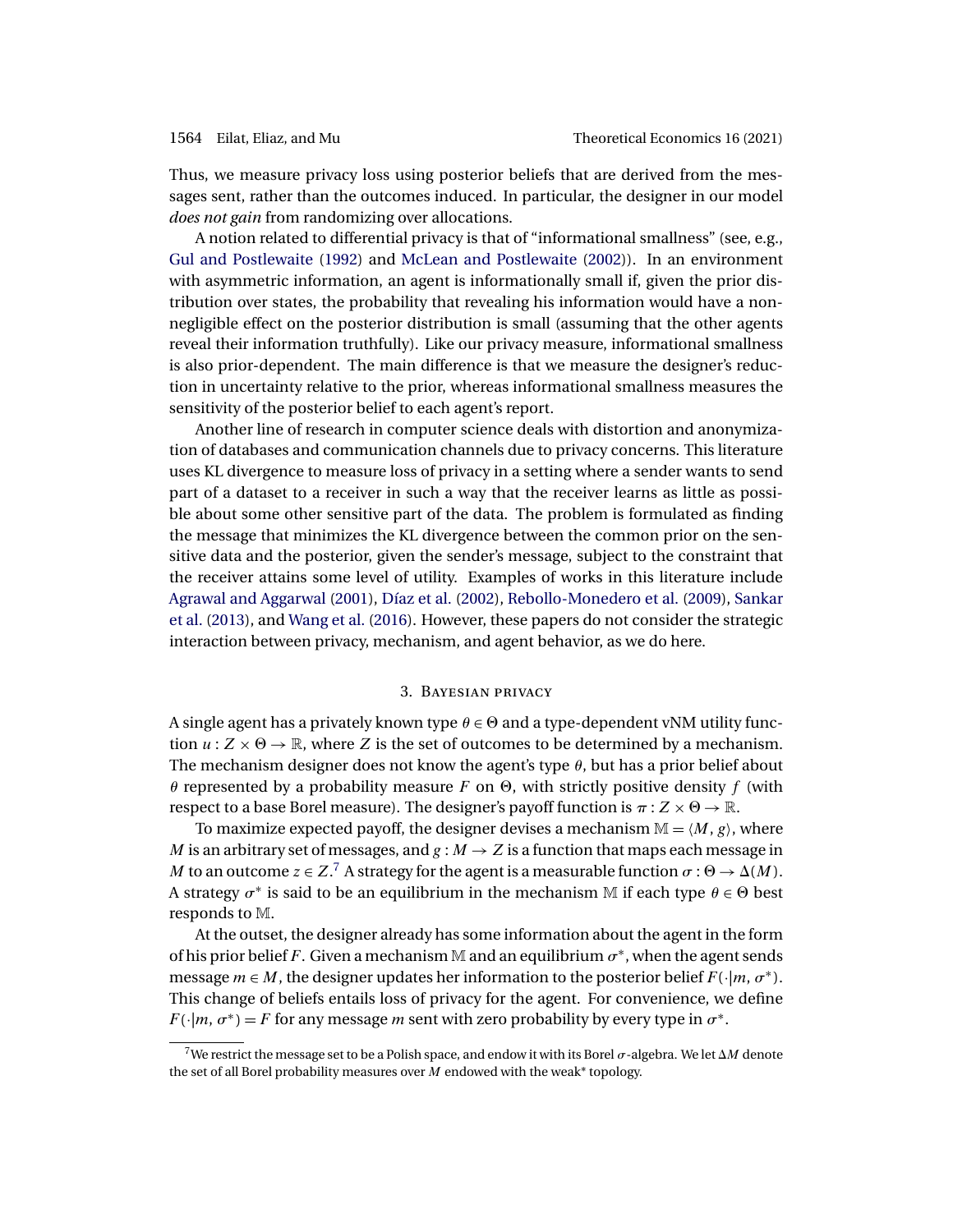We measure the loss of privacy entailed by a message  $m \in M$  in an equilibrium  $\sigma^*$  by the *relative entropy* between the posterior belief triggered by m and the prior belief: If the posterior measure F(·*|*m, σ<sup>∗</sup> ) has density f (·*|*m, σ<sup>∗</sup> ), the relative entropy (or Kullback– Leibler divergence) from  $F(\cdot|m, \sigma^*)$  to F is defined by<sup>8</sup>

$$
D_{\text{KL}}(F(\cdot|m, \sigma^*)||F) = \int_{\Theta} f(\theta|m, \sigma^*) \cdot \log \frac{f(\theta|m, \sigma^*)}{f(\theta)} d\theta. \tag{1}
$$

If instead  $F(\cdot|m, \sigma^*)$  does not admit a density, we define  $D_{KL}(F(\cdot|m, \sigma^*)||F) = +\infty$ (when  $F(\cdot|m, \sigma^*)$  has an atom this definition preserves continuity). Throughout the paper, "log" represents the natural logarithm.

We define the *ex post loss of privacy* associated with an equilibrium  $\sigma^*$  in a mechanism M to be the *maximum* divergence between the possible posteriors and the prior.

Definition 1. *The ex post loss of privacy in an equilibrium* σ<sup>∗</sup> *of a mechanism* M *is given by*

$$
I(\mathbb{M}, \sigma^*) = \sup_m \big[ D_{\mathrm{KL}}(F(\cdot|m, \sigma^*) || F) \big]
$$

Thus, in equilibrium, the change in the designer's beliefs is no more than  $I(M, \sigma^*)$ regardless of the agent's type. In the next section, we study the problem of a designer who is restricted to use only mechanisms for which the above measure does not exceed some threshold.

Note that privacy loss, according to Definition 1, is not a property only of the mechanism M—it also depends on which equilibrium is played. Thus, in case of multiple equilibria, to apply our notion of Bayesian privacy one needs to specify the relevant equilibrium. As we explain in the next section, this will not be an issue in the application that we analyze in this paper.

Note also that using relative entropy to quantify changes in beliefs does not bind our privacy measure to a particular metric over the set of types. To be specific, one could alternatively measure belief changes in a way that takes into account not only the relative probabilities between prior and posterior beliefs, but also where these probabilities lie according to a certain distance function between types (such as the Euclidean metric). However, sticking to any particular metric might be misleading because how the collected data will be used in future interactions is often unknown at present. Furthermore, a metric-based measure is highly sensitive to the context. In some contexts, there is greater loss of privacy in knowing that the agent is either of two "far-away" types (according to the adopted metric) than knowing that he is one of two "close-by" types, while the opposite is true in other contexts. For example, in the context of body weight where distance between types is measured in pounds, there is greater loss of privacy in knowing that an individual is either extremely obese or extremely underweight (i.e., far-away

 $^8$ The relative entropy exhibits a number of key properties:  $D_{\mathrm{KL}}(G\|F) \geq 0$  for all  $G$  and  $F$  with equality if and only if  $G = F$ , and  $D_{\text{KL}}(G||F)$  is convex in both  $G$  and  $F$ . It is however not a metric due to the failure of symmetry and of the triangle inequality.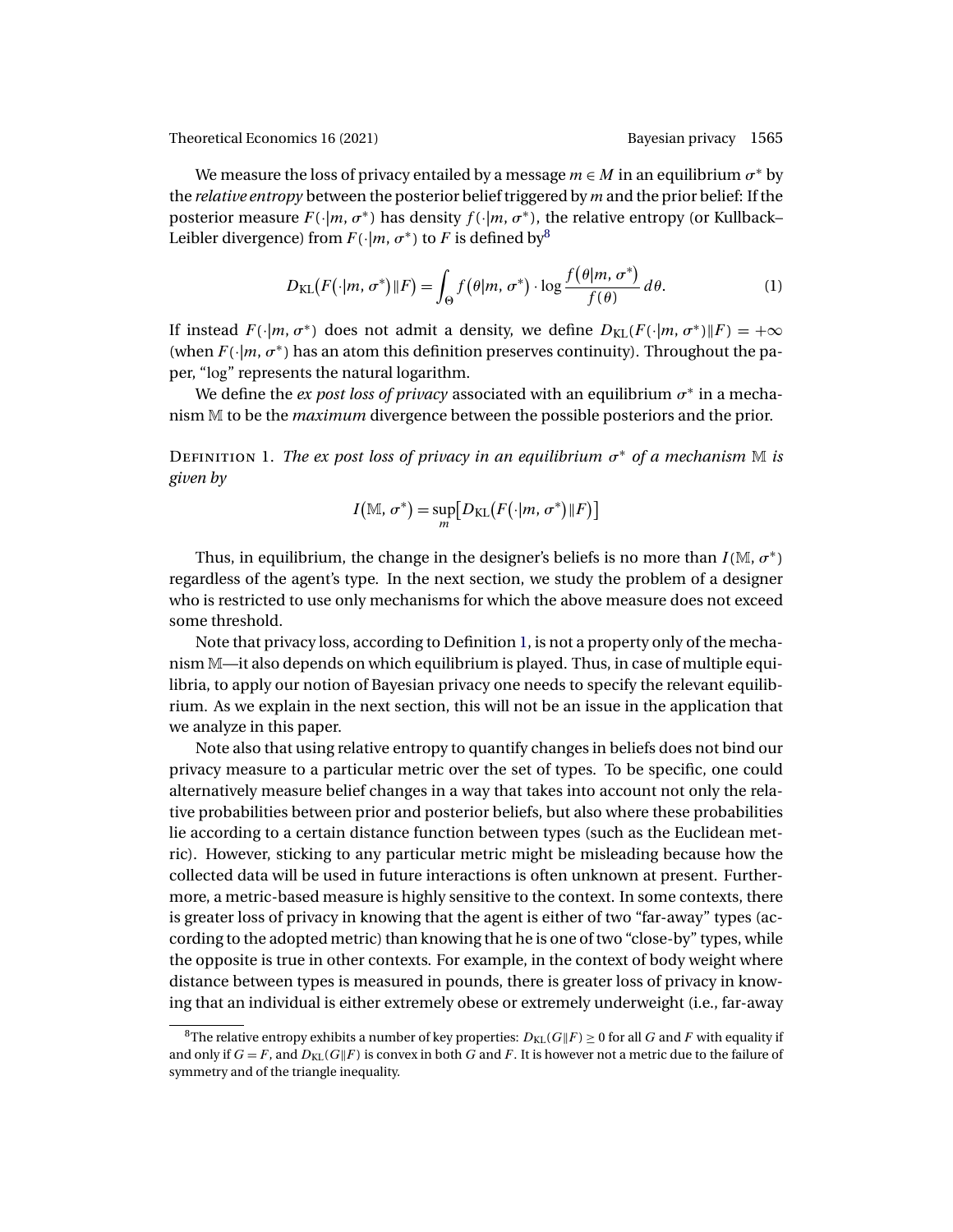<span id="page-9-0"></span>types) than knowing that his weight is either 150 lbs or 160 lbs (close-by types). In contrast, in the context of geographic location where distance between types is measured in miles, there is greater loss of privacy in knowing that the agent's residential address is one of two adjacent streets in Provo, Utah, than in knowing that his address is either a street in Los Angeles or some street in New York.<sup>9</sup>

The above examples suggest that when information reveals the agent type to belong to a subset of types, privacy loss should be inversely related to the prior probability of this subset: finer information leads to greater privacy loss. Moreover, a metric-less measure of privacy loss should only depend on this prior probability. Our relative entropy measure exactly captures these properties; see equation [\(2\)](#page-12-0) below.

Next, we apply our definition of privacy loss to the well-known problem of monopolistic screening.

### 4. Optimal privacy-constrained screening mechanisms

We consider the classic Mussa–Rosen [\(1978\)](#page-46-0) set-up of monopolistic screening. A seller (she) wishes to sell a product of quality  $q \in \mathbb{R}^+$  to a buyer (he), in exchange for payment  $p \in \mathbb{R}$ . Thus, the set of outcomes Z is the set of price and quality pairs. The seller's profit is given by

$$
\pi(p, q, \theta) = p - c(q),
$$

where  $c(\cdot)$  is a twice-continuously differentiable cost function that satisfies  $c(0)$  =  $c'(0) = 0$  and  $c''(q) > 0$  for all  $q \ge 0$ .<sup>10</sup> The buyer's type  $\theta \in [\underline{\theta}, \overline{\theta}]$  represents his willingness to pay per unit of quality, which is unknown to the seller. If the buyer consumes  $q$  and pays  $p$ , his utility is

$$
u(p,q,\theta)=q\cdot\theta-p.
$$

We assume that the buyer's virtual valuation,  $v(\theta) \equiv \theta - (1 - F(\theta))/f(\theta)$ , is increasing in  $\theta$  and satisfies  $v(\theta) > 0$ . To facilitate some technical arguments, we make the slightly stronger assumption that v is continuously differentiable and  $v' > 0$ .

Positive virtual valuation allows us to focus on the case in which the seller wants to include all buyer types, and the only question is what quality and price should be offered to each buyer type. Nonetheless, our results extend to the case where  $v(\theta)$  is negative; see Section [6](#page-22-0) for details.

To sell the good, the monopolist uses a mechanism  $\mathbb{M} = \langle M, p, q \rangle$ , where  $p : M \to \mathbb{R}^+$ and  $q : M \to \mathbb{R}^+$  are functions that map each message in M to an outcome: Given a message  $m \in M$ , the seller provides the quality  $q(m)$  and charges the price  $p(m)$ .<sup>11</sup>

The seller's expected profit in an equilibrium  $\sigma^*$  of a mechanism M is given by

$$
\Pi(\mathbb{M}, \sigma^*) = \mathbb{E}_m[p(m) - c(q(m))]
$$

<sup>9</sup>Another related issue is that it is often not the collected data per se that matters for privacy considerations, but rather other variables that are correlated with the data. It is thus impossible to a priori choose one "right" metric that fits all possible relevant variables in all future scenarios.

<sup>&</sup>lt;sup>10</sup>In this application, the designer's payoff function (i.e., profit) is independent of the agent's type θ.

<sup>&</sup>lt;sup>11</sup>The functions  $p(\cdot)$  and  $q(\cdot)$  correspond to the outcome function  $g(\cdot)$  in the previous section.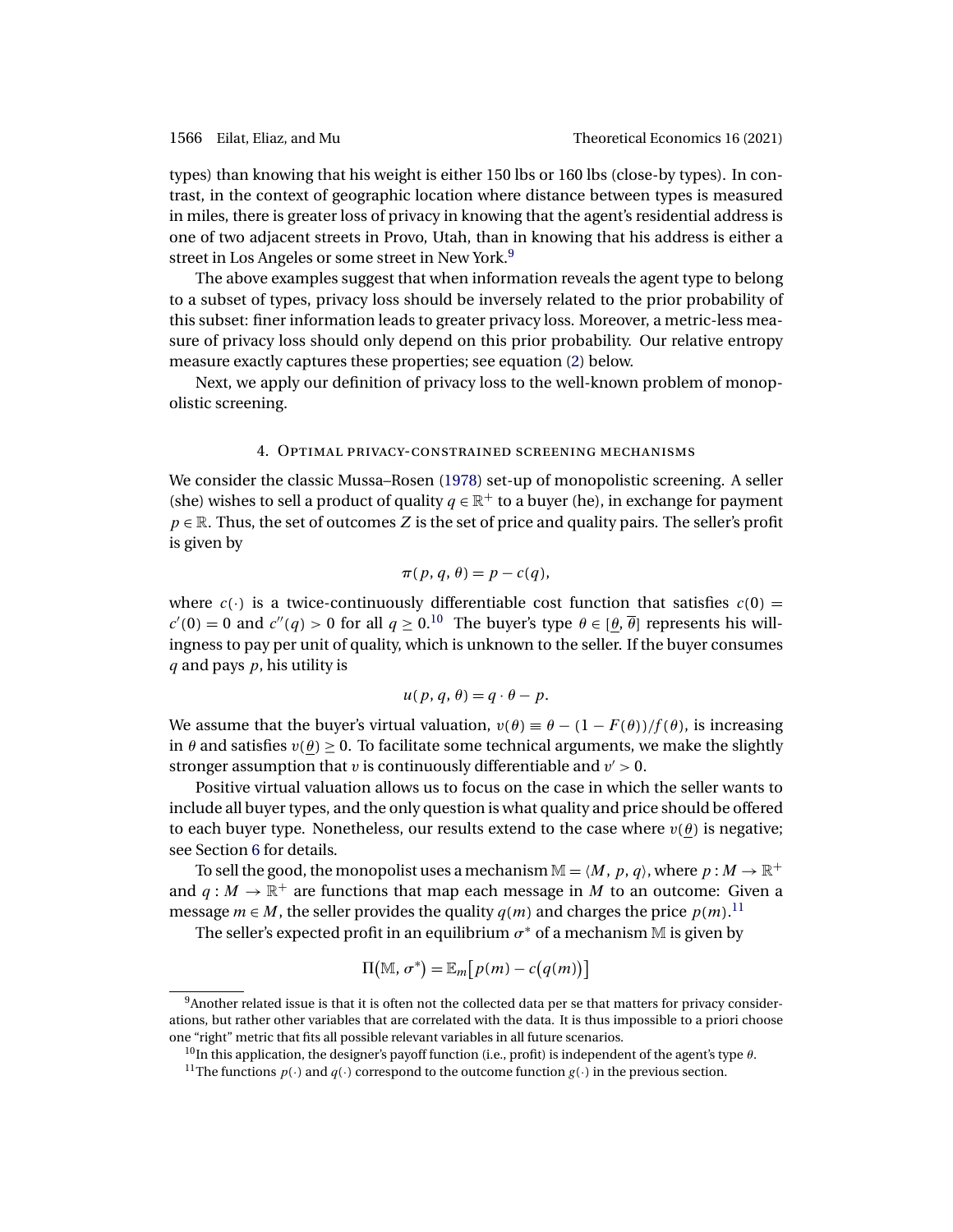where  $\mathbb{E}_m$  is evaluated according to the probability that each message  $m \in M$  is sent under the strategy  $\sigma^*$ .

Note that a priori we allow the buyer to randomize over messages that he finds indifferent. However, it will follow from our analysis (Lemma [1](#page-11-0) below) that almost all buyer types *do not randomize* at the optimum.

In the absence of privacy constraints, an optimal (expected-profit maximizing) mechanism in this set-up is a direct revelation mechanism in which: (i) the buyer truthfully reports his type  $θ$ , (ii) the produced quality  $q(θ)$  is determined such that  $c'(q(\theta)) = v(\theta)$ , and (iii) the requested price is  $p(\theta) = q(\theta)\theta - \int_{\theta}^{\theta} q(x) dx$ .

Recall that, in general, the privacy loss associated with a mechanism M depends on the equilibrium  $\sigma^*$  that is played. However, in our monopolistic screening setting multiple equilibria only arise when a positive measure of buyer types are indifferent between two messages, which must then lead to the same quality-price pair. As we discuss below, such messages are "wasteful" and without loss excluded from the optimal mechanism. Hence, to simplify the exposition, from now on we omit the reference to the equilibrium  $\sigma^*$  from the notation of privacy-loss. Thus,  $I(M)$  is the privacy loss entailed by the (essentially unique) equilibrium of M.

### 4.1 *The design problem*

A regulator requires the seller to design a mechanism that does not exceed some privacy capacity  $\kappa > 0$ . The seller's problem can then be described as follows: Find a mechanism  $\mathbb{M} = \langle M, p, q \rangle$  and a strategy  $\sigma$  for the buyer that maximize the expected profit Π( $\mathbb{M}$ ) =  $\mathbb{E}_{m}[p(m) - c(q(m))]$  subject to three constraints:

1. *Incentive-compatibility—given* M, the strategy  $\sigma$  is optimal for the buyer:

$$
u(p(m), q(m), \theta) \ge u(p(m'), q(m'), \theta)
$$
 (IC)

for all  $\theta \in \Theta$ , all  $m \in \text{supp}(\sigma(\theta))$  and all  $m' \in M$ ,

2. *Individual-rationality—given* M, a buyer who follows  $\sigma$  is not worse off than if he did not participate in M:

$$
u(p(m), q(m), \theta) \ge 0
$$
 (IR)

for all  $\theta \in \Theta$  and all  $m \in \text{supp}(\sigma(\theta)),$ 

3. *Privacy constraint* –

$$
I(\mathbb{M}) \leq \kappa. \tag{P}
$$

We refer to any mechanism that satisfies the above constraints as a κ*-feasible mechanism*. <sup>12</sup> Any mechanism that is profit-maximizing among all κ-feasible mechanisms is called a κ*-optimal mechanism*. Our objective is to derive key properties of this constrained-optimal mechanism. In particular, we are interested in addressing the following questions: What information does each buyer type disclose to the mechanism

<sup>&</sup>lt;sup>12</sup>How relevant the value of  $\kappa$  is for feasibility depends on the prior, as does the KL divergence measure.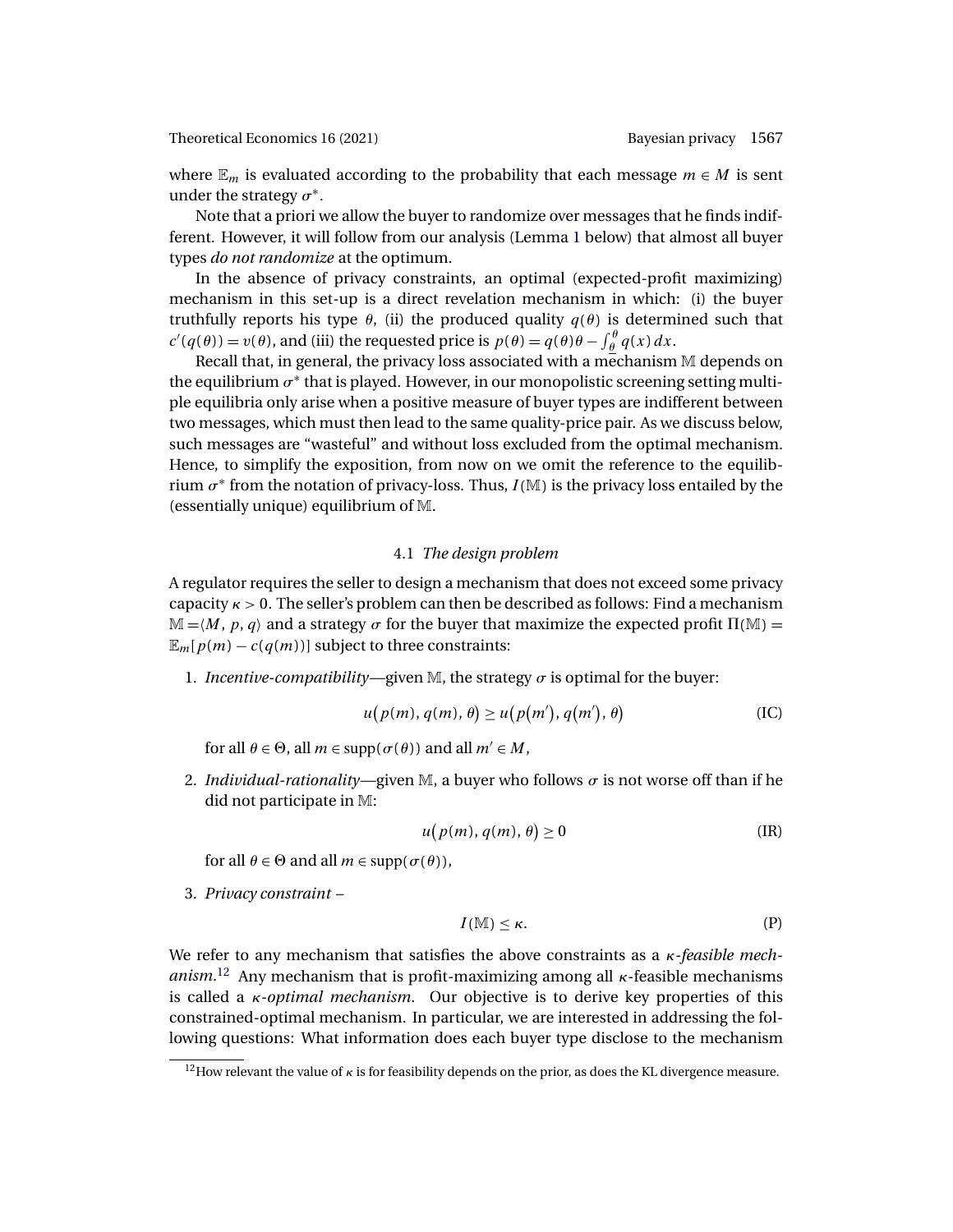<span id="page-11-0"></span>(Proposition [1\)](#page-13-0)? Do some buyer types disclose more information than others (Proposition [2\)](#page-14-0)? Is the privacy constraint even binding (Proposition [3](#page-15-0) and ensuing discussion)?

# 4.2 *Interval mechanisms*

In standard mechanism design, the monopolist maximizes her expected profit subject only to the incentive-compatibility and individual-rationality constraints. Under our assumptions on the virtual valuation, the optimal mechanism in this case perfectly screens every buyer type, and each of the posterior beliefs is a degenerate distribution with a single atom on the buyer's exact type. The loss of privacy entailed by such a mechanism is infinite according to our definition, and is therefore infeasible for any finite  $\kappa$ . This means that in a  $\kappa$ -optimal mechanism the monopolist obtains only a noisy signal about the buyer's type. Our first result establishes that this noise has a particular structure, which can be interpreted as a *coarse revelation principle*: There is no loss of generality in focusing on mechanisms that partition the type space into intervals and each type reports the interval he belongs to.

<sup>L</sup>emma 1. *For any* <sup>κ</sup>*-feasible mechanism, there exists another* <sup>κ</sup>*-feasible mechanism* <sup>M</sup> <sup>=</sup>  $\langle M, p, q \rangle$  with the same profit level, such that M consists of intervals that partition  $\langle \theta, \overline{\theta} \rangle$ , *and each type*  $\theta \in \Theta$  *reports the message*  $m \in M$  *for which*  $\theta \in m$ *.* 

For future reference, we call such mechanisms as described in the lemma "interval mechanisms."

The intuition for this result is as follows (see the [Appendix](#page-24-0) for the formal proof). First, messages that lead to the same quality-price pair can be combined without affecting the outcome of the mechanism. Due to convexity of the relative entropy function, this also relaxes the privacy constraint. We can thus without loss assume that different messages in the mechanism are strictly ranked by the quality levels they are mapped into. Next, we argue that the set of types selecting the same message in equilibrium must form an interval; this is because buyer preference is single crossing in the type and quality served. Finally, any two of these intervals do not intersect each other except at the boundary, since the indifference condition holds for at most one type. The lemma then follows.<sup>13</sup>

We highlight that our model *does allow* the buyer to mix over different messages, in case he is indifferent. But Lemma 1 shows that buyer randomization *does not happen* in the optimal mechanism. This result stands in contrast to the rational inattention literature, where entropy-based constraints often lead to stochastic, nonpartitional signals. The distinction arises because in our setting, stochastic "signals" (i.e., messages) are constrained by the buyer's indifference condition and turn out to be costly for the seller.

It is also worth noting that the above argument only uses the convexity of KL divergence, so that combining "redundant" messages decreases the maximum relative entropy between prior and posterior beliefs. Because of this, Lemma 1 would continue

<sup>&</sup>lt;sup>13</sup>The same argument and result hold even if the designer's objective is to maximize a weighted sum of profit and consumer surplus.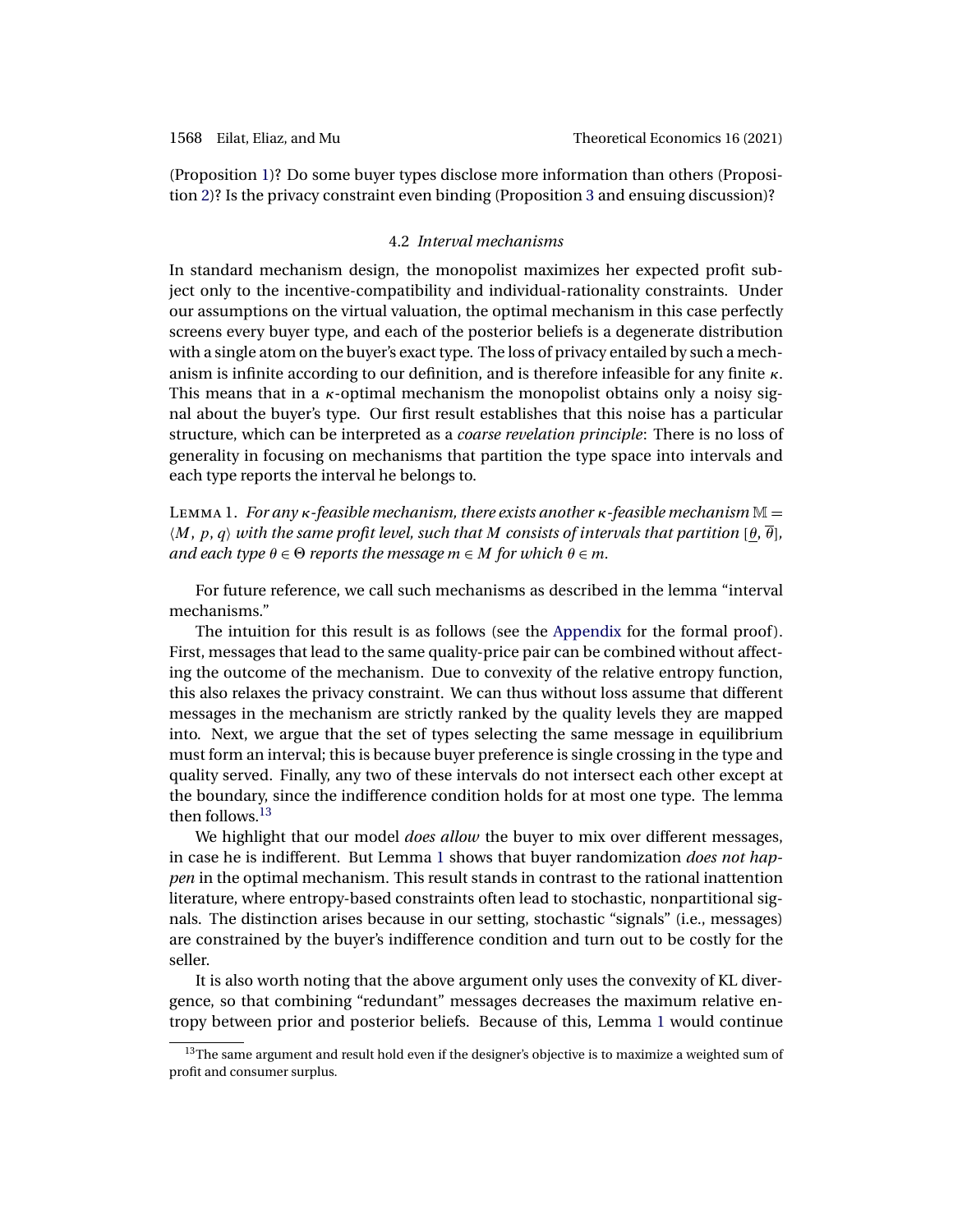<span id="page-12-0"></span>to hold if the privacy measure were an arbitrary convex function of the distribution of posterior beliefs (as often assumed in the literature on costly information acquisition).

Specializing to the case of KL divergence, we next derive the privacy loss of any interval mechanism. Note that when the seller sees a message  $m = [\theta', \theta'']$  in equilibrium, her posterior density updates to  $f(\theta | m) = f(\theta)/(F(\theta'') - F(\theta'))$  for  $\theta \in [\theta', \theta'']$ , and  $f(\theta | m) = 0$  otherwise. The relative entropy between this posterior belief and the prior is computed as

$$
\int_{\theta'}^{\theta''} f(\theta \mid m) \log \frac{f(\theta \mid m)}{f(\theta)} d\theta = -\log[F(\theta'') - F(\theta')]. \tag{2}
$$

Since the ex post privacy constraint requires this to be at most  $\kappa$ , we derive the following result.

Lemma 2. *An interval mechanism is* κ*-feasible if and only if each of the intervals has* mass at least e<sup>−κ</sup> according to the prior distribution F.<sup>14</sup>

Taken together, Lemmas [1](#page-11-0) and 2 imply that the seller's problem reduces to selecting a finite menu of quality-price pairs such that the mass of consumers who take any option from the menu must exceed  $e^{-\kappa}$ . This allows for a natural reformulation of the problem by specifying the privacy constraint in terms of  $\lambda \equiv e^{-\kappa}$ , the lowest admissible probability mass of an interval of pooled types. The advantage of using this alternative parametrization is that, in contrast to the parameter  $\kappa$ , the parameter  $\lambda$  is expressed in probability units which are easily interpretable.

Assuming now that the intervals in M are  $m_1 = [\theta_0, \theta_1], m_2 = [\theta_1, \theta_2], \ldots, m_n =$  $[\theta_{n-1}, \theta_n]$ , with  $\theta = \theta_0 < \theta_1 < \cdots < \theta_n = \overline{\theta}$ . Given the number *n* and cutoffs  $\theta_1, \ldots, \theta_{n-1}$ , we can derive the optimal quality and price that a  $\kappa$ -optimal mechanism assigns to each message. Specifically, note that the expected profit for the seller from employing this interval mechanism is given by  $15$ 

$$
\Pi(\mathbb{M}) = \sum_{i=1}^{n} \bigg[ q(m_i) \int_{\theta_{i-1}}^{\theta_i} v(\theta) f(\theta) d\theta - c(q(m_i)) \cdot \big[ F(\theta_i) - F(\theta_{i-1}) \big] \bigg],
$$
 (3)

<sup>14</sup>Essentially the same result holds if KL divergence is replaced by a more general class of *f-divergences* which take the form of  $\int_{\theta} \phi[f(\theta | m)/f(\theta)] dF(\theta)$  for some convex function  $\phi$ , with KL being the special case of  $\phi(x) = x \log x$  [\(Ali and Silvey](#page-43-0) [\(1966\)](#page-43-0)). Indeed, Lemma 2 would state that in any  $\kappa$ -feasible interval mechanism, each interval has mass at least l, where l is defined such that  $l \cdot \phi(\frac{1}{l}) = \kappa$ . Since this lower bound on interval mass is the only feasibility constraint (for the ex post privacy model), our subsequent results also generalize to this class of divergences so long as  $\kappa$  is suitably scaled according to  $\phi$ .

<sup>&</sup>lt;sup>15</sup>To see this, recall that in every mechanism that satisfies (local) IC and binds IR at the lowest type, the seller's profit is given by  $\Pi(\mathbb{M})=\int_{\theta}^{\theta}[\tilde{q}(\theta)\theta-\int_{\theta}^{\theta}\tilde{q}(x)\,dx-c(\tilde{q}(\theta))]f(\theta)\,d\theta$ , where  $\tilde{q}(\theta)$  is the quality provided to type  $\theta$ . The first term in the integrand is the social surplus generated by selling quality  $\tilde{q}(\theta)$  to type  $\theta$ , the second term is the minimal information rent that is left with type  $\theta$  in every IC mechanism, and the third term is the cost of producing  $\tilde{q}(\theta)$ . The seller is the residual claimant of welfare. Equation (3) is obtained from this formula using integration by parts.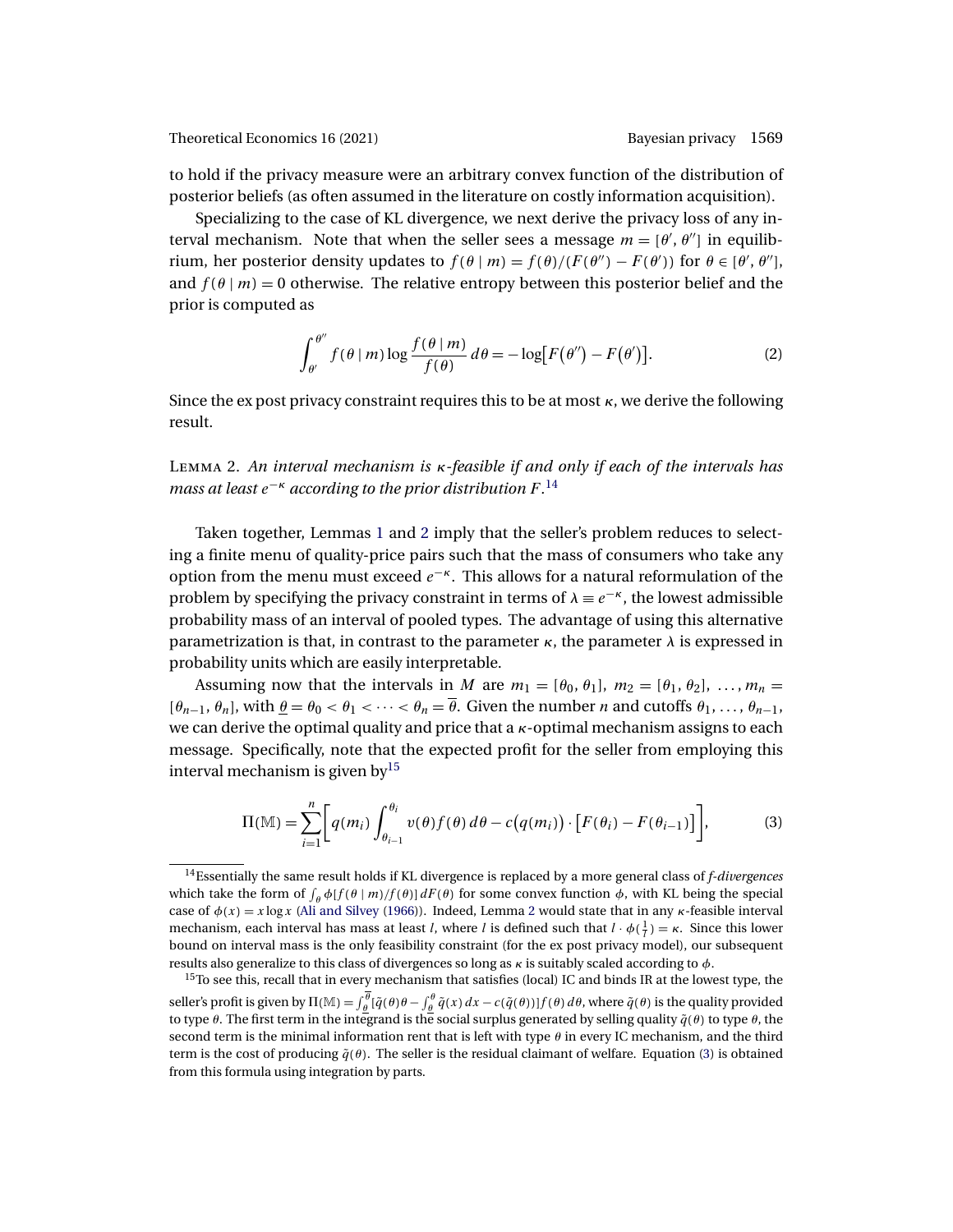<span id="page-13-0"></span>where  $v(\theta)$  is the virtual valuation of type  $\theta$ . Therefore, the quality that maximizes the expected profit while maintaining IC and IR is uniquely determined by  $16$ 

$$
c'(q(m_i)) = \mathbb{E}_F[v(\theta)|\theta \in [\theta_{i-1}, \theta_i]] \quad \text{for any } m_i = [\theta_{i-1}, \theta_i] \in M. \tag{4}
$$

The standard envelope condition (derived from local IC) for buyer surplus also pins down the requested price:

$$
p(m_i) = q(m_i) \cdot \theta_{i-1} - \sum_{j=0}^{i-1} (\theta_j - \theta_{j-1}) \cdot q(m_j) \quad \text{for any } m_i = [\theta_{i-1}, \theta_i] \in M. \tag{5}
$$

It follows that the assignment of types to quality-price pairs in any κ-optimal mechanism is completely determined by the interval partition. To save notation, we will write  $q_i$  and  $p_i$  in place of  $q(m_i)$  and  $p(m_i)$  whenever the partition is fixed by the context.

Summarizing the above discussion, we have reduced the problem to finding the profit-maximizing interval partition subject to each interval having mass at least  $\lambda =$  $e^{-\kappa}$ , where profit follows from equations [\(3\)](#page-12-0) and (4).

# 4.3 *Characterization*

With the above preliminary analysis, we can show that a  $\kappa$ -optimal (interval) mechanism exists. Indeed, by Lemma [1,](#page-11-0) it is sufficient to show there exists a profit-maximizing interval partition. For this, we apply a compactness argument. Consider the following metric on the space of finite partitions: If M consists of cutoffs  $\{\theta_1, \ldots, \theta_{n-1}\}\$  and M' consists of cutoffs  $\{\theta'_1, \ldots, \theta'_{m-1}\}$ , then define  $d(M, M')$  to be the smallest  $\delta \geq 0$  such that for each  $\theta_i$  there exists  $\theta'_j$  within  $\delta$  distance from it, and vice versa. It is straightforward to check this is indeed a metric, and that the resulting qualities  $q_i$  and profit  $\Pi(\mathbb{M})$  are continuous with respect to this metric.

When the number of cutoffs is bounded above by  $e<sup>\kappa</sup>$  (as ensured by Lemma [2\)](#page-12-0), the space of partitions is compact in the topology induced by this metric. Thus, if we consider any sequence of feasible partitions that approximates the supremum profit, there exists a convergent subsequence. The limit partition is also feasible under the ex post privacy constraint, and by continuity it must achieve the supremum profit. Hence, we have found an optimal interval mechanism.

PROPOSITION 1. *There exists a*  $\kappa$ -*optimal mechanism*  $\mathbb{M} = \langle M, p, q \rangle$ *, such that* M *consists of intervals (each with mass at least*  $\lambda = e^{-\kappa}$ *) that partition* [ $\theta$ ,  $\overline{\theta}$ ]*, and each type*  $\theta \in \Theta$ *reports the interval to which it belongs. The number of intervals in the optimal partition is bounded above by* 1/λ *and bounded below by* 1/2λ*.*

The bounds on the optimal number of intervals provide a direct sense of how the privacy requirement constrains the screening ability. The upper bound of  $1/\lambda$  follows

<sup>&</sup>lt;sup>16</sup>Since *c* is strictly convex and  $c'(0) = 0$ , the first-order condition (4) uniquely determines the value of the optimal  $q(m_i)$ . The fact that virtual valuation is increasing ensures that higher types receive higher quality in equilibrium, and thus local IC implies global IC.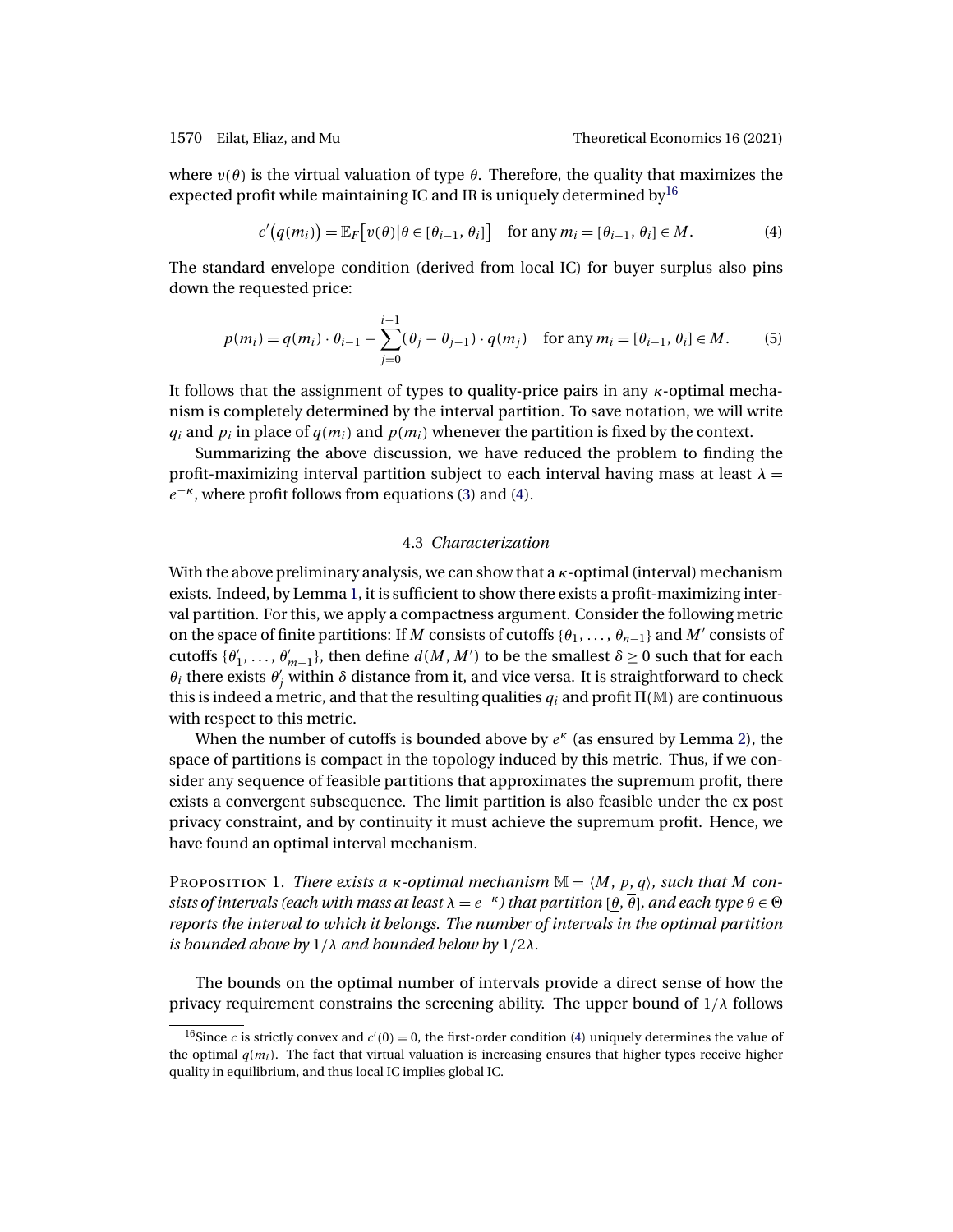<span id="page-14-0"></span>from the fact that each feasible interval has mass at least  $\lambda$ . The lower bound of  $1/(2\lambda)$ holds because each interval in the *optimal* partition has mass *at most* 2λ; otherwise, it could be split into two subintervals both with mass exceeding  $\lambda$ . By Lemma [2,](#page-12-0) the resulting partition would be feasible, and Lemma [4](#page-24-0) in the [Appendix](#page-24-0) shows that this split would increase the seller's profit.

An immediate corollary of Proposition [1](#page-13-0) is the following.

Corollary 1. *For* 0 <κ< log(2)*, any* κ*-optimal interval mechanism involves perfect pooling. For*  $log(2) \le \kappa < log(3)$ *, any*  $\kappa$ -*optimal interval mechanism consists of exactly two intervals.*

The first part is immediate when the privacy constraint is expressed in terms of  $\lambda$ . Indeed, when  $\kappa$  < log(2) then  $\lambda$  > 0.5, implying that at least 50% of the consumers must choose each menu item. Thus, an optimal mechanism can offer no more than one quality-price pair. As for the second part,  $\kappa \in [\log(2), \log(3))$  means that  $\lambda \in (1/3, 1/2)$ , implying that the optimal mechanism can offer at most two quality-price pairs. Moreover, by Lemma [4](#page-24-0) in the [Appendix,](#page-24-0) the seller always benefits from having more information in the form of dividing an interval into two subintervals (so long as the resulting partition is still feasible). In particular, any feasible two-item menu leads to higher profit compared to a singleton menu, leading to the above result.

In general, it is difficult to fully characterize the optimal number  $n$  of intervals and their cutoffs for an arbitrary distribution  $F$  and cost function  $c$ , without imposing additional structure on these primitives. Our next result provides a step toward that characterization by showing that under certain conditions on  $F$  and  $c$ , the optimal mechanism has the property that the precision of information that the designer collects is *monotonic* in the agent's type: i.e., she either knows more about lower types or knows more about higher types.

To present this result, we introduce the function  $G(x) = F^{-1}(x) \cdot (x - 1)$  for all  $x \in [0, 1]$ . Observe that  $G(F(\theta)) = \theta(F(\theta) - 1)$ , whose derivative with respect to  $\theta$  is  $v(\theta) f(\theta)$ . Hence, by the chain rule,  $G'(F(\theta)) = v(\theta)$ . We say that  $v(\theta)$  is *strictly more concave* (*convex*) than  $F(\theta)$  if  $G'(x)$  is strictly concave (convex) in x.

<sup>P</sup>roposition 2. *Suppose that the cost function* <sup>c</sup>(·) *has a nonnegative third derivative, and that the virtual valuation*  $v(\theta)$  *is strictly more concave than*  $F(\theta)$ *. Then any*  $\kappa$ *optimal mechanism consists of intervals that are ordered in increasing mass from left to right; that is,*  $F(\theta_{i+1}) - F(\theta_i) \geq F(\theta_i) - F(\theta_{i-1})$  *for all*  $i \in \{1, ..., n-1\}$ *. Symmetrically, the intervals in the optimal mechanism would be ordered in decreasing mass if*  $c''' \le 0$ *and*  $v(\theta)$  *is strictly more convex than*  $F(\theta)$ *.* 

We mention that a sufficient condition for  $v(\theta)$  to be more concave than  $F(\theta)$  is that the prior density function  $f(\theta)$  is increasing and log-concave; in fact,  $F(\theta)$  would be convex and  $v(\theta)$  concave.<sup>17</sup> For example, this is satisfied when  $F(\theta) = \theta^r - s$  with  $\theta =$ 

<sup>&</sup>lt;sup>17</sup>We have  $v''(\theta) = (f'(\theta)/f(\theta))' \cdot (1 - F(\theta))/f(\theta) - (f'(\theta)/f(\theta)) \cdot (1 + f'(\theta)(1 - F(\theta))/f(\theta)^2) < 0.$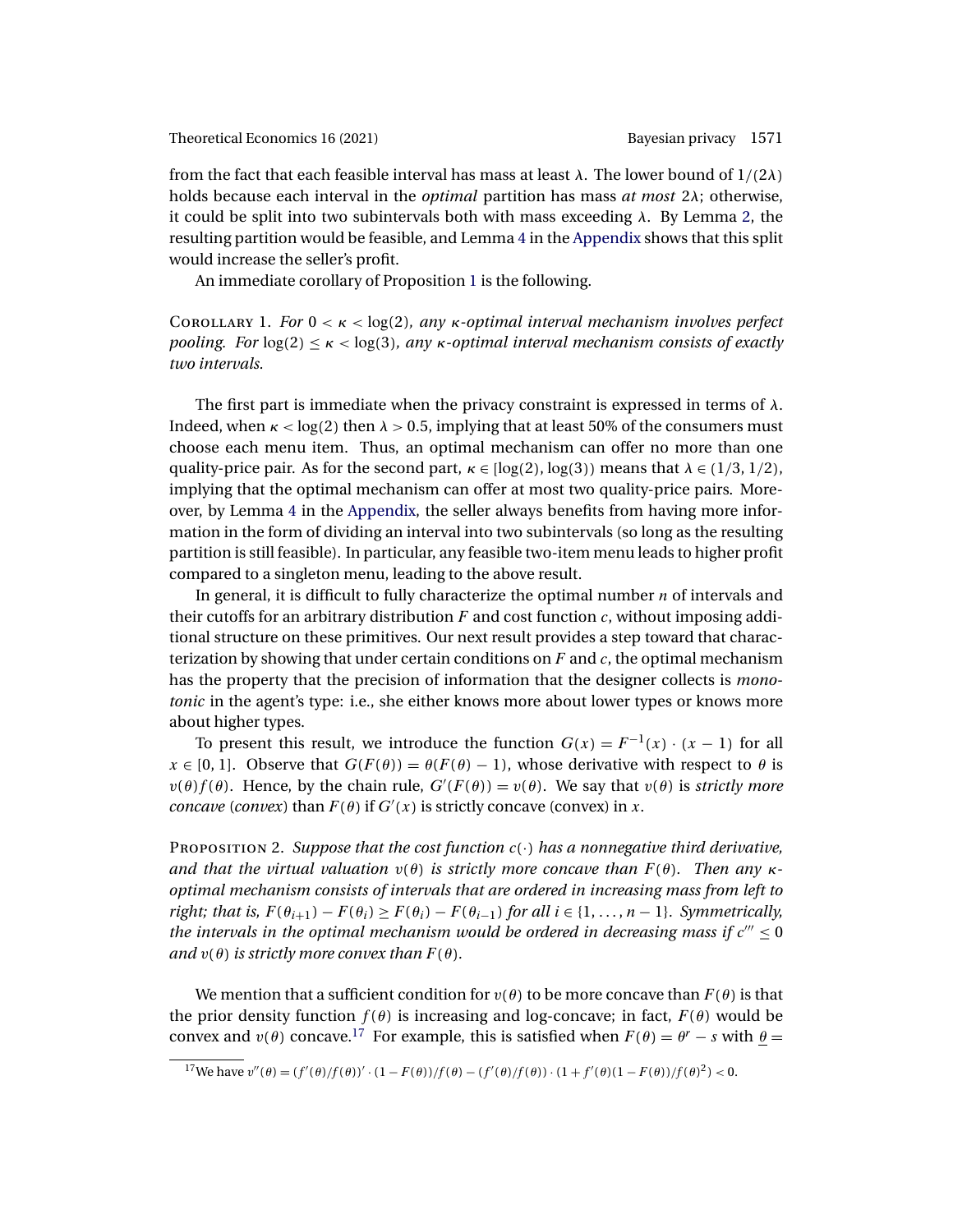<span id="page-15-0"></span> $s^{(1/r)}$  and  $\overline{\theta} = (s+1)^{(1/r)}$ , where r and s are parameters satisfying  $r > 1$  and  $s > 1/r$  (the latter ensuring that virtual valuations are positive).

The intuition for Proposition [2](#page-14-0) is as follows. From  $c'(q_i) = \mathbb{E}_F[v(x)|x \in [\theta_{i-1}, \theta_i]]$ , we see that the second derivative  $c''$  measures the extra production cost incurred when the seller divides an interval into two subintervals and adjusts quality/price accordingly. So  $c^{\prime\prime\prime} > 0$  means that the seller faces greater production cost in trying to screen the higher types. On the other hand, observe that the derivative of the virtual valuation captures the revenue gain when dividing an interval into two. Thus,  $v(\theta)$  being more concave than  $F$  implies that the seller benefits less from differentiating high types. Both effects combine to yield intervals that are optimally ordered in increasing mass.

# 4.4 *Uniform-quadratic case*

To give a complete characterization of an optimal  $\kappa$ -constrained mechanism, in this subsection we consider a specific distribution of types and cost function. We will provide detailed results for this particular example to illustrate properties of the optimal mechanisms that we derived in the previous subsection. One specification that admits an elegant analytical characterization is the "uniform-quadratic" case, where  $F$  is uniform and c is quadratic. Since in this case  $c''' = 0$  and  $v(\theta)$  is *as convex as*  $F(\theta)$  (in fact both are linear in  $\theta$ ), the results in Proposition [2](#page-14-0) suggest that the ordering of intervals does not matter for profit. As we show below, this property enables us to focus on the lengths of the intervals and obtain a full characterization of the optimal partition.

PROPOSITION 3. *Suppose*  $F \sim U[\theta, \overline{\theta}]$  *with*  $\overline{\theta} \le 2\theta$  *(so that*  $v(\theta) \ge 0$ *), and*  $c(q) = q^2/2$ *. Then, given any positive integer* N *and any*  $\kappa \in [\log(N), \log(N+1)]$ *, the*  $\kappa$ -*optimal mechanism divides the type space into* N *equal intervals.*

In terms of the lower bound  $\lambda$  on the mass of each interval, the condition  $\kappa \in$ [ $log(N)$ ,  $log(N + 1)$ ] translates to  $\lambda \in (1/(N + 1), 1/N]$ . Phrased in this way, the result says that in the uniform-quadratic case it is optimal to divide the type space into as many equal intervals as feasible.

We highlight that the optimal mechanism in this case is locally the same as  $\kappa$  increases. Thus, for  $\kappa$  in the interior of the interval  $(\log(N), \log(N+1))$ , the optimal mechanism entails a privacy loss of  $log(N)$  which is strictly less than  $\kappa$ . It follows that the ex post privacy constraint is often slack. This is one of the challenges in obtaining a full characterization of the optimal mechanism more generally.

# 4.5 *Welfare analysis*

Varying the privacy capacity of a mechanism affects the seller's profit, the buyer surplus and the total welfare. In this section, we analyze how  $\kappa$  changes these quantities. Throughout this section, we assume F has monotone hazard rate, i.e.,  $f(\theta)/(1 - F(\theta))$ increases in  $\theta$ . This property implies that the virtual valuation  $v(\theta)$  is increasing.

Because higher  $\kappa$  relaxes the privacy constraint (P) in the seller's problem, it is immediate to notice that the expected profit  $\Pi$  is weakly increasing in  $\kappa.$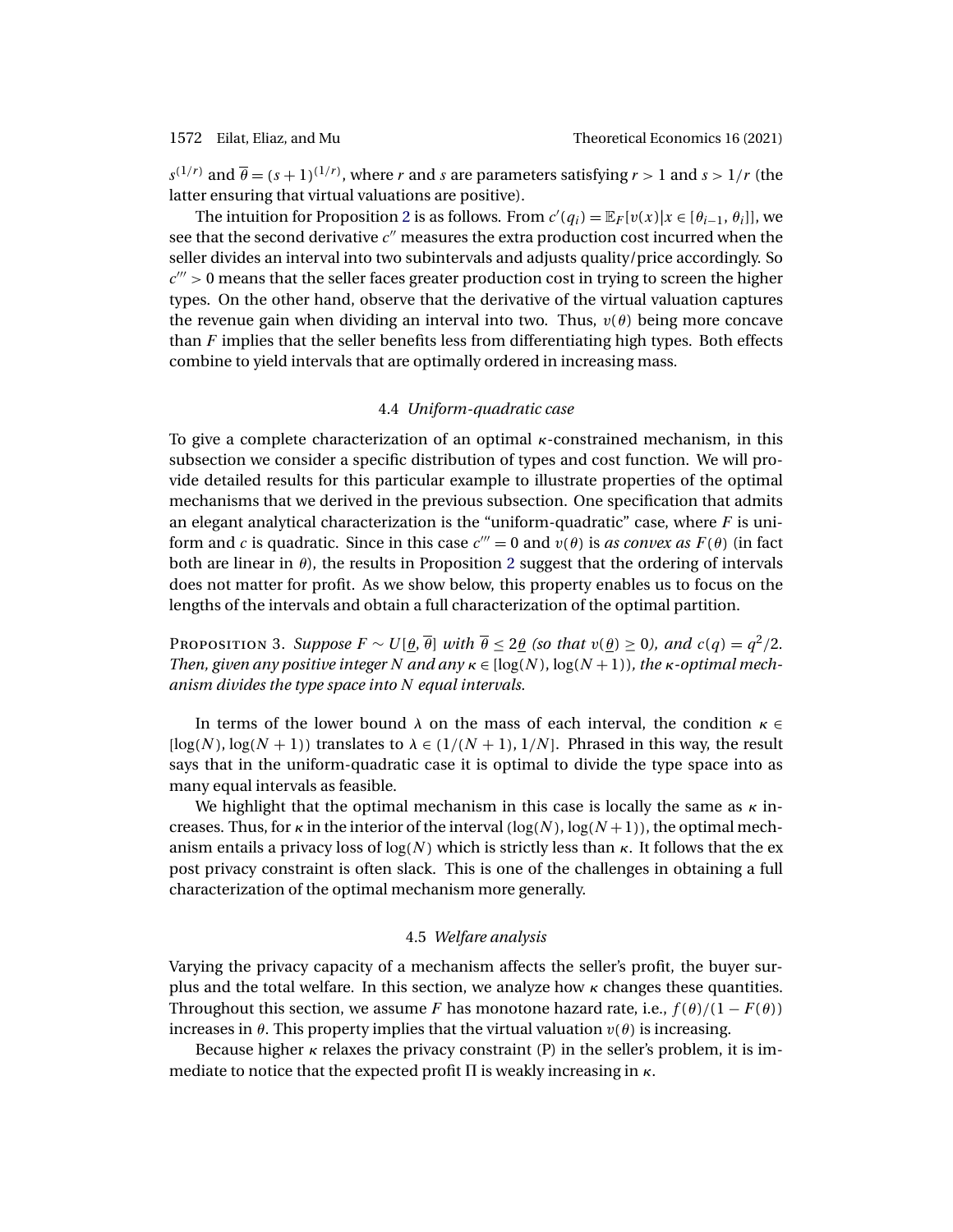### <span id="page-16-0"></span>Corollary 2. *Profit from a* κ*-optimal mechanism is increasing in* κ*.*

As the uniform-quadratic case shows, this monotonicity is not necessarily strict everywhere. However, we do know that profit is uniquely maximized at  $\kappa = \infty$  (when there is no privacy concern), and uniquely minimized at  $\kappa = 0$  (with full privacy).<sup>18</sup>

On the other hand, one may expect that buyer surplus is higher when the privacy constraint is tighter. However, this is not obvious because privacy may hurt allocative efficiency so much that it actually damages the buyer's payoff. As far as we are aware, there is no general finding in the literature regarding how buyer surplus varies with the interval partition.

We are able to answer a simpler question of which privacy level maximizes/ minimizes buyer surplus. Specifically, we have the following.

PROPOSITION 4. *Suppose the cost function* c *satisfies*  $c''' \ge 0$ *. Then buyer surplus from a* κ*-optimal mechanism is maximized at* κ = 0*, where every type receives the same allocation, and it is minimized at*  $\kappa = \infty$ *, where types are fully separated.* 

For an intuition of this result, we write buyer surplus as  $\mathbb{E}[q(\theta) \cdot (1 - F(\theta))/f(\theta)]$ , since any additional quality provided to type  $\theta$  benefits all higher types by the same amount. Note that the quality  $q(\theta)$  increases in  $\theta$  while the inverse hazard rate (1 −  $F(\theta)/f(\theta)$  decreases in  $\theta$ . Thus for any given expected quality  $\mathbb{E}[q(\theta)]$ , the expected buyer surplus  $\mathbb{E}[q(\theta) \cdot (1 - F(\theta))/f(\theta)]$  is maximized when  $q(\theta)$  is constant in  $\theta$ .<sup>19</sup>

Next, recall that for any interval mechanism, when  $\theta \in [\theta_{i-1}, \theta_i]$  the optimal quality  $q(\theta)$  is given by  $c'(q(\theta)) = \mathbb{E}[v(\hat{\theta}) | \hat{\theta} \in [\theta_{i-1}, \theta_i]]$ , which equates the marginal cost to the expected virtual valuation on the interval. Thus we have  $\mathbb{E}[c'(q(\theta))] = \mathbb{E}[v(\theta)]$ , meaning that the expected marginal cost does not depend on the partition. Since  $c'$  is by assumption a convex function, we conclude that the expected quality  $\mathbb{E}[q(\theta)]$  is also maximized when  $q(\theta)$  is constant.

Combining both effects described above, we see that the coarsest partition that pools all types maximizes expected buyer surplus (in fact, across *all* interval partitions). A similar argument shows that the finest partition (i.e.,  $\kappa = \infty$ ) minimizes buyer surplus.

Finally, a regulator might be interested in finding the level of  $\kappa$  that maximizes total welfare. The answer turns out to be more subtle, as the following partial characterization suggests.

PROPOSITION 5. *Assume quadratic costs*  $c(q) = q^2/2$ . If the density  $f(\theta)$  increases in  $\theta$ , *then total welfare is maximized at*  $\kappa = 0$  *and minimized at*  $\kappa = \infty$ *. Conversely, if*  $f(\theta)$ *decreases in*  $\theta$ *, then total welfare is minimized at*  $\kappa = 0$  *and maximized at*  $\kappa = \infty$ *.* 

 $18$ This is because profit strictly increases when an interval is divided into two subintervals (and qualities/prices are adjusted accordingly). See Lemma [4](#page-24-0) in the [Appendix.](#page-24-0)

<sup>&</sup>lt;sup>19</sup>This is because if the quality  $q(\theta)$  is not constant across types, then decreasing it for higher types and increasing it for lower types, in a way that preserves the expected quality  $\mathbb{E}[q(\theta)]$ , increases the expected buyer surplus  $\mathbb{E}[q(\theta) \cdot (1 - F(\theta))/f(\theta)].$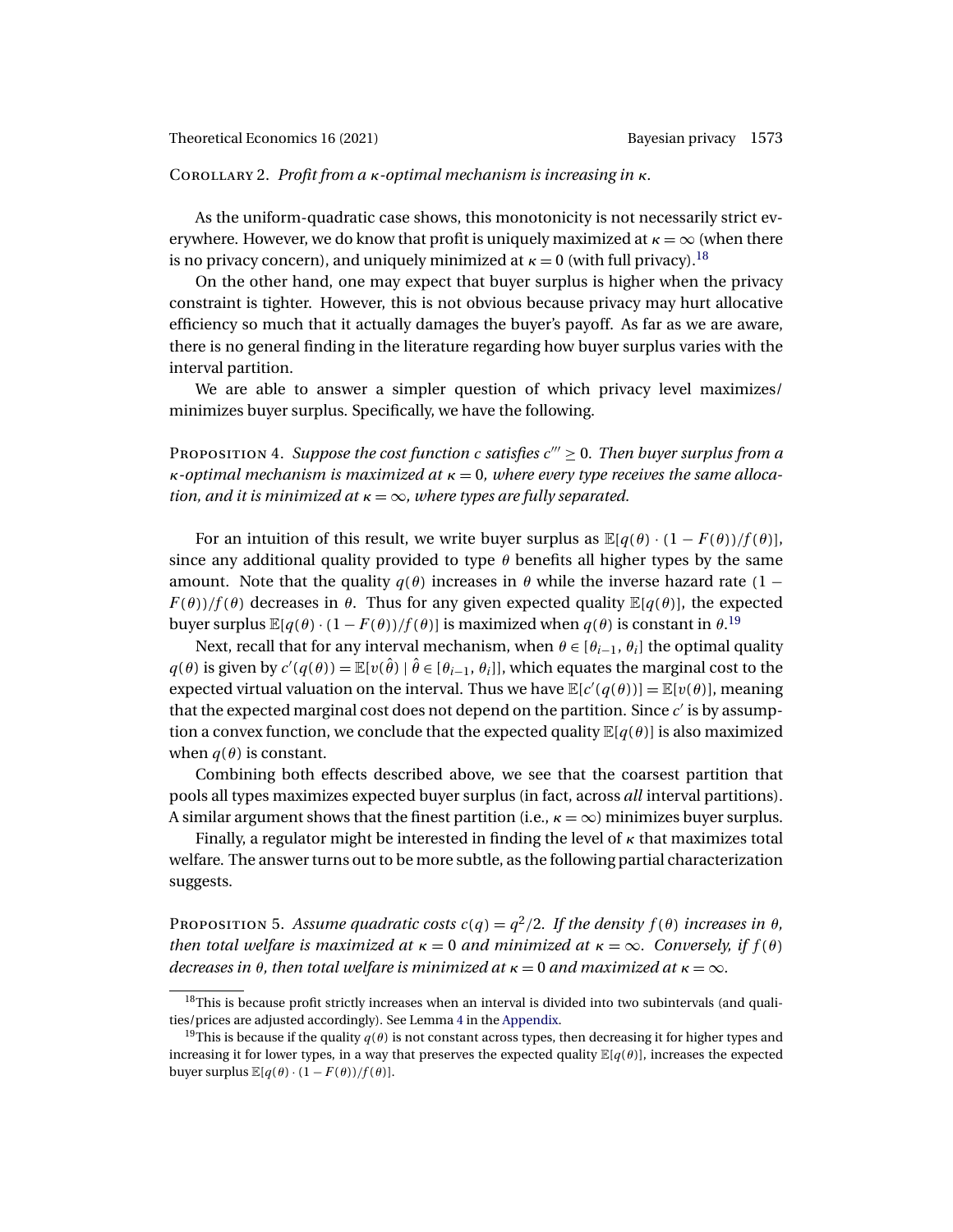<span id="page-17-0"></span>

Our proof shows that with increasing density and quadratic cost, total welfare necessarily increases when the seller obtains less information in the form of combining two intervals into one. Thus, in this case the coarsest partition maximizes welfare while the finest partition minimizes welfare. One difficulty in obtaining a more general result lies in the fact that total welfare takes into account both buyer and seller surplus, which depend on the value distribution, the cost function, as well as their interaction.<sup>20</sup> Separate assumptions about each of these primitives typically do not lead to clear predictions.

# 5. Ex ante Bayesian privacy

So far we have analyzed an ex post notion of privacy loss. Under this criterion, the monopolist cannot learn too much about *any* buyer type. In this section, we explore an alternative, less stringent, notion of privacy, requiring the designer not to learn too much about the buyer type *on average*. Formally, we weaken the ex post privacy constraint  $I(M) \leq \kappa$  to its ex ante version.

DEFINITION 2. *The ex ante loss of privacy entailed by mechanism*  $\mathbb{M} = \langle M, p, q \rangle$  *is given by*

$$
I^{ea}(\mathbb{M}) = \mathbb{E}_m[D_{\mathrm{KL}}(F(\cdot|m)|F)]
$$

*where*  $\mathbb{E}_m$  *is evaluated according to the probability that each message*  $m \in M$  *is sent in an equilibrium of* M*.* 21

That is, we impose an upper bound on the average change in the seller's beliefs, as measured by relative entropy. Given κ > 0, we say a mechanism is *ex ante* κ*-feasible* if  $I^{ea}(\mathbb{M}) \leq \kappa$ . It is *ex ante*  $\kappa$ -*optimal* if it is profit-maximizing among all mechanisms M that satisfy IC, IR and the ex ante privacy constraint.

### 5.1 *Existence*

To begin the analysis, we can use essentially the same argument to show that Lemma [1](#page-11-0) also holds under the ex ante criterion. Thus, it is without loss to consider interval mechanisms. Using equation [\(2\)](#page-12-0), we can compute the ex ante loss of privacy entailed by a (finite) interval mechanism to be

$$
I^{ea}(\mathbb{M}) = \sum_{i=1}^{n} -[F(\theta_i) - F(\theta_{i-1})] \cdot \log[F(\theta_i) - F(\theta_{i-1})] = H(g_M),
$$
 (6)

 $20$ Specifically, the marginal cost function determines optimal qualities, and the cost function itself maps these qualities into expected production cost (averaged across types using the prior distribution). This is a more complicated situation than our previous result about buyer surplus, which is fully determined by optimal qualities and the prior distribution. In other words, the effect of  $c(\cdot)$  on buyer surplus can be analyzed separately from  $F(\cdot)$ , but such separation is lost in the study of total welfare.

<sup>&</sup>lt;sup>21</sup>In calculating  $I^{ea}(\mathbb{M})$ , we adopt the convention that  $0 \cdot \infty = 0$  and, therefore,  $I^{ea}(\mathbb{M})$  can still be finite if there is a measure-zero set of messages (sent in equilibrium) that induce posterior distributions  $F(\cdot|m)$ whose divergence from the prior  $F$  is infinite. But if the set of such messages has positive measure, then  $I^{ea}(\mathbb{M}) = +\infty$  according to our definition.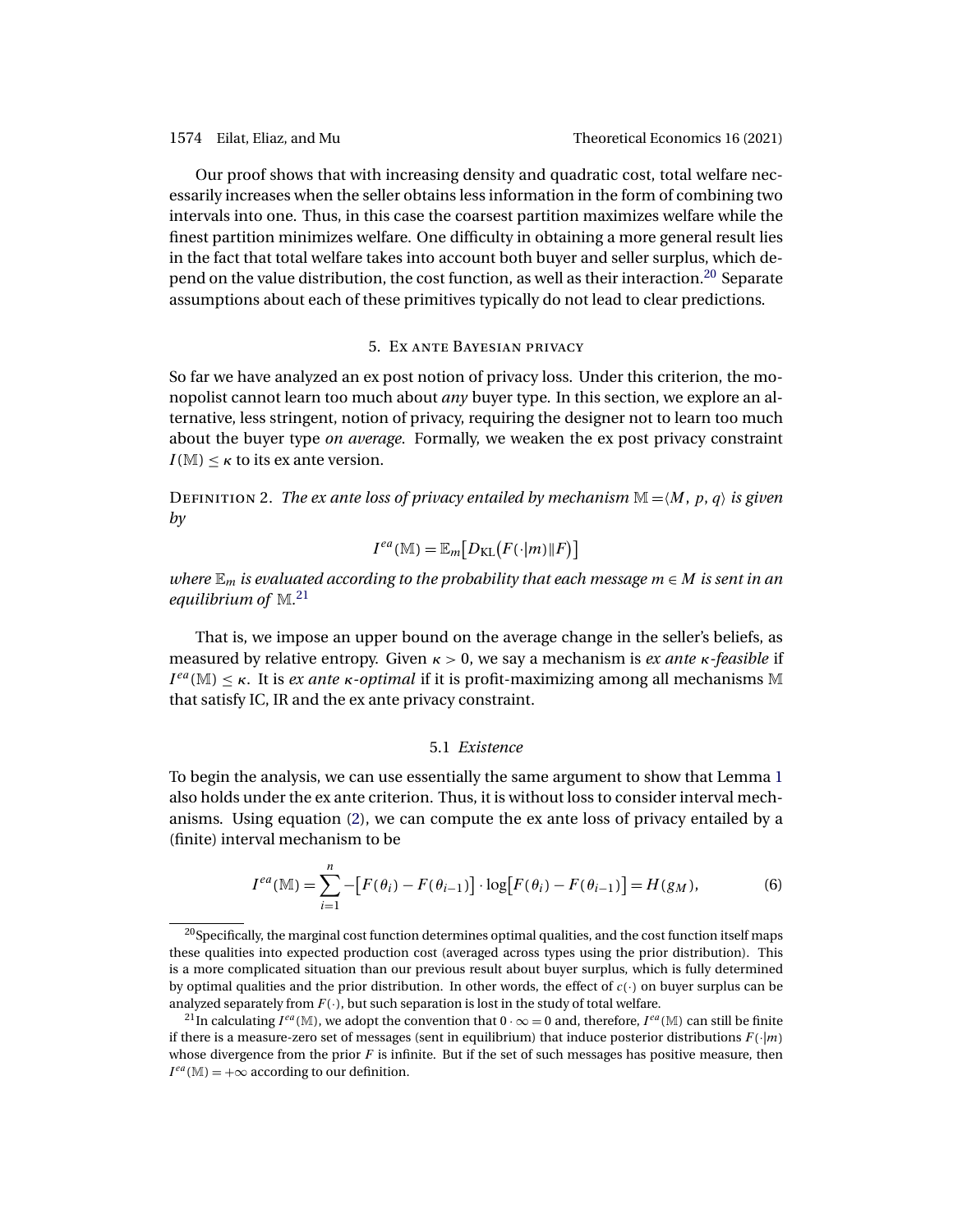<span id="page-18-0"></span>where  $g_M(m_i) = F(\theta_i) - F(\theta_{i-1})$  is a discrete distribution over the elements of M induced by the prior, and  $H(\cdot)$  is the Shannon entropy function. At this moment, we cannot rule out the possibility that there are countably many intervals. In that case, the discrete distribution  $g_M$  is defined in the same way, and we again have  $I^{ea}(\mathbb{M}) = H(g_M)$ .

This discussion suggests that under the ex ante privacy constraint, the profit maximization problem reduces to finding an interval partition M subject to  $H(g_M) \leq \kappa$  that maximizes the profit in equation [\(3\)](#page-12-0) with qualities given by [\(4\)](#page-13-0). Note that the privacy constraint  $H(g_M) \leq \kappa$  can be interpreted as requiring that the weighted geometric mean of the masses of the intervals must exceed  $e^{-\kappa}$  (where the weight applied to each interval's mass is just this mass itself).

However, existence of an optimal mechanism is not straightforward in this case. The reason is that the feasibility constraint  $H(g_M) \leq \kappa$  allows for countably many intervals, which lose compactness (unlike with the ex post constraint). We settle the existence issue in the following result.

PROPOSITION 6. *There exists an ex ante*  $\kappa$ -*optimal mechanism*  $\mathbb{M} = \langle M, p, q \rangle$ , such that M consists of finitely many intervals that partition  $\theta$ ,  $\overline{\theta}$ *), and each type*  $\theta \in \Theta$  reports the *interval to which it belongs.*<sup>22</sup>

We provide a sketch of the proof here, leaving further details to the [Appendix.](#page-24-0) Consider a sequence of ex ante  $\kappa$ -feasible interval mechanisms  $\mathbb{M}_i = \langle M_i, p_i, q_i \rangle$  such that  $\Pi(\mathbb{M}_j)$  converges to the supremum profit  $\Pi^*$  across feasible mechanisms. We will replace each mechanism  $M_j$  by another feasible interval mechanism  $\tilde{M}_j = \langle \tilde{M}_j, \tilde{p}_j, \tilde{q}_j \rangle$ , such that the new message set  $\tilde{M}_i$  consists of at most N intervals, where N is a con*stant that depends only on* F *and* κ. This upper bound N restores compactness and allows us to find a subsequence of the partitions  $\{M_i\}$  that converges to some limit partition  $M_{\infty}$ , under the metric defined in Section [4.3.](#page-13-0) By continuity,  $M_{\infty}$  is also a feasible mechanism, and it achieves the limit profit along the convergent subsequence. Therefore, if we could carry out the replacement in such a way that  $\Pi(\tilde{M}_j) \geq \Pi(M_j)$ , then  $\Pi(M_\infty)\geq \limsup_j\Pi(M_j)=\Pi^*$  and  $M_\infty$  would be ex ante  $\kappa$ -optimal.

It remains to find the appropriate replacements  $\tilde{M}_i$ . As discussed, starting from any mechanism  $\mathbb{M}_i$ , merging two adjacent intervals in  $M_i$  into a single interval (and adjusting the qualities/prices accordingly) strictly decreases the profit. However, by doing so the seller is able to save on the ex ante privacy measure, which enables him to divide any other interval in  $M_i$  into two subintervals, increasing the profit. The key argument then is to *compare the profit gain in the latter step to the profit loss in the former*. We show that whenever two adjacent intervals are both of mass smaller than some constant  $\epsilon$ , they can be combined to create enough slackness in the privacy constraint; and if the slackness is used to break another (big) interval into two, the seller achieves a net profit gain.

 $^{22}$ It is instructive to compare this result to an analogous result in the rational inattention literature. Matějka [\(2016\)](#page-45-0) showed that a rationally inattentive seller would charge only finitely many prices even though there is a continuum of states. The argument used to prove that result relies on properties of Hermite polynomials. In contrast, the proof in our environment is simpler and only makes use of the trade-off between privacy and profit when merging/dividing intervals.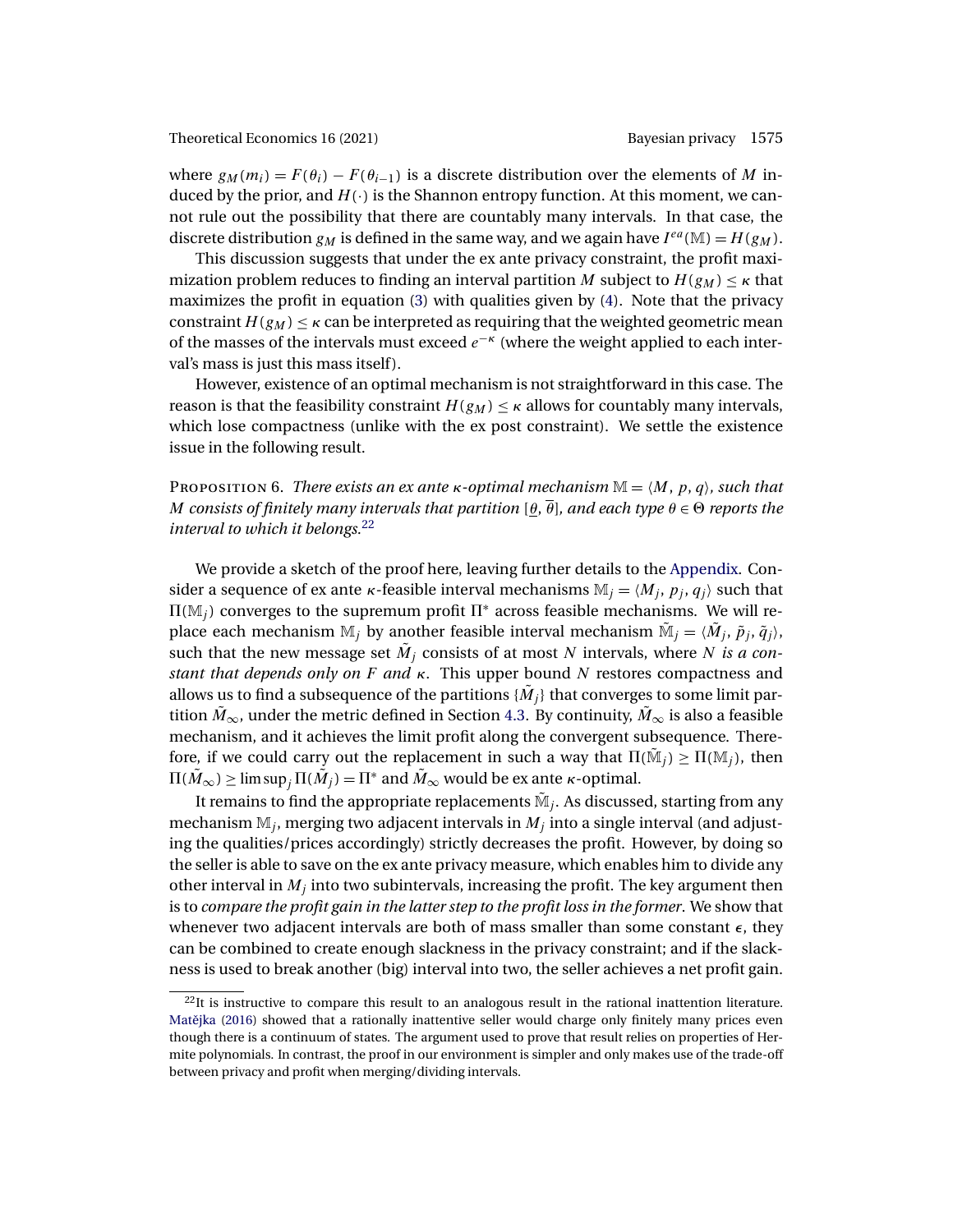<span id="page-19-0"></span>Intuitively, this profit comparison holds because the entropy function severely punishes against precise knowledge about any small set of types. So when the seller combines two "small" intervals into a single one, the saved privacy measure is significant relative to the reduction in profit.

By repeatedly combining adjacent "small" intervals, we are able to transform  $M_i$  into a mechanism  $\mathbb{M}_i$  with weakly higher profit, and with no adjacent intervals both having mass  $\lt \epsilon$ . The upshot is that  $\hat{M}_i$  has at most  $N := 2/\epsilon + 1$  intervals, completing the proof.<sup>23</sup>

# 5.2 *Properties of optimal ex ante constrained mechanisms*

In contrast to the ex post problem, the ex ante privacy constraint always binds at the optimal mechanism. Moreover, unlike Lemma [2,](#page-12-0) the number of intervals now admits a *lower bound* of  $1/\lambda$  (where  $\lambda \equiv e^{-\kappa}$ ).

Proposition 7. *The privacy constraint is exhausted in any ex ante* κ*-optimal mecha*nism  $\mathbb{M}$ ; that is, I<sup>ea</sup>( $\mathbb{M}$ ) =  $\kappa$ . Moreover, any optimal mechanism involves at least  $\frac{1}{\lambda}$  inter*vals.*

The first part holds because the seller always benefits from dividing an interval into two. By choosing one of the subintervals to be "small," the *average* privacy constraint is still satisfied. The second part is a result of the first part, equation [\(6\)](#page-17-0) and the following well-known estimate of the Shannon entropy (applied to  $g_M$ ).

(Cover and Thomas [\(2006,](#page-44-0) Theorem 2.6.4)). *If a discrete random variable* X *takes* n *values, then its Shannon entropy satisfies*  $H(X) \leq log(n)$ *, with equality if and only if* X *has a uniform distribution.*

On the other hand, we show that when the ex ante privacy constraint is stringent, two messages are sufficient to implement the optimal mechanism. This complements the previous Corollary [1.](#page-14-0)

Proposition 8. *There exists* κ > 0 *such that any ex ante* κ*-optimal interval mechanism with*  $\kappa \in (0, \kappa)$  *consists of exactly two intervals.* 

We prove the result via a lemma stating that there can be at most one interval with arbitrarily small mass. Thus, even though the average privacy constraint allows the seller

 $23$ To be fully rigorous, in the proof we first find a replacement with finitely many intervals. This can be done because for any limit point  $M_i$  (more precisely, the bounds of intervals in  $M_i$ ) may have, the seller incurs little profit loss if she combines all the small intervals near this limit point. Such loss is covered by the net profit gain in merging two small intervals and dividing a long one. Once we have a finite  $M_i$  to begin with, we still need to guarantee that the process of "combining small intervals" will come to an end. We do this by combining two pairs of adjacent small intervals at once and breaking a big interval into two. There is still net profit gain, and in addition the total number of intervals strictly decreases. The final  $\dot{M}_i$  involves at most one pair of adjacent small intervals, so its size is again bounded uniformly across j.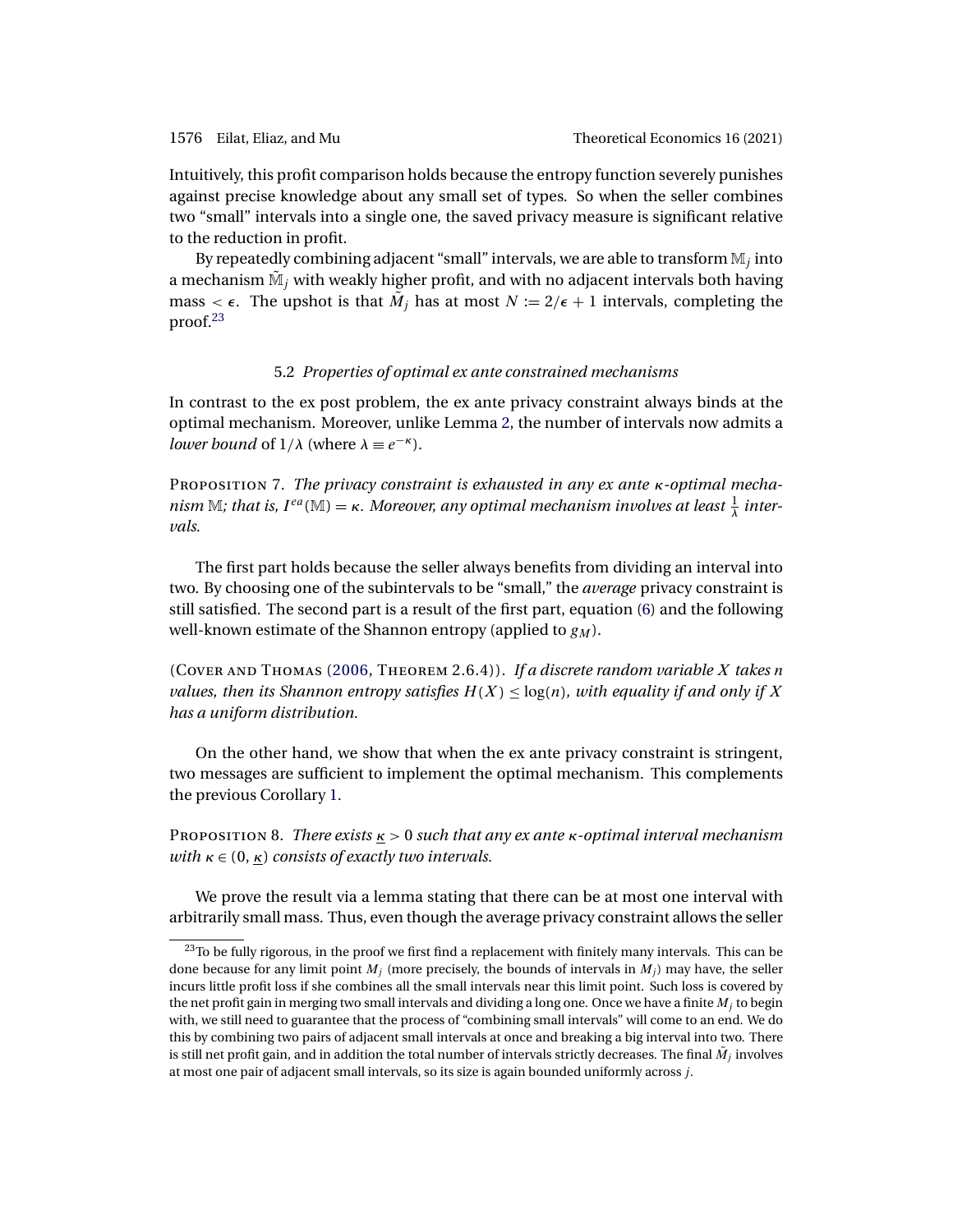<span id="page-20-0"></span>to learn almost perfectly about sets of small types, the optimal solution involves at most one such set. In the above proof sketch for Proposition [6,](#page-18-0) we have already discussed why having two adjacent "small" intervals is suboptimal. The next lemma additionally rules out the presence of two "small" intervals that are nonadjacent.

LEMMA 3. *For every*  $k > 0$ , there exists  $\epsilon > 0$  such that any ex ante  $\kappa$ -optimal interval *mechanism with*  $\kappa \leq k$  *has at most one interval with mass*  $\leq \epsilon$ *.* 

Finally, Proposition [2,](#page-14-0) which gives sufficient conditions for the optimality of intervals that are increasing/decreasing in mass, continues to hold under the ex ante privacy measure. This is because the proof of Proposition [2](#page-14-0) is based on evaluating whether profit increases or decreases when two adjacent intervals are "switched." Since switching does not affect the amount of privacy loss under both the ex post and ex ante measures, this argument extends without change.

The welfare results Proposition [4](#page-16-0) and Proposition [5](#page-16-0) also generalize to the current setting, since their proofs only involve welfare comparison when combining two adjacent intervals. Whether we adopt the ex post or ex ante privacy measure, the coarsest interval partition corresponds to  $\kappa = 0$ , and the finest partition to  $\kappa = \infty$ . These levels of privacy requirement thus maximize/minimize buyer surplus and/or total welfare.

### 5.3 *Uniform-quadratic case revisited*

Recall that in the uniform-quadratic case, the solution under the *ex post* constraint divides the type space evenly. Since this solution does not always exhaust the (ex ante or ex post) privacy constraint, we know from Proposition [7](#page-19-0) that profit is not maximized under the ex ante constraint. Indeed, the optimal mechanism under the ex ante privacy constraint differs from the optimal mechanism under the ex post constraint. Moreover, it has novel implications regarding the trade-off between privacy and profit, which does not arise under the ex post constraint. In light of this, we revisit the uniform-quadratic example to further illustrate the difference between the two privacy notions.

PROPOSITION 9. *Suppose*  $F \sim U[\theta, \overline{\theta}]$  *with*  $\overline{\theta} \ge 2\theta$ *, and*  $c(q) = q^2/2$ *. Then, given any positive integer*  $N > 1$  *and any*  $\kappa \in \left(\log(N-1), \log(N)\right]$ *, the ex ante*  $\kappa$ *-optimal mechanism divides the type space into* N *intervals.*

*Specifically,*  $N - 1$  *of these intervals have the same lengths*  $\ell_b$ *, while the last interval has weakly smaller length*  $\ell_s$ . These two lengths are uniquely determined by the total *length*  $\overline{\theta}$  −  $\theta$  *and the binding privacy constraint:* 

$$
\overline{\theta} - \underline{\theta} = \ell_s + (N - 1)\ell_b
$$

$$
\kappa = -\frac{\ell_s}{(\overline{\theta} - \underline{\theta})} \log \frac{\ell_s}{(\overline{\theta} - \underline{\theta})} - (N - 1) \cdot \frac{\ell_b}{(\overline{\theta} - \underline{\theta})} \log \frac{\ell_b}{(\overline{\theta} - \underline{\theta})}
$$

*The optimal interval partition is unique up to reordering of the intervals.*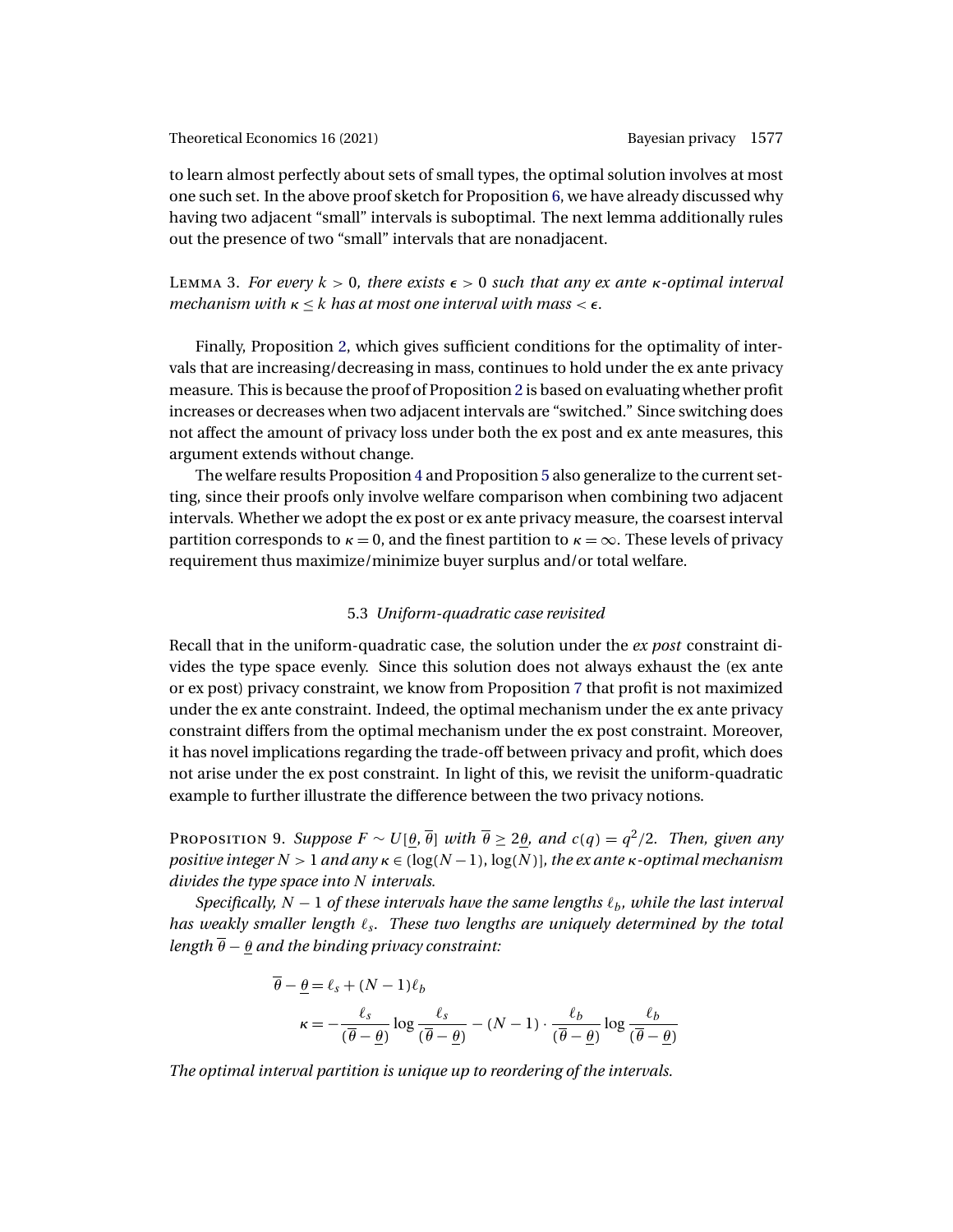1578 Eilat, Eliaz, and Mu Theoretical Economics 16 (2021)



Figure 1. The privacy-profit frontier in the uniform-quadratic case.

The proof consists of three steps. First, we show that the expected profit (and privacy measure) only depends on the lengths of the intervals in the partition, and not on the ordering of these intervals. Next, we argue that the first- and second-order conditions for the constrained maximization problem can only be satisfied if the intervals have at most two lengths, with exactly one interval having shorter length. Lastly, we determine the optimal *number* of intervals from the binding privacy constraint.

The structure of this optimal mechanism has an interesting implication for the trade-off between privacy and profit. For  $\theta = 1$  and  $\theta = 2$  in the uniform-quadratic case, Figure 1 depicts the expected profit of the monopolist in the ex ante  $\kappa$ -optimal mechanism as a function of  $\kappa$ .

The kinks in Figure 1 represent values of  $\kappa$  where the number of intervals in the  $\kappa$ optimal mechanism increases. Between kink points the number of intervals remains fixed but the intervals change. Notice that while there are *diminishing* returns to loss of privacy when the number of intervals increases, there are *increasing* returns to loss of privacy when  $\kappa$  increases but the number of intervals remains fixed (i.e., the curve between kink points is convex). This means that when we introduce a new (small) interval, the initial change in expected profit is small relative to the loss of privacy; intuitively, the ex ante privacy measure punishes against precise information about a small set of types. But as we continue to lower privacy, expected profit rises at an increasing rate until a new interval is added.

We mention that the qualitative features of the privacy-profit frontier are robust to small changes in the prior distribution (away from uniform). This is because the set of ex ante  $\kappa$ -optimal mechanisms, when viewed as a correspondence from the distribution F to the space of interval partitions, is upper hemicontinuous.<sup>24</sup>

 $24$ This follows from the maximum theorem, since the seller solves a constrained optimization problem in which profit is continuous in the interval partition (with respect to the metric defined in Section [4.3\)](#page-13-0), and the constraint  $H(g_M) \leq \kappa$  is both upper and lower hemicontinuous.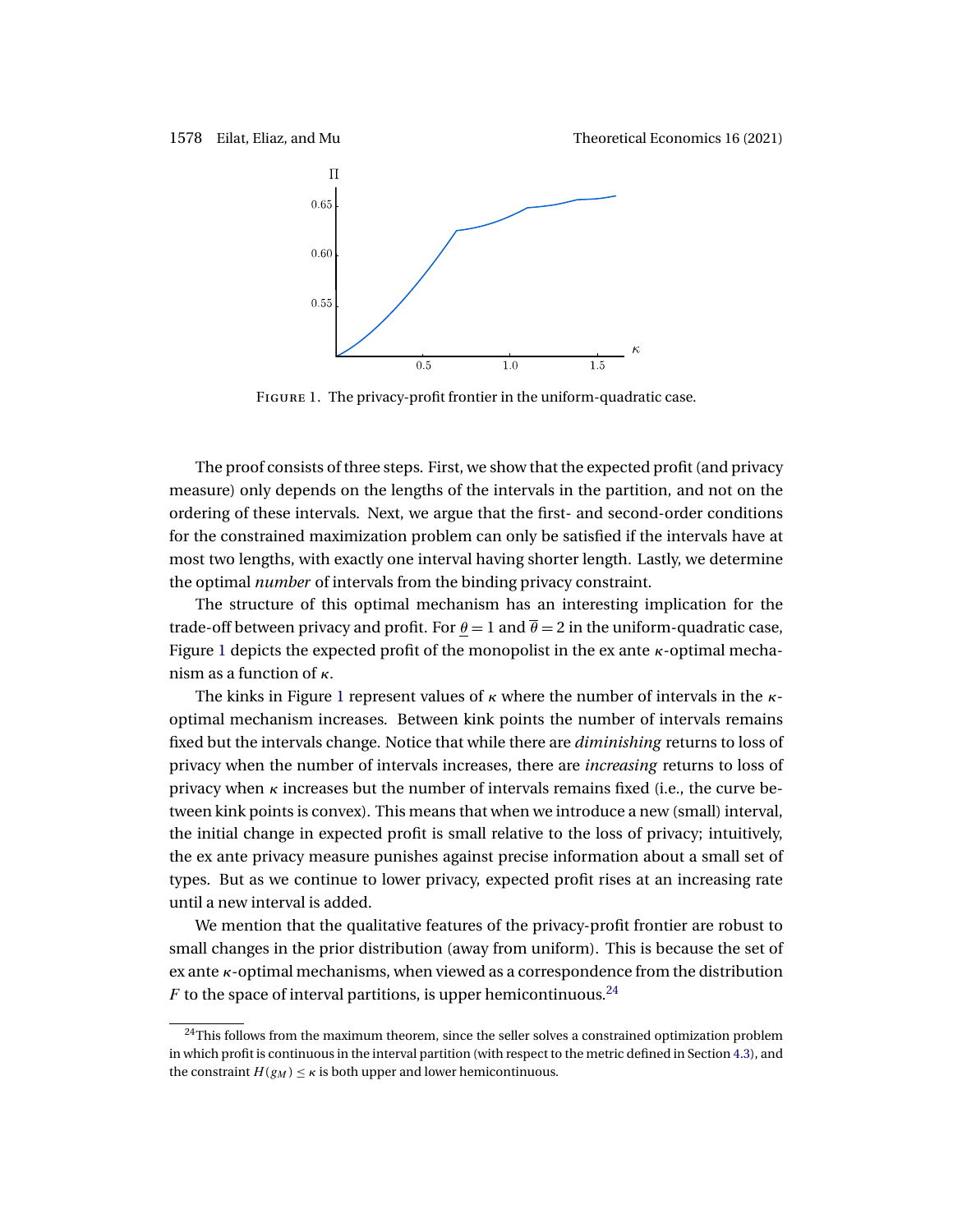### 6. Negative virtual values

<span id="page-22-0"></span>So far we have focused on the case where all types have nonnegative virtual values. While our results are more easily stated under this simplifying assumption, they generalize to the case where  $v(\theta)$  is negative. In this section, we discuss this extension and describe how some of the results need to be slightly modified. Throughout this section, we work with the ex post privacy constraint.

First of all, the optimality of interval mechanisms reported in Lemma [1](#page-11-0) holds without change. This is because our proof of this result primarily uses the convexity of KLdivergences and the single-crossing property of buyer preferences, which continue to hold even with negative virtual values.

It is also still true that every interval in the partition has mass at least  $\lambda = e^{-\kappa}$ , although the lowest interval may now have a negative average virtual value and lead to an optimal quality of zero. Note that if there are more than one interval with negative average virtual value, then these intervals can be combined without affecting the privacy constraint or profit. So below we assume there is at most one such interval. A corollary is that apart from the lowest *two* intervals, all higher intervals consist of types with pos-itive virtual values.<sup>[2](#page-14-0)5</sup> Because of this, Proposition 2 (regarding the intervals ordered in increasing/decreasing mass) holds except possibly for the lowest two intervals.

The next result generalizes Proposition [3](#page-15-0) and completely characterizes the optimal interval partition in the uniform-quadratic case.

**PROPOSITION 10.** *Suppose*  $F \sim U(\theta, \overline{\theta})$  *with*  $\overline{\theta} > 2\theta$  *(so that*  $v(\theta) < 0$ *), and*  $c(q) = q^2/2$ *. Then, given any positive integer* N *and any*  $\lambda = e^{-\kappa} \in (1/(N+1), 1/N]$ *, the*  $\kappa$ -optimal *mechanism takes one of three possible forms described below:*

- *1. if*  $\theta \geq ((N-1)/(2N-1)) \cdot \overline{\theta}$ , then dividing the type space into N equal intervals is *optimal;*
- *2. if*  $\theta$  < ((N − 1)/(2N − 1))  $\cdot \overline{\theta}$  *and*  $\overline{\theta}$ /(2N − 1) >  $\lambda(\overline{\theta} \theta)$ *, then it is optimal to have* N *intervals with cutoffs*  $\theta_j = ((j + N - 1)/(2N - 1)) \cdot \overline{\theta}$  *for*  $1 \le j \le N - 1$ *;*
- *3. otherwise, there exists a unique positive integer* m ≤ N *such that*

$$
\frac{\overline{\theta}}{2m-3} > \lambda(\overline{\theta}-\underline{\theta}) \ge \frac{\overline{\theta}}{2m-1},
$$

*in which case it is optimal to have* m *intervals. Except for the lowest interval, the remaining* m − 1 *intervals all have mass exactly* λ*.*

To interpret this solution, note that  $\lambda \leq 1/N$  means it is feasible to divide the type space into N equal intervals, but  $\lambda > 1/(N + 1)$  means there cannot be more than N intervals. As we showed in Proposition [3,](#page-15-0)  $N$  equal intervals is optimal in an environment where virtual values are all positive. More generally, the condition  $\theta$  >  $((N-1)/(2N-1))$ 

<sup>&</sup>lt;sup>25</sup>Formally, the claim is that it is without loss to consider optimal partitions  $\theta = \theta_0 < \theta_1 < \cdots < \theta_n = \overline{\theta}$ with  $v(\theta_2) > 0$ . The uniform-quadratic case studied below shows that  $v(\theta_1)$  need not be positive.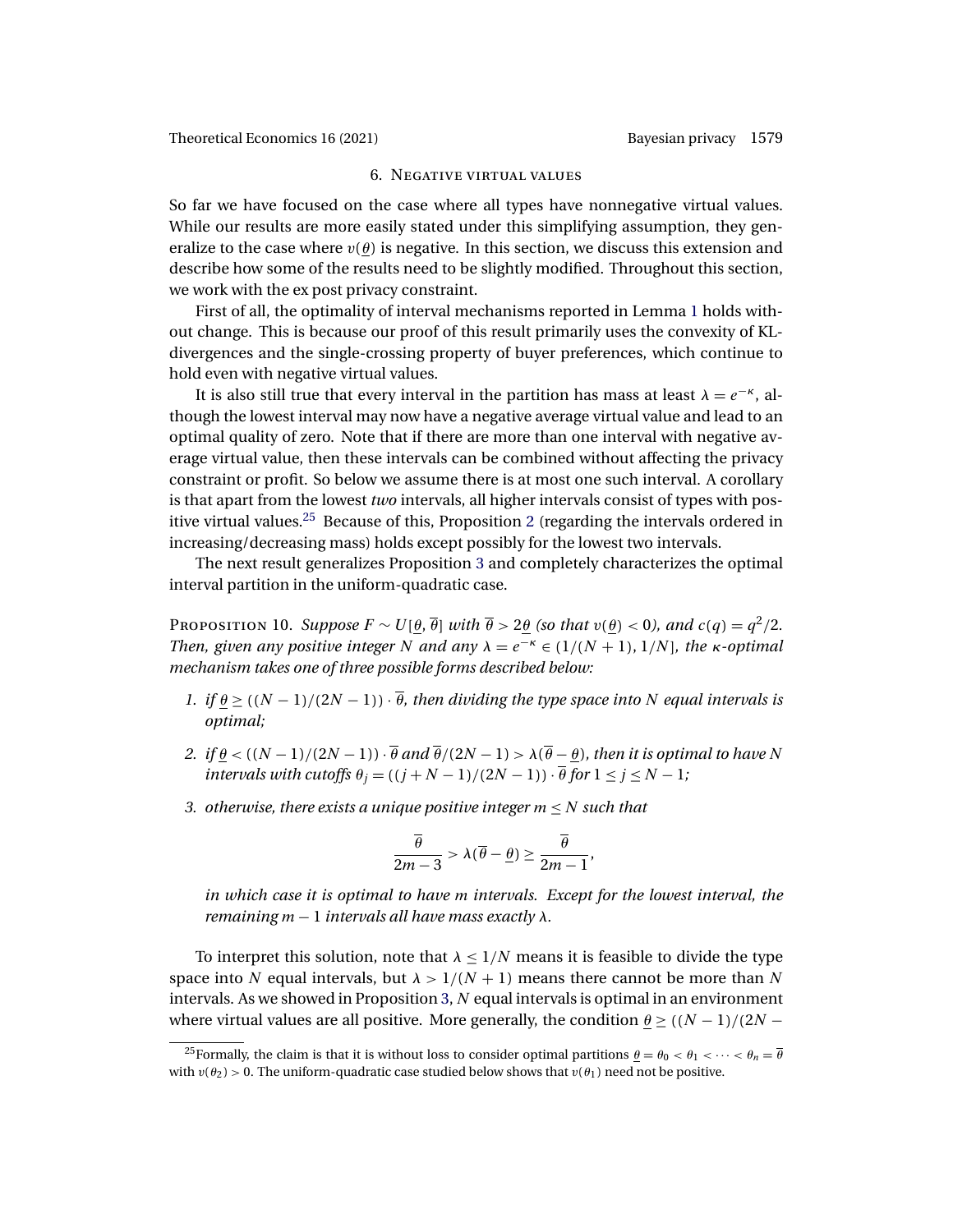<span id="page-23-0"></span>1)) · θ corresponds to the lowest interval having positive *average* virtual value under the equal partition.<sup>26</sup> Thus, the first part of the above proposition says that if the "first best" solution of  $N$  equal intervals does not require the seller to withhold sale from the lowest interval, then it is in fact the optimal partition.

However, when this candidate solution involves no sale to the lowest interval, the optimal solution changes. Intuitively, in this case the seller would like to increase the length of the lowest interval to charge higher prices and extract more profits from the other intervals. The second part of Proposition [10](#page-22-0) provides a "second best" solution, which involves a lowest interval with negative average virtual value, and  $N - 1$  other intervals with equal length. Note that as long as the mass lower bound of  $\lambda$  is not binding (reflected in the condition  $\overline{\theta}/(2N-1) > \lambda(\overline{\theta} - \theta)$ ), the optimal *length* for the N − 1 intervals is  $\theta/(2N-1)$  and does not depend on  $\lambda$  in this case. This length turns out to maximize the seller's profit from  $N - 1$  equal intervals when the privacy constraint is ignored.

Lastly, the parameters may be such that the second best no longer satisfies the privacy constraint. When this happens, the optimal partition involves a lowest interval with negative average virtual value, and  $m - 1$  other intervals with mass exactly  $\lambda$ . The number m as determined by the condition  $\overline{\theta}/(2m-3) > \lambda(\overline{\theta}-\theta) \ge \overline{\theta}/(2m-1)$  is the biggest number such that fitting in  $m-1$  intervals with mass  $\lambda$  still makes the lowest one of them have positive average virtual value. This, as we discussed, is a key necessary property for the optimal partition.

### 7. Concluding remarks

This paper proposed a Bayesian approach to incorporating privacy constraints into mechanism design. The underlying idea is that the designer *already* has some prior information about the participants, and the loss of privacy induced by a mechanism should be measured as the *difference* between this prior information and the updated information that can be inferred from the agents' interaction with the mechanism. This entails an additional constraint—on top of the standard incentive-compatibility and individual-rationality constraints—that needs to be satisfied by a mechanism: The difference between the prior and posterior information must be below some threshold.

We illustrate this approach by using relative entropy to compute the difference between the prior and posterior beliefs and applying this measure to a canonical monopolistic screening problem. We show the implications of imposing the privacy constraint at the ex post stage (i.e., for every realized consumer type, the loss of privacy must be below some bound), and at the ex ante stage (i.e., the loss of privacy is bounded when averaging over possible type realizations). We also demonstrate how our framework can be helpful in understanding the effect of privacy constraints on consumer and seller welfare.

<sup>&</sup>lt;sup>26</sup>Since  $v(\theta) = 2\theta - \overline{\theta}$ , the average virtual value on [ $\theta$ ,  $\theta$ <sub>1</sub>] is positive if and only if  $\theta_1 \ge \overline{\theta} - \theta$ . This holds under the equal partition if and only if  $\underline{\theta} + (1/N)(\overline{\theta} - \underline{\theta}) \ge \overline{\theta} - \underline{\theta}$ .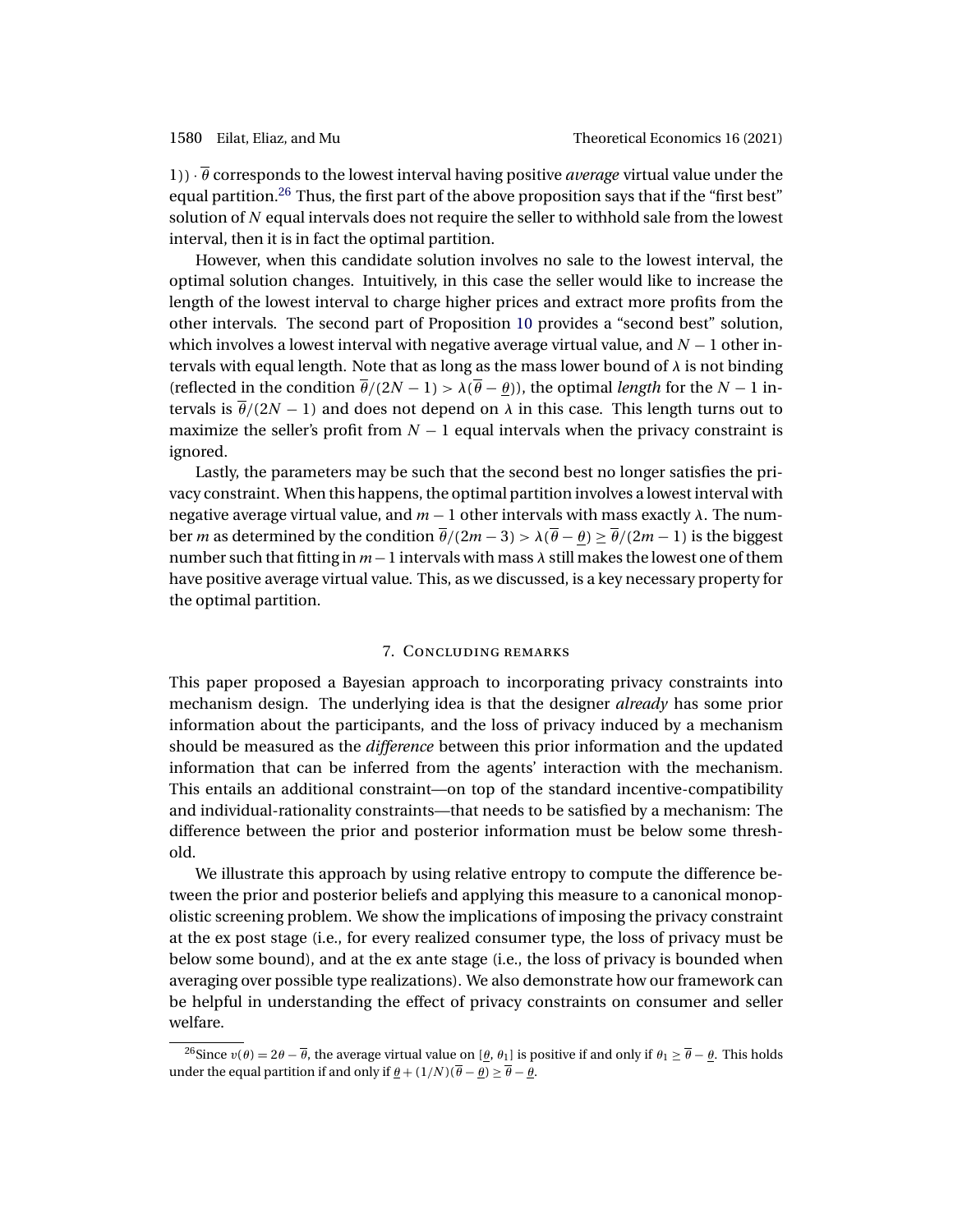<span id="page-24-0"></span>Our approach opens the door to many interesting questions about mechanism design and privacy. In particular, how does our analysis extend to an environment with multiple agents? In Appendix [C](#page-39-0) below, we derive the optimal symmetric mechanism under ex post privacy for uniformly distributed types. This leaves open the question of designing optimal privacy-preserving auctions when asymmetric treatment of bidders is allowed. We hope that future research will provide answers to these and related questions.

### Appendix A: Proofs for the main model

### A.1 *Preliminaries*

We define two auxiliary functions. First, we define  $\phi(x)$  as the inverse of c', i.e.,  $c'(\phi(x)) = x$  for all  $x \ge 0$ . Convexity of the cost function and  $c'(0) = 0$  ensures that  $\phi$ is uniquely defined and increasing. In fact, by the chain rule we have

$$
\phi'(x) = \frac{1}{c''(\phi(x))}.
$$

Since  $c''(q)$  is positive and continuous for  $q \ge 0$ , we deduce that  $c''(\phi(x))$  is bounded above and away from zero for  $x \in [v(\theta), v(\overline{\theta})]$ .

Next, we define the function  $h(x)$  as follows:

$$
h(x) = \phi(x) \cdot x - c(\phi(x))
$$

The first derivative of  $h(x)$  is given by

$$
h'(x) = \phi'(x) \cdot x + \phi(x) - c'(\phi(x)) \cdot \phi'(x) = \phi'(x) \cdot x + \phi(x) - x \cdot \phi'(x) = \phi(x)
$$

Thus, the second derivative h'' is bounded above and away from zero for  $x \in [v(\theta), v(\overline{\theta})]$ .

The following lemma provides an estimate of the seller's profit gain when an interval is divided into two subintervals. It will be used in subsequent proofs.

<sup>L</sup>emma 4. *There exists a positive constant* <sup>η</sup> *depending on* <sup>F</sup> *and* <sup>c</sup>(·)*, such that for any triple of cutoffs*  $a < b < c$ , the profit gain  $\Delta$  incurred when dividing a single interval [a, c] *into two subintervals* [a, b] *and* [b, c] *(and adjusting qualities/prices accordingly) satisfies*

$$
\eta \leq \frac{\Delta}{\big(F(b)-F(a)\big)\big(F(c)-F(b)\big)\big(F(c)-F(a)\big)} \leq \frac{1}{\eta}.
$$

Note from equations [\(3\)](#page-12-0) and [\(4\)](#page-13-0) that  $\Delta$  only depends on a, b, c and is independent of the remaining cutoffs.

Proof. Let  $\mathbb{E}v(m_i)$  denote  $\mathbb{E}_F[v(\theta)|\theta \in [\theta_{i-1}, \theta_i]]$ . Then the profit of mechanism  $\mathbb{M} =$  $\langle M, p, q \rangle$  as given by equations [\(3\)](#page-12-0) and [\(4\)](#page-13-0) can be rewritten as

$$
\Pi(\mathbb{M}) = \sum_{i} h(\mathbb{E}v(m_i)) \cdot [F(\theta_i) - F(\theta_{i-1})]
$$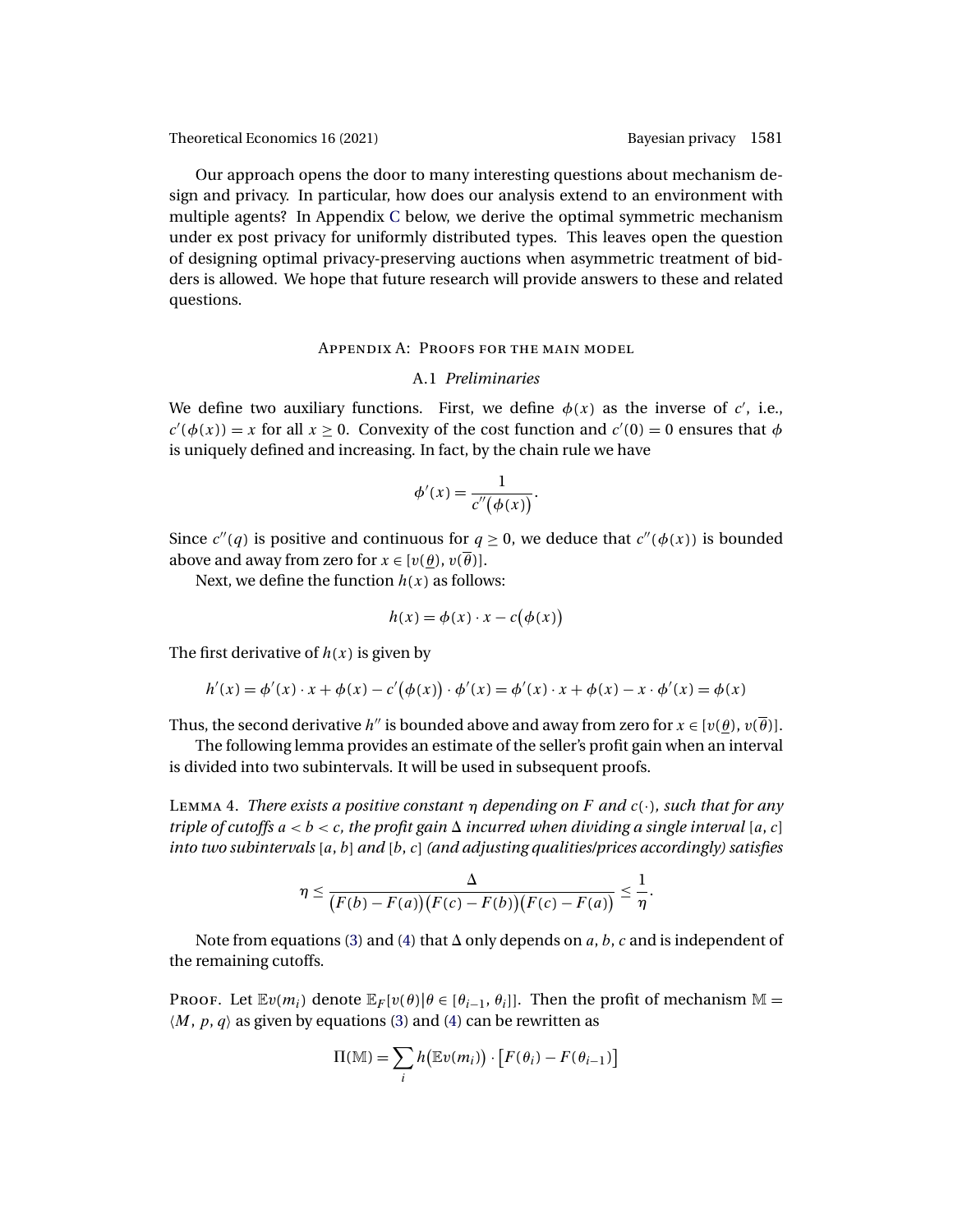When an interval [a, c] is divided into [a, b] and [b, c], the profit gain is therefore

$$
\Delta = h(\mathbb{E}[v(\theta) \mid a \le \theta \le b]) \cdot [F(b) - F(a)] + h(\mathbb{E}[v(\theta) \mid b \le \theta \le c]) \cdot [F(c) - F(b)]
$$
  
- 
$$
h(\mathbb{E}[v(\theta) \mid a \le \theta \le c]) \cdot [F(c) - F(a)].
$$
 (7)

For notational convenience, let  $v_1 = \mathbb{E}[v(\theta) | a \le \theta \le b]$ ,  $v_2 = \mathbb{E}[v(\theta) | b \le \theta \le c]$  and  $v =$  $\mathbb{E}[v(\theta) | a \le \theta \le c]$ . Observe that  $v_1 < v < v_2$  and

$$
v_1 \cdot [F(b) - F(a)] + v_2 \cdot [F(c) - F(b)] = \int_a^b v(\theta) f(\theta) d\theta + \int_b^c v(\theta) f(\theta) d\theta
$$
  
=  $v \cdot [F(c) - F(a)].$  (8)

Thus, from equation (7) and the strict convexity of h, it is clear that  $\Delta > 0$ .

To obtain a sharper estimate as required by the lemma, we apply second-order Taylor expansion to write

$$
h(v_1) = h(v) + (v_1 - v)h'(v) + \frac{(v_1 - v)^2}{2}h''(\xi)
$$
  

$$
h(v_2) = h(v) + (v_2 - v)h'(v) + \frac{(v_2 - v)^2}{2}h''(\zeta)
$$

for some  $\xi \in (v_1, v)$  and  $\zeta \in (v, v_2)$ . Plugging these into equation (7) and using (8), we have

$$
\Delta = h(v_1) \cdot [F(b) - F(a)] + h(v_2) \cdot [F(c) - F(b)] - h(v) \cdot [F(c) - F(a)]
$$
  
= 
$$
\frac{(v_1 - v)^2}{2} h''(\xi) \cdot [F(b) - F(a)] + \frac{(v_2 - v)^2}{2} h''(\zeta) \cdot [F(c) - F(b)].
$$

Recall that h'' is bounded above and away from zero, and  $F(b) - F(a)$  is on the same order as  $b - a$  (since the density f is bounded above and away from zero). Thus, the lemma would follow once we show that  $v-v_1$  is on the same order as  $c-b$  (and similarly  $v_2 - v$  is on the same order as  $b - a$ ).

Indeed, we can rewrite equation (8) as  $(v_2 - v_1) \cdot [F(c) - F(b)] = (v - v_1) \cdot [F(c) F(a)$ ]. Thus, it remains to show  $v_2 - v_1$  is on the same order as  $c - a$ . Note that

$$
v_2 - v(b) = \frac{\int_b^c \big[ v(\theta) - v(b) \big] f(\theta) \, d\theta}{F(c) - F(b)} = \frac{\int_b^c \int_b^{\theta} v'(y) f(\theta) \, dy \, d\theta}{F(c) - F(b)}.
$$

As  $v'(y)f(\theta)$  is bounded above and away from zero, the numerator above is on the same order as  $\int_b^c \int_b^{\theta} 1 \, dy \, d\theta = \frac{1}{2}(c - b)^2$ . So  $v_2 - v(b)$  is on the same order as  $c - b$ . Similarly,  $v(b) - v_1$  is on the same order as  $b - a$ . This proves that  $v_2 - v_1$  is on the same order as  $c - a$ , and hence the lemma.  $\Box$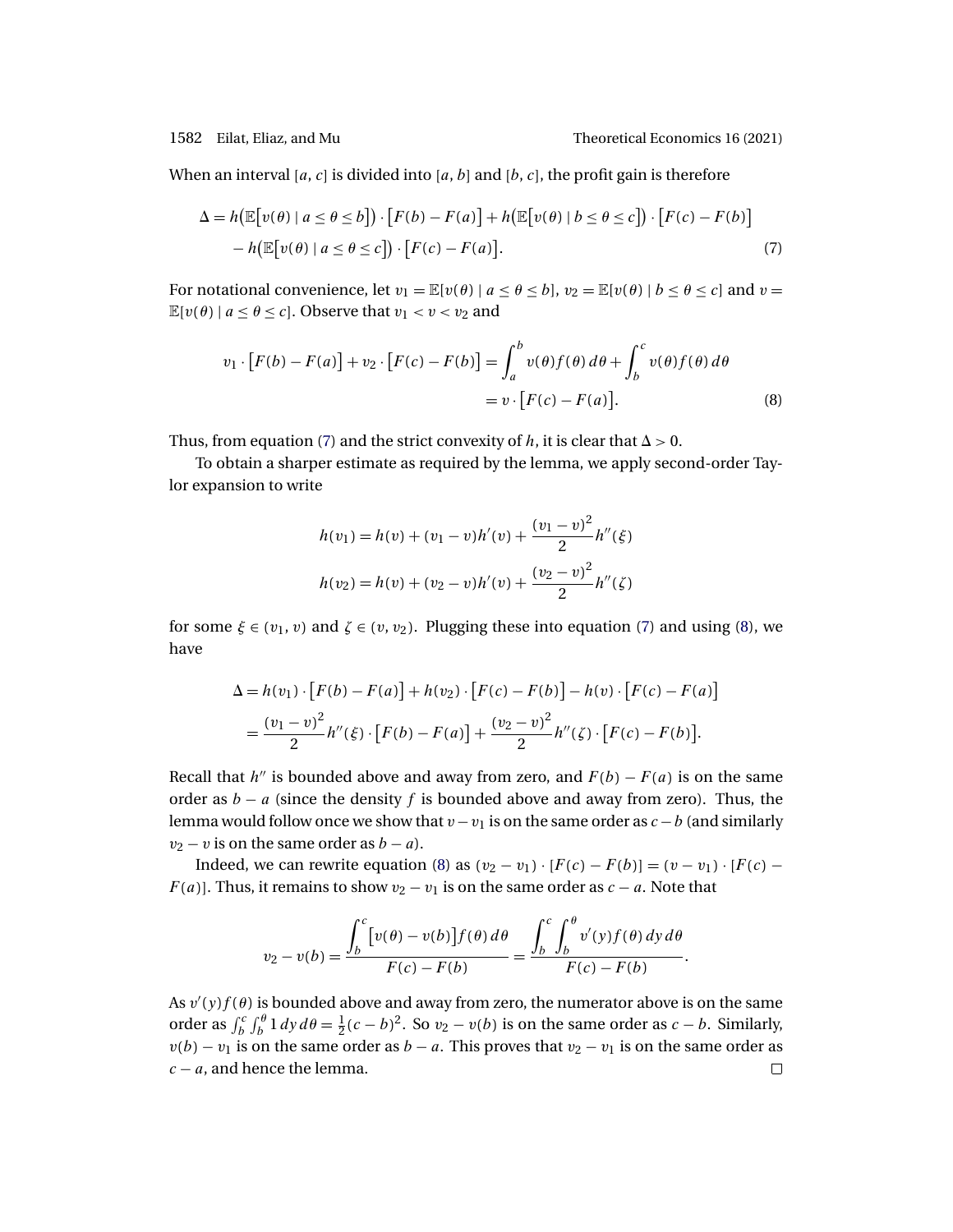# A.2 *Proof of Lemma [1](#page-11-0)*

We will show that any mechanism  $\mathbb{M} = \langle M, p, q \rangle$  that satisfies  $I(\mathbb{M}) < \kappa$ , for some finite  $\kappa > 0$ , can be transformed into an interval mechanism in a way that does not change the expected profit of the monopolist, and weakly decreases the loss of privacy.

Given  $\mathbb{M} = \langle M, p, q \rangle$  and a best-response strategy  $\sigma(\cdot)$  for the agent under M, we first drop duplicate messages: We say that message m' is a duplicate of message m if  $p(m) =$  $p(m')$  and  $q(m) = q(m')$ . Clearly, if m' is a duplicate of m, then removing m' from M and adjusting  $\sigma$  such that all types who sent m' would now send m, does not change the seller's expected profit. Moreover, the posterior belief given the message  $m$  in the new mechanism is an average of the posterior beliefs given the messages  $m$  and  $m'$  in the original mechanism. Due to the convexity of the divergence function  $D_{\text{KL}}(F(\cdot|m)\|F)$  in its first argument, the entailed loss of privacy I(M) is decreased. *This is true under both the ex post and ex ante measures of privacy*. 27

Next, denote by  $\mu(m)$  the set of all types who report the message  $m \in M$  with positive probability under  $\sigma$ :

$$
\mu(m) = \big\{\theta \in \Theta | m \in \text{supp}(\sigma(\theta))\big\}
$$

Since the agent's preference satisfies increasing differences in  $(\theta, q)$ , the set  $\mu(m)$  is either an interval or a singleton.<sup>28</sup> However, since  $\kappa$  is finite, there can be only a zeromeasure subset of messages  $m \in M$  for which  $\mu(m)$  is a singleton.<sup>29</sup> We can therefore drop these messages from  $M$ , and pick a new best response for each type whose message was dropped. Since the behavior of only a zero-measure set of types was affected, the expected profit  $\Pi(\mathbb{M})$  and the entailed loss of privacy  $I(\mathbb{M})$  are both unchanged.

$$
Pr(m|\sigma, F) \cdot D_{KL}(F(\cdot|m)||F) + Pr(m'|\sigma, F) \cdot D_{KL}(F(\cdot|m')||F)
$$
  
\n
$$
\geq \left[Pr(m|\sigma, F) + Pr(m'|\sigma, F)\right] \cdot \left[D_{KL}\left(\frac{Pr(m|\sigma, F) \cdot F(\cdot|m) + Pr(m'|\sigma, F) \cdot F(\cdot|m')}{Pr(m|\sigma, F) + Pr(m'|\sigma, F)}\|F\right)\right]
$$

where  $(\Pr(m|\sigma, F) \cdot F(\cdot|m) + \Pr(m'|\sigma, F) \cdot F(\cdot|m'))/(\Pr(m|\sigma, F) + \Pr(m'|\sigma, F))$  is the posterior belief that is induced when all the types who sent  $m'$  in equilibrium would now send  $m$ .

This inequality precisely says that ex ante privacy loss is decreased. It further implies that the relative entropy induced by the new message  $m$  is no greater than the maximum of the relative entropies induced by the two old messages  $m$  and  $m'$ . Hence, ex post privacy loss is also decreased.

<sup>28</sup>Formally, if  $\theta' \in \mu(m)$  and  $\theta'' \in \mu(m)$  for some  $m \in M$ , then  $\theta \in \mu(m)$  for all  $\theta \in [\theta', \theta'']$ . To see this, observe that  $\theta' \in \mu(m)$  implies  $q(m)\theta' - p(m) \ge q(m')\theta' - p(m')$  for every message m'. Similarly,  $q(m)\theta'' - p(m) \ge q(m')\theta'' - p(m')$ . Since any  $\theta \in (\theta', \theta'')$  is a convex combination of  $\theta'$  and  $\theta''$ , the above two inequalities lead to  $q(m)\theta - p(m) \ge q(m')\theta - p(m')$ . Thus m is a best-response of type  $\theta$ . It is in fact a *strict* best-response because the last inequality is strict whenever  $m' \neq m$ ; otherwise,  $q(m)\theta' - p(m) =$  $q(m')\theta' - p(m')$  and  $q(m)\theta'' - p(m) = q(m')\theta'' - p(m')$  hold simultaneously, showing that m' is a redundant copy of m. Hence, for any  $\theta$  strictly in between  $\theta'$  and  $\theta''$ ,  $\sigma(\theta)$  puts probability 1 on sending the message m.

<sup>29</sup>When  $\mu(m)$  is a singleton, the message m is sent by exactly one type and, therefore, m reveals this type in equilibrium.

<sup>&</sup>lt;sup>27</sup>Given  $\sigma$  and F, denote by Pr(m| $\sigma$ , F) and Pr(m'| $\sigma$ , F) the probabilities that messages m and m' are reported under  $\sigma$ , respectively. Then the convexity of  $D_{\text{KL}}(F(\cdot|m)\|F)$  in its first argument implies that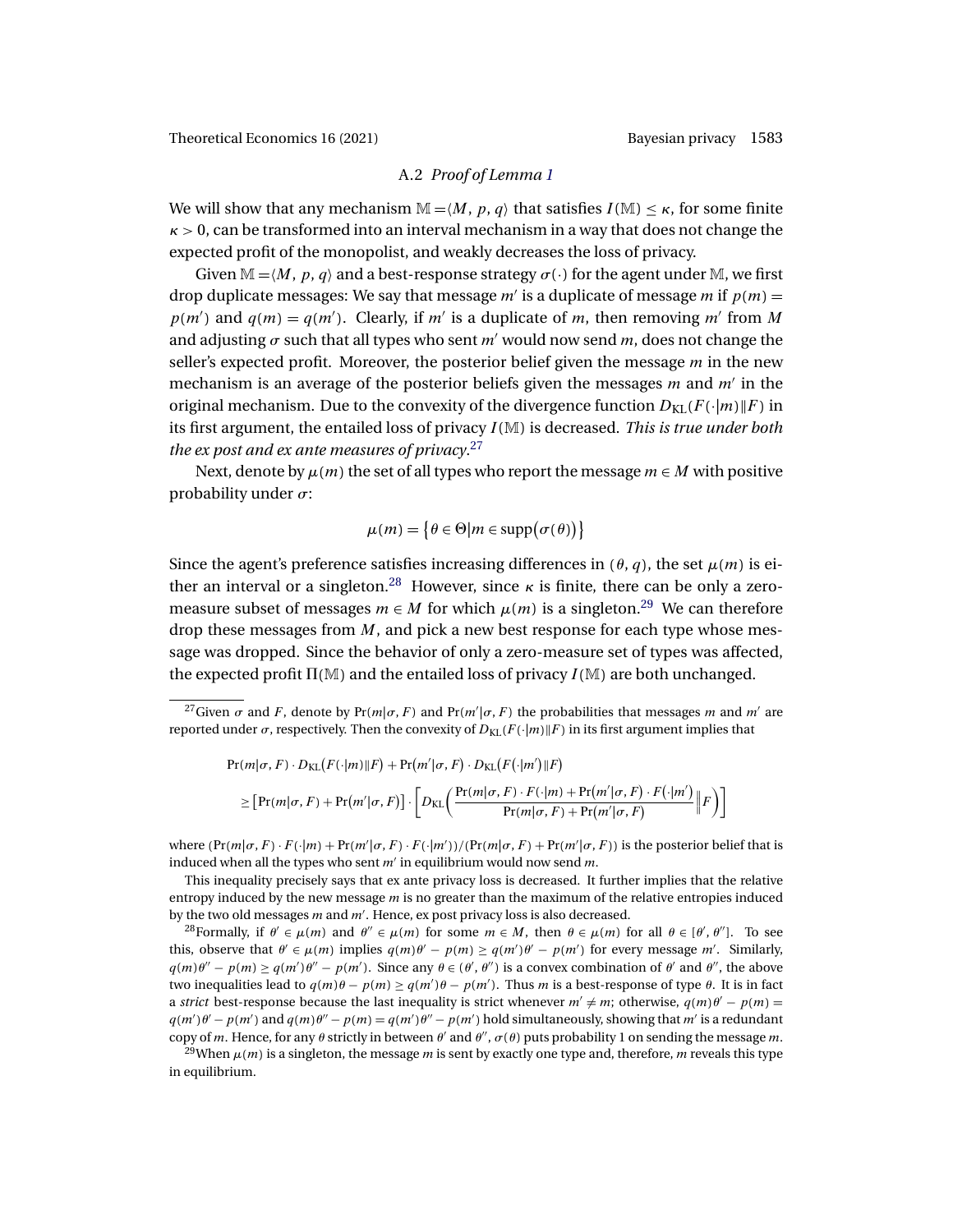Henceforth, we may assume that  $\mu(m)$  is an interval for each m. Since there are no duplicates, for every pair of messages  $m$  and  $m'$  the intersection  $\mu(m) \cap \mu(m')$  is either empty or a singleton (in other words, almost all types do not randomize between messages as part of their best-response).

To complete the transformation of M into an interval mechanism, we now use a standard revelation argument: replace every message  $m \in M$  with the corresponding interval  $\mu(m)$ , and adjust the function p (resp., q) such that whenever the agent reports the interval  $\mu(m)$  in the "transformed" mechanism he would get the price (resp., quality) that he would have got if he reported the message  $m$  in the "original" mechanism. The elements in the transformed message set are pairwise disjoint intervals whose union is  $\Theta$ , and therefore they constitute a partition of  $\Theta$ . IC, IR, privacy loss and profit are maintained under this transformation, which proves the lemma.

## A.3 *Proof of Proposition [1](#page-13-0)*

Given Lemma [1](#page-11-0) and Lemma [2,](#page-12-0) it only remains to prove the bounds on the optimal number of intervals. This follows from the argument given in the main text, after Proposition [1.](#page-13-0)

### A.4 *Proof of Proposition [2](#page-14-0)*

We focus on the case where  $c''' > 0$  and  $v(\theta)$  is strictly less convex than  $F(\theta)$ . The proof strategy is to show that whenever an interval has more mass than its adjacent interval on the right, these two intervals can be "switched" to increase profit. That is, we considering changing the two intervals  $[\theta_{t-1}, \theta_t]$  and  $[\theta_t, \theta_{t+1}]$  into two new intervals  $[\theta_{t-1}, \tilde{\theta}_t]$  and  $[\tilde{\theta}_t, \theta_{t+1}]$ , where  $\tilde{\theta}_t$  is defined by  $F(\tilde{\theta}_t) - F(\theta_{t-1}) = F(\theta_{t+1}) - F(\theta_t)$ . By the assumption that the (original) left interval has greater mass, we have  $\tilde{\theta}_t < \theta_t$ .

Let u, w,  $\tilde{u}$ ,  $\tilde{w}$  denote the expected virtual valuation on the four intervals  $[\theta_{t-1}, \theta_t]$ ,  $[\theta_t, \theta_{t+1}], [\theta_{t-1}, \tilde{\theta}_t], [\tilde{\theta}_t, \theta_{t+1}],$  respectively. Then, as in the proof of Lemma [4,](#page-24-0) the profit increase due to switching the two intervals is given by

$$
\Delta = (h(\tilde{w}) - h(u)) \cdot [F(\theta_t) - F(\theta_{t-1})] - (h(w) - h(\tilde{u})) \cdot [F(\theta_{t+1}) - F(\theta_t)].
$$

Observe that  $(\tilde{w} - u) \cdot [F(\theta_t) - F(\theta_{t-1})] = (w - \tilde{u}) \cdot [F(\theta_{t+1}) - F(\theta_t)].^{30}$  So to show  $\Delta$  is positive we just need to show

$$
\frac{h(\tilde{w}) - h(u)}{\tilde{w} - u} > \frac{h(w) - h(\tilde{u})}{w - \tilde{u}}.
$$

We claim that the above inequality follows from  $\tilde{w} + u > w + \tilde{u}$ , which we will prove later. Indeed, as h is strictly convex, the RHS of this inequality increases in  $w$ . So it suffices to prove the weak version of the inequality assuming  $\tilde{w} + u = w + \tilde{u}$ . For that, we rewrite it as  $(w - \tilde{u}) \cdot \int_u^{\tilde{w}} h'(y) dy \ge (\tilde{w} - u) \cdot \int_{\tilde{u}}^w h'(y) dy$ , which is in turn equivalent to

$$
(w-\tilde{w}+u-\tilde{u})\cdot \int_u^{\tilde{w}}h'(y)\,dy\geq (\tilde{w}-u)\cdot \bigg[\int_{\tilde{u}}^u h'(y)\,dy+\int_{\tilde{w}}^w h'(y)\,dy\bigg].
$$

<sup>30</sup>Both are equal to  $\int_{\theta_t}^{\theta_{t+1}} v(\theta) f(\theta) d\theta - \int_{\theta_{t-1}}^{\theta_t} v(\theta) f(\theta) d\theta$ .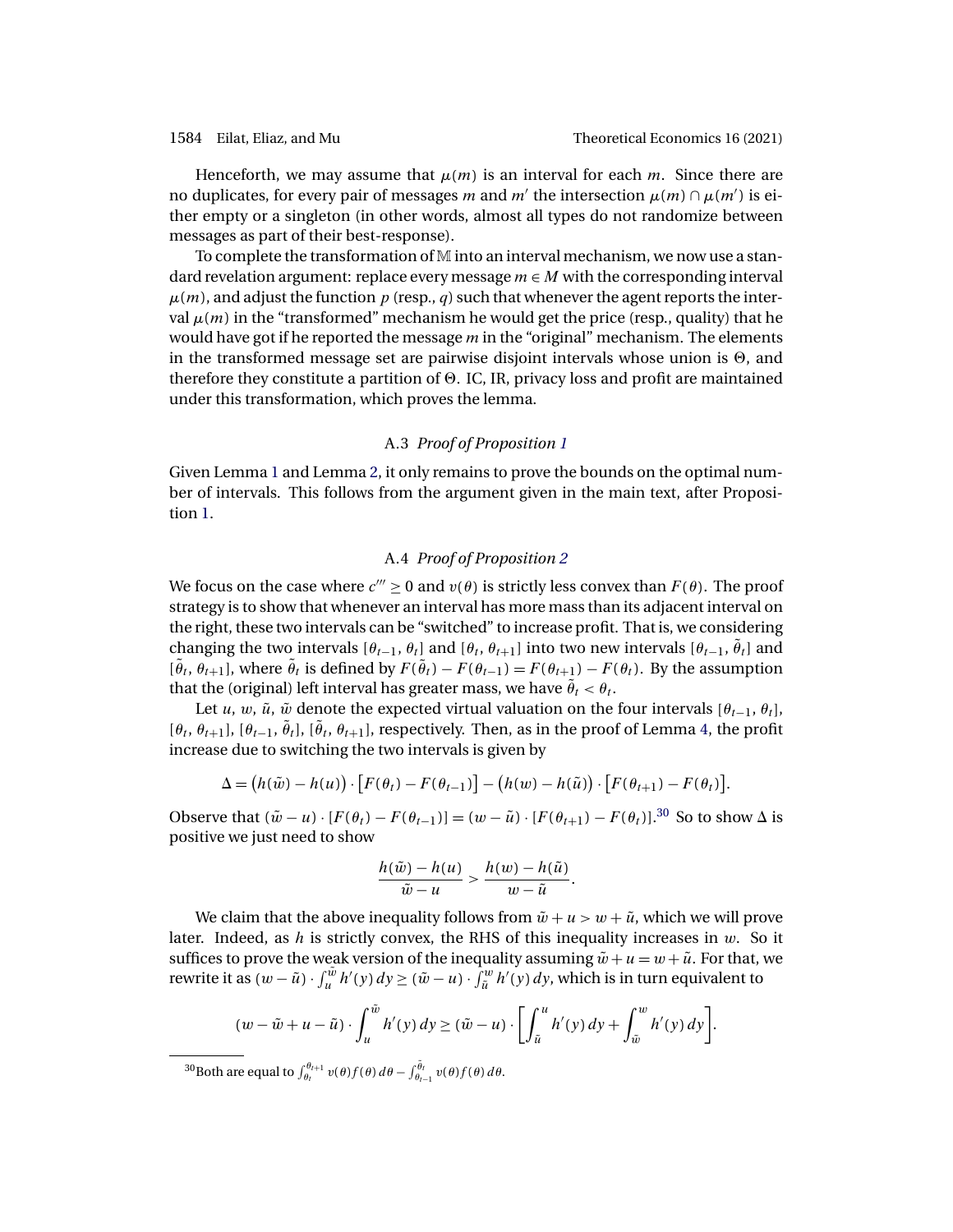<span id="page-28-0"></span>Since we assume  $u - \tilde{u} = w - \tilde{w}$  (and  $\tilde{w} > u$ ), this last inequality holds whenever h' is a concave function. Recall that  $h'(y) = \phi(y)$  and  $\phi'(y) = 1/c''(\phi(y))$ . So we have  $h''(y) =$  $1/c''(\phi(y))$ , which is indeed decreasing in y because  $c''' > 0$ .

To complete the proof, it remains to verify that  $\tilde{w} + u > w + \tilde{u}$ . Recall that  $G(x) =$  $F^{-1}(x) \cdot (x-1)$  for all  $x \in [0,1]$ , such that  $G(F(\theta)) = \theta(F(\theta) - 1)$ , whose derivative is  $v(\theta)f(\theta)$ . Thus, the expected virtual valuation  $\tilde{w} = \mathbb{E}[v(\theta) | \tilde{\theta}_t \leq \theta \leq \theta_{t+1}]$  can be written as

$$
\tilde{w} = \frac{\int_{\tilde{\theta}_t}^{\theta_{t+1}} v(\theta) f(\theta) d\theta}{F(\theta_{t+1}) - F(\tilde{\theta}_t)} = \frac{G(F(\theta_{t+1})) - G(F(\tilde{\theta}_t))}{F(\theta_{t+1}) - F(\tilde{\theta}_t)}.
$$

For notational convenience, we let  $a = F(\theta_{t-1}), b = F(\theta_t), c = F(\theta_{t+1})$  with  $a < b < c$  and  $b > \frac{1}{2}(a+c)$ . Then  $F(\tilde{\theta}_t) = a+c-b < b$  and we have  $\tilde{w} = (G(c) - G(a+c-b))/(b-a)$ . With similar computations for  $u, w, \tilde{u}$ , we only need to prove

$$
\frac{G(c) - G(a + c - b) + G(b) - G(a)}{b - a} > \frac{G(c) - G(b) + G(a + c - b) - G(a)}{c - b}.
$$

This is equivalent to

$$
2(c - b) \cdot \int_{a + c - b}^{b} G'(x) dx > (2b - a - c) \cdot \left[ \int_{a}^{a + c - b} G'(x) dx + \int_{b}^{c} G'(x) dx \right],
$$

which holds so long as  $G'$  is a strictly concave function. This is indeed the case because  $G'(F(\theta)) = v(\theta)$ , which is less convex than  $F(\theta)$ . The proposition follows.

# A.5 *Proof of Proposition [3](#page-15-0)*

The following lemma gives a simple formula for the profit in the uniform-quadratic case.

Lemma 5. *In the uniform-quadratic case, the profit from any interval partition with cut-* $\textit{offs } \theta = \theta_0 < \theta_1, \ldots, \theta_{n-1} < \theta_n = \overline{\theta}$  *is* 

$$
\Pi = \left(\frac{1}{6}(\overline{\theta} - \underline{\theta})^2 + \frac{1}{2}\underline{\theta}^2 - \frac{1}{6(\overline{\theta} - \underline{\theta})}\sum_{i=1}^n(\theta_i - \theta_{i-1})^3\right),\,
$$

which depends only on the lengths  $\{\theta_i - \theta_{i-1}\}_{i=1}^n$ .

Proof. When the agent's type is uniformly distributed over  $[\theta, \overline{\theta}]$ , the virtual value of type  $\theta$  is given by  $v(\theta) = 2\theta - \overline{\theta}$ , and the optimal quality for any interval  $[\theta_{i-1}, \theta_i]$ , as determined by equation [\(4\)](#page-13-0), is  $\theta_i = \theta_i + \theta_{i-1} - \overline{\theta}$ .

The profit as given by equation [\(3\)](#page-12-0) is

$$
\Pi(\omega) = \sum_{i=1}^{n} (\theta_i + \theta_{i-1} - \overline{\theta}) \cdot \int_{\theta_{i-1}}^{\theta_i} (2x - \overline{\theta}) \frac{1}{\overline{\theta} - \underline{\theta}} dx - \frac{(\theta_i + \theta_{i-1} - \overline{\theta})^2}{2} \frac{\theta_i - \theta_{i-1}}{\overline{\theta} - \underline{\theta}}
$$

$$
= \frac{1}{2(\overline{\theta} - \underline{\theta})} \left( \sum_{i=1}^{n} (\theta_i - \theta_{i-1})(\theta_i + \theta_{i-1})^2 \right)
$$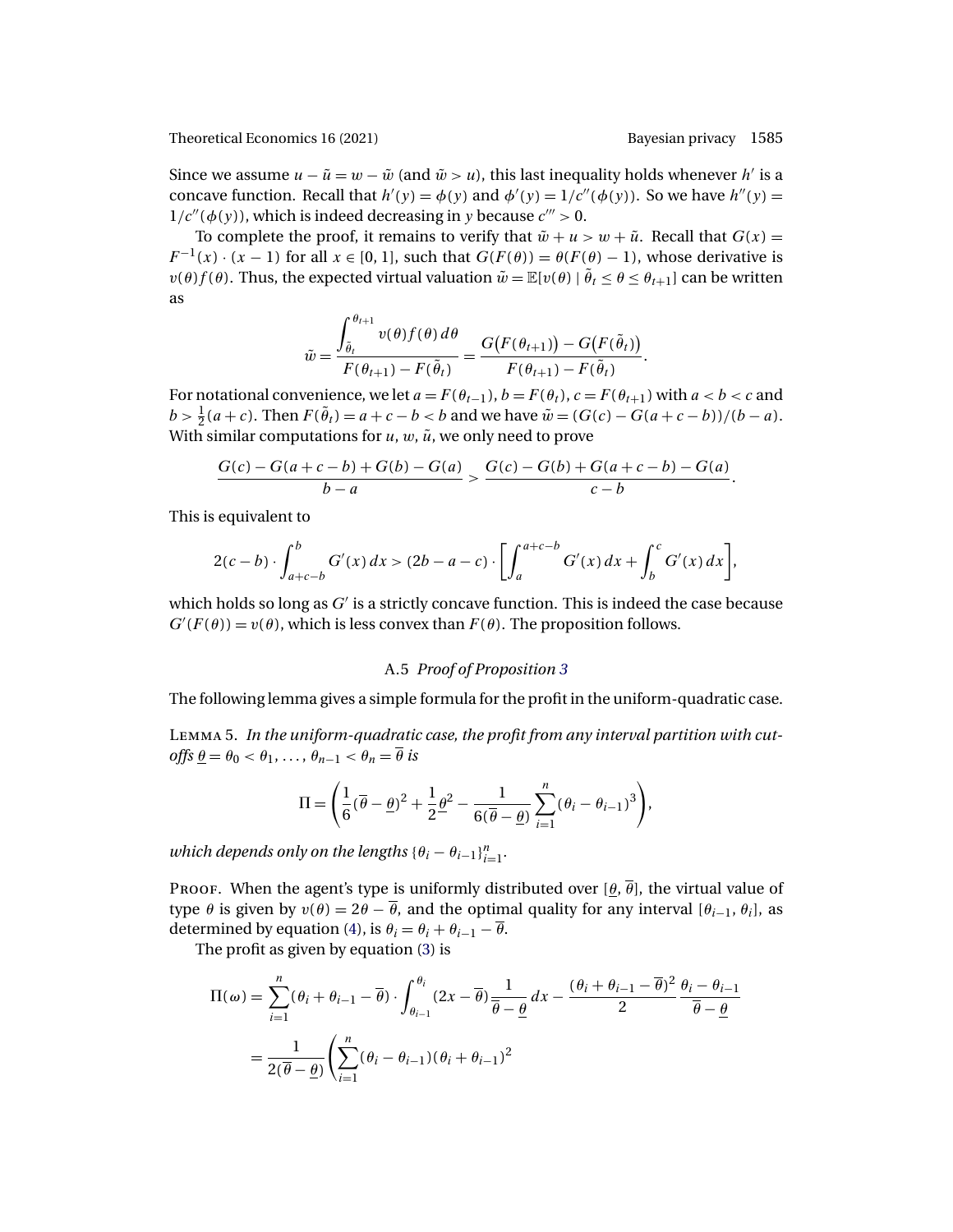<span id="page-29-0"></span>1586 Eilat, Eliaz, and Mu Theoretical Economics 16 (2021)

$$
-2\sum_{i=1}^n(\theta_i^2-\theta_{i-1}^2)\cdot\overline{\theta}+\sum_{i=1}^n(\theta_i-\theta_{i-1})\cdot\overline{\theta}^2\Bigg).
$$

The three terms in the parentheses above can be simplified as follows:  $\sum_{i=1}^{n}(\theta_i - \theta_i)$  $\theta_{i-1}$ ) =  $(\bar{\theta} - \theta)$ ,  $\sum_{i=1}^{n} (\theta_i^2 - \theta_{i-1}^2) = (\bar{\theta}^2 - \theta_i^2)$ , and  $\sum_{i=1}^{n} (\theta_i - \theta_{i-1}) (\theta_i + \theta_{i-1})^2 = \frac{4}{3} (\bar{\theta}^3 - \theta_i^2)$  $\underline{\theta}^3$ ) –  $\frac{1}{3}\sum_{i=1}^n(\theta_i-\theta_{i-1})^3$ .<sup>31</sup> Plugging the three expressions back, we obtain the lemma.  $\Box$ 

Back to the proposition, when  $\kappa \in [\log(N), \log(N + 1)]$ , we have  $e^{\kappa} < N + 1$ . So by Lemma [2,](#page-12-0) any feasible interval mechanism has at most  $N$  intervals. Now by Lemma [5,](#page-28-0) among interval partitions with at most  $N$  intervals, maximizing profit is equivalent to minimizing  $\sum_{i=1}^{N} x_i^3$ , where  $x_i = \theta_i - \theta_{i-1}$  is the length of the interval  $m_i$  (which can be zero if less than N intervals are used). Subject to  $x_i \geq 0$  and the total length  $\sum_{i=1}^{N} x_i = \overline{\theta} - \underline{\theta}$ , the cubic sum  $\sum_{i=1}^{N} x_i^3$  is clearly minimized when the intervals have equal lengths. Hence, the equal partition maximizes profit among all partitions with at most N intervals, even ignoring the feasibility constraint. Since it is κ-feasible, it must then be the expost  $\kappa$ -optimal mechanism.

### A.6 *Proof of Proposition [4](#page-16-0)*

By the envelope theorem, the interim expected utility of a buyer with type  $\hat{\theta}$  is given by  $\int_{\theta \leq \hat{\theta}} q(\theta) \, d\theta$ . Thus, ex ante buyer surplus can be computed as

$$
\int \int_{\theta \leq \hat{\theta}} q(\theta) d\theta dF(\hat{\theta}) = \int q(\theta) (1 - F(\theta)) d\theta.
$$
 (9)

In what follows, we consider the effect of combining two adjacent intervals in a mechanism into a single interval. Specifically, let  $\theta_{j-1}$ ,  $\theta_j$ ,  $\theta_{j+1}$  be three adjacent cutoffs in a constrained-optimal mechanism (for any κ). Write  $v_j = \mathbb{E}[v(\theta) | \theta \in [\theta_{j-1}, \theta_j]]$ ,  $v_{j+1} = \mathbb{E}[v(\theta) | \theta \in [\theta_j, \theta_{j+1}]]$ , and  $v = \mathbb{E}[v(\theta) | \theta \in [\theta_{j-1}, \theta_{j+1}]]$ . Then the corresponding optimal qualities for these intervals are  $q_i = \phi(v_i)$ ,  $q_{i+1} = \phi(v_{i+1})$  and  $q = \phi(v)$ . Thus, the change in buyer surplus when "eliminating" the cutoff  $\theta_i$  is

$$
\Delta := q \cdot \int_{\theta_{j-1}}^{\theta_{j+1}} (1 - F(\theta)) d\theta - q_j \cdot \int_{\theta_{j-1}}^{\theta_j} (1 - F(\theta)) d\theta - q_{j+1} \cdot \int_{\theta_j}^{\theta_{j+1}} (1 - F(\theta)) d\theta
$$

$$
= (q - q_j) \cdot \int_{\theta_{j-1}}^{\theta_j} (1 - F(\theta)) d\theta - (q_{j+1} - q) \cdot \int_{\theta_j}^{\theta_{j+1}} (1 - F(\theta)) d\theta.
$$

We will show  $\Delta \geq 0$ . Indeed, observe that

$$
v(F(\theta_{j+1}) - F(\theta_{j-1})) = \int_{\theta_{j-1}}^{\theta_{j+1}} v(\theta) d\theta = v_j(F(\theta_j) - F(\theta_{j-1})) + v_{j+1}(F(\theta_{j+1}) - F(\theta_j)).
$$

<sup>31</sup>To simplify the third term, we used the identity  $(x - y)(x + y)^2 = \frac{4}{3}(x^3 - y^3) - \frac{1}{3}(x - y)^3$ .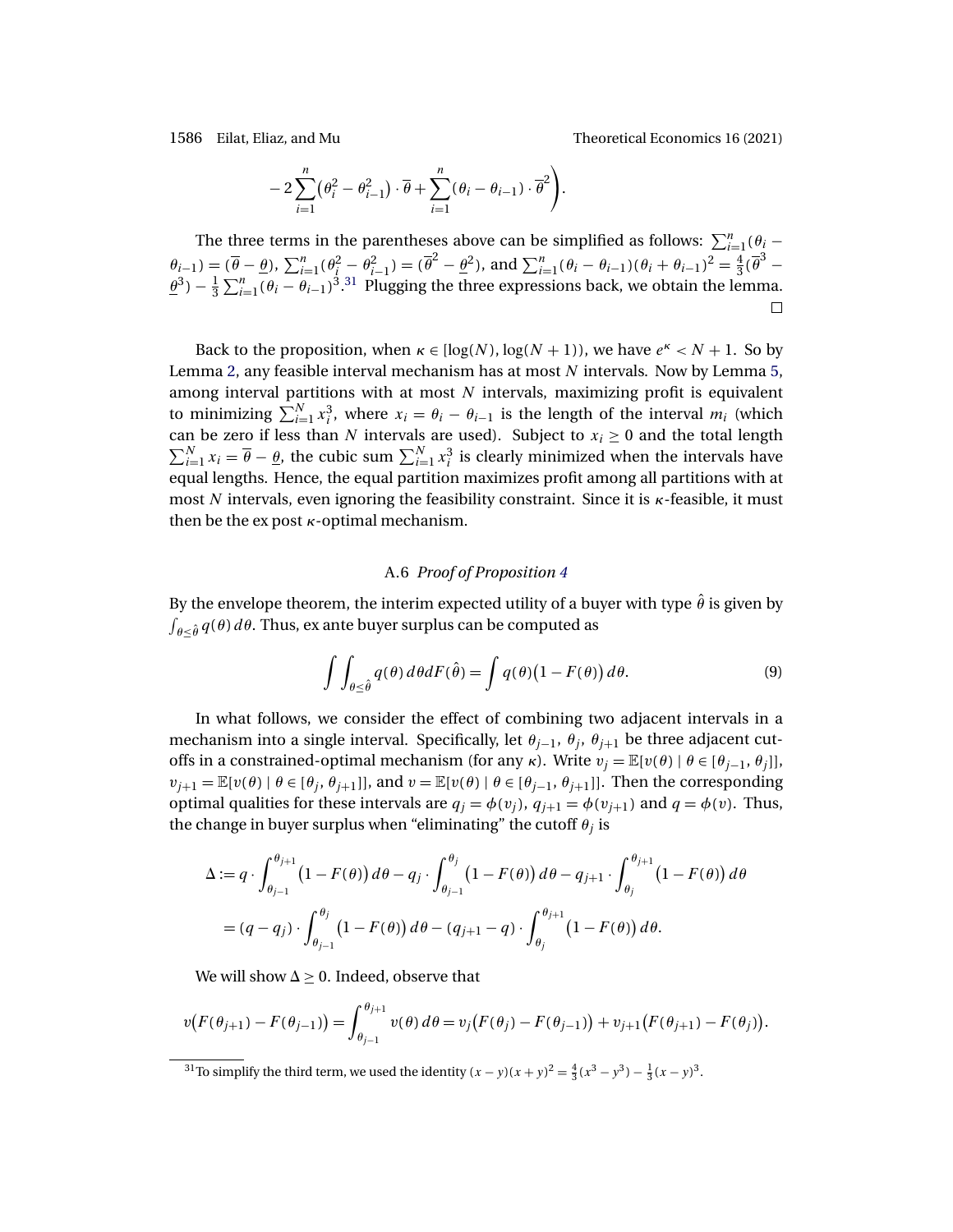So 
$$
(v - v_j)(F(\theta_j) - F(\theta_{j-1})) = (v_{j+1} - v)(F(\theta_{j+1}) - F(\theta_j))
$$
. Hence,  
\n
$$
\frac{q - q_j}{q_{j+1} - q} = \frac{\phi(v) - \phi(v_j)}{\phi(v_{j+1}) - \phi(v)}
$$
\n
$$
\geq \frac{v - v_j}{v_{j+1} - v} = \frac{F(\theta_{j+1}) - F(\theta_j)}{F(\theta_j) - F(\theta_{j-1})} \geq \frac{\int_{\theta_j}^{\theta_{j+1}} (1 - F(\theta)) d\theta}{\int_{\theta_{j-1}}^{\theta_j} (1 - F(\theta)) d\theta},
$$
\n(10)

which precisely means that  $\Delta \geq 0$ . In the above, the first inequality holds because  $\phi$  is concave (as its inverse function  $c'$  is assumed to be convex). The last inequality holds because it can be rewritten as

$$
\frac{\int_{\theta_{j-1}}^{\theta_j} (1 - F(\theta)) d\theta}{F(\theta_j) - F(\theta_{j-1})} \ge \frac{\int_{\theta_j}^{\theta_{j+1}} (1 - F(\theta)) d\theta}{F(\theta_{j+1}) - F(\theta_j)},
$$

where the LHS is  $(\int_{\theta_{j-1}}^{\theta_j} (1 - F(\theta)) d\theta) / (\int_{\theta_{j-1}}^{\theta_j} f(\theta) d\theta) \ge (1 - F(\theta_j)) / f(\theta_j)$  by the assumption that  $(1-F(\theta))/f(\theta)$  is decreasing, and similarly the RHS is at most  $(1-F(\theta_j))/f(\theta_j)$ . This completes the proof that  $\Delta > 0$ .

Now, starting from any mechanism, repeatedly combining adjacent intervals eventually leads to the fully pooling mechanism, which yields weakly higher buyer surplus. Thus,  $\kappa = 0$  maximizes buyer surplus. Similarly,  $\kappa = \infty$  minimizes buyer surplus.

### A.7 *Proof of Proposition [5](#page-16-0)*

With quadratic costs, total welfare contributed by a buyer of type  $\theta$  is  $\theta q(\theta) - (q(\theta))^2/2$ . Thus ex ante total welfare is  $\int q(\theta)\cdot (\theta-\frac{q(\theta)}{2})f(\theta)\,d\theta.$  Note that on each interval  $[\theta_{i-1},\theta_i],$  $q(\theta)$  is constant and equal to the expected virtual valuation on this interval. Thus, ex ante total welfare can be equivalently written as

$$
\int q(\theta) \cdot \left(\theta - \frac{v(\theta)}{2}\right) f(\theta) d\theta.
$$
 (11)

Compared with the above equation [\(9\)](#page-29-0) for buyer surplus, the difference here is that the function  $(\theta - v(\theta)/2) f(\theta)$  takes the place of  $1 - F(\theta)$ .

Note that  $f(\theta)$  is increasing implies that  $\theta - v(\theta)/2$  is decreasing, since its derivative is  $-(1 - F(\theta))f'(\theta)/(2f(\theta)^2)$ . Thus, we can repeat the above argument to show that combining two intervals increases total welfare, which must be maximized at  $\kappa = 0$  and minimized at  $\kappa = \infty$ . This proves the first half of the proposition.

As for the second half, we can apply a symmetric argument: If  $f(\theta)$  is decreasing, then  $\theta - v(\theta)/2$  is increasing. This implies that combining two intervals would decrease total welfare, since the last inequality in equation (10) would be reversed (and the first inequality would hold equal thanks to quadratic costs). Therefore, total welfare would be minimized with a single interval, and maximized with full screening.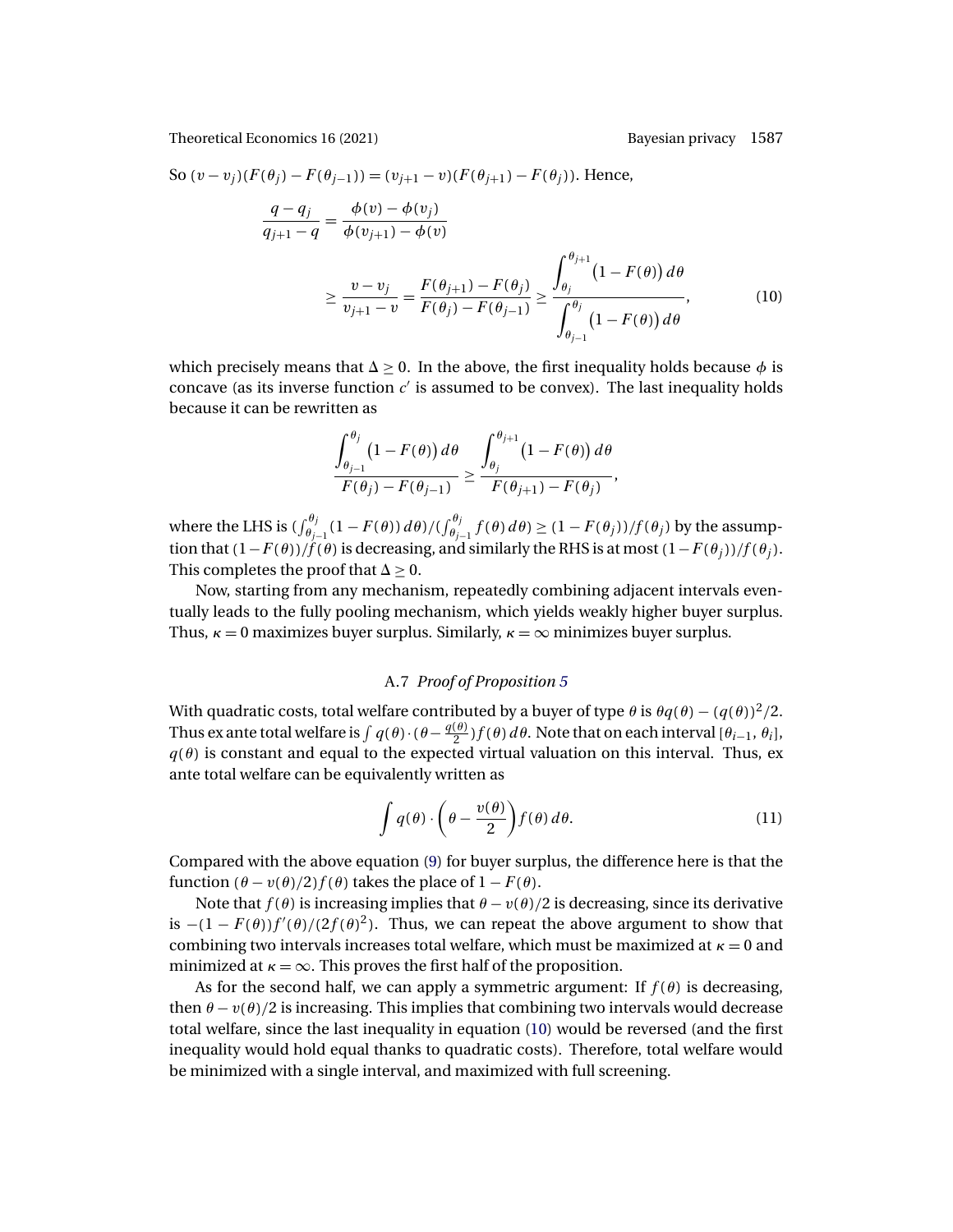### A.8 *Proof of Proposition [10](#page-22-0)*

<span id="page-31-0"></span>Throughout, we assume  $\lambda = e^{\kappa} \in (1/(N+1), 1/N]$ . The seller's problem is to find an interval partition such that each interval has mass at least  $\lambda$ , and profit is maximal subject to buyer incentive constraints. Note that on any interval  $[\theta_{i-1}, \theta_i]$ , the optimal quality is either the average virtual value  $\theta_{i-1} + \theta_i - \overline{\theta}$  when this is positive, or zero when the average virtual value is negative. Correspondingly, the profit contribution of any interval is either  $(\theta_{i-1} + \theta_i - \overline{\theta})^2/2$ , or zero. It is no greater than  $(\theta_{i-1} + \theta_i - \overline{\theta})^2/2$  in either case.

Thus, for any interval partition with cutoffs  $\theta = \theta_0 < \theta_1, \ldots, \theta_{n-1} < \theta_n = \overline{\theta}$ , total profit is *bounded from above* by what is calculated in Lemma [5,](#page-28-0) with equality if and only if the lowest interval has nonnegative average virtual value. Now recall that each interval has mass  $\geq \lambda > 1/(N+1)$ , so the number of intervals satisfies  $n \leq N$ . It follows that the profit given by Lemma [5](#page-28-0) is maximized when  $n = N$  and all intervals have equal length. This upper bound is achieved in our current setting if and only if the lowest interval under the equal partition has nonnegative average virtual value. This requires  $\theta + (\theta + (\overline{\theta} - \theta)/N) - \overline{\theta} \ge 0$ , which is precisely the condition stated in the first part of the proposition.

Below we consider the case where this first best is not achievable, i.e.,  $\theta \lt (N - \theta)$  $1/(2N-1)$  ·  $\overline{\theta}$ . Suppose the optimal partition has exactly  $n-1$  intervals with positive average virtual values, starting from some type  $\hat{\theta}$ . Then the optimal mechanism simply excludes the types lower than  $\hat{\theta}$  and reduces to an optimal mechanism for the uniform distribution on  $[\hat{\theta}, \overline{\theta}]$ . It follows from Lemma [5](#page-28-0) that *these*  $n-1$  intervals above  $\hat{\theta}$  must have equal length (in order to minimize the cubic sum of their lengths). Thus,  $n \leq N$ , for otherwise the lowest of these  $n - 1$  equal intervals would have negative average virtual value, by the assumption that  $\theta$  <  $((N-1)/(2N-1)) \cdot \overline{\theta}$ .

We can now formulate the seller's problem as choosing a cutoff type  $\hat{\theta}$  and a positive integer  $n < N$  in order to minimize the profit from an equal partition of  $[\hat{\theta}, \overline{\theta}]$  into  $n-1$ equal intervals, subject to the following two constraints:

- (i)  $\hat{\theta}$  > ( $(n-2)/(2n-3)$ ) ·  $\overline{\theta}$ , so the lowest of these  $n-1$  intervals has positive average virtual value;
- (ii)  $\overline{\theta} \hat{\theta} \ge (n-1)\lambda(\overline{\theta} \theta)$ , so these intervals have mass at least  $\lambda$ .

The optimal  $\hat{\theta}$  will turn out to also satisfy  $\hat{\theta} < \overline{\theta} - \theta$  and  $\hat{\theta} - \theta \ge \lambda(\overline{\theta} - \theta)$ , which means there is another interval below  $\hat{\theta}$  in the overall partition of  $[\theta, \overline{\theta}]$ . This *n*th interval has negative average virtual value, and has mass at least  $\lambda$ . So the solution to our relaxed problem will be feasible.

To characterize the optimal  $\hat{\theta}$  and *n*, we rely on the following lemma.

L $_{\rm EMMA}$  6. *For each positive integer n* > 1*, denote by*  $\Pi_{n-1}(\hat{\theta})$  *the optimal profit from excluding types below θ and dividing types above θ into n* − 1 *equal intervals. Then*  $\Pi_{n-1}$ (*θ*)  $as a function of  $\hat{\theta}$  is strictly increasing when  $\hat{\theta} \in [((n-2)/(2n-3)) \cdot \overline{\theta}, (n/2n-1) \cdot \overline{\theta}]$ , and$ *is strictly decreasing when*  $\hat{\theta} \geq (n/(2n-1)) \cdot \overline{\theta}$ .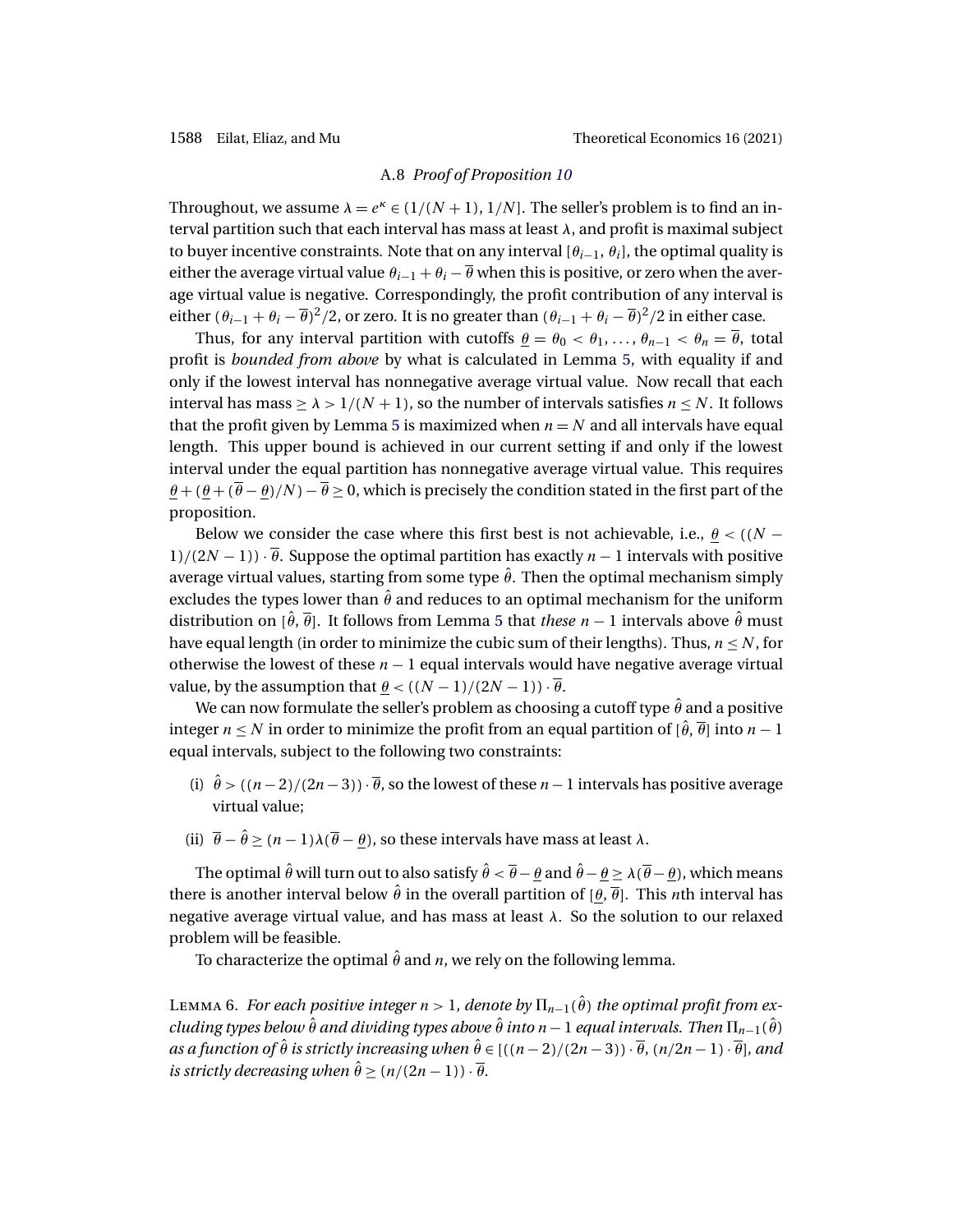Indeed, using Lemma [5](#page-28-0) we can compute that

$$
\Pi_{n-1}(\hat{\theta}) = \frac{\overline{\theta} - \hat{\theta}}{\overline{\theta} - \underline{\theta}} \cdot \left[ \left( \frac{1}{6} - \frac{1}{6(n-1)^2} \right) (\overline{\theta} - \hat{\theta})^2 + \frac{1}{2} \hat{\theta}^2 \right],
$$

where the term  $(\bar{\theta} - \hat{\theta})/(\bar{\theta} - \theta)$  represents the fact that each type in  $[\hat{\theta}, \bar{\theta}]$  occurs with a scaled density compared to the uniform distribution on this interval. With a little algebra, the derivative of the above function with respect to  $\hat{\theta}$  simplifies to

$$
\frac{((2n-3)\hat{\theta}-(n-2)\overline{\theta})\cdot(n\overline{\theta}-(2n-1)\hat{\theta})}{2(n-1)^2(\overline{\theta}-\underline{\theta})}.
$$

This yields Lemma [6.](#page-31-0)

We will apply this lemma to deduce the second and third parts of Proposition [10.](#page-22-0) Suppose  $\overline{\theta}/(2N-1) > \lambda(\overline{\theta}-\theta)$ , then the seller can choose  $n = N$  and  $\hat{\theta} = (N/(2N-1)) \cdot \overline{\theta}$ , while satisfying the privacy constraint (ii) above. Note that  $\hat{\theta} < \overline{\theta} - \theta$  by our previous assumption about  $\theta$ , and  $\hat{\theta} - \theta > (1/N)(\overline{\theta} - \theta) \ge \lambda(\overline{\theta} - \theta)$ . So as we promised, the excluded types below  $\hat{\theta}$  have negative average virtual value, and do not violate the privacy constraint.

This feasible solution is optimal when  $n = N$ , by Lemma [6.](#page-31-0) Thus, it only remains to show that having a smaller  $n$  is not profitable. For this, we note the following simple fact:

$$
\Pi_{n-1}\left(\frac{n-2}{2n-3}\overline{\theta}\right) = \Pi_{n-2}\left(\frac{n-1}{2n-3}\overline{\theta}\right).
$$
 (12)

The reason is that the  $n - 1$  intervals associated with the LHS simply adds the interval  $[(n-2)/(2n-3))\cdot \overline{\theta}$ ,  $((n-1)/(2n-3))\cdot \overline{\theta}$  to the n - 2 intervals on the RHS. But since this extra interval has average virtual value equal to zero, its optimal quality is zero whether or not it is included. So excluding it from the LHS has no effect on total profit.

From equation (12) and Lemma [6,](#page-31-0) we have

$$
\Pi_{n-1}\left(\frac{n}{2n-1}\overline{\theta}\right) > \Pi_{n-1}\left(\frac{n-2}{2n-3}\overline{\theta}\right) = \Pi_{n-2}\left(\frac{n-1}{2n-3}\overline{\theta}\right).
$$

This means the optimal profit with  $n - 1$  intervals is higher than the optimal profit with  $n-2$  intervals, so on and so forth. Hence, the choices  $n = N$  and  $\hat{\theta} = (N/(2N-1)) \cdot \overline{\theta}$ are optimal among any  $n \le N$  and  $\hat{\theta} \ge ((n-2)/(2n-3)) \cdot \overline{\theta}$ . This proves the second part of the proposition.

Finally, we suppose  $\theta$  <  $((N-1)/(2N-1)) \cdot \overline{\theta}$  and for some  $m \le N$ ,

$$
\frac{\overline{\theta}}{2m-3} > \lambda(\overline{\theta} - \underline{\theta}) \ge \frac{\overline{\theta}}{2m-1}.
$$

From the constraints (i) and (ii) above on  $\hat{\theta}$ , we deduce  $\lambda(\overline{\theta} - \theta) < \overline{\theta}/(2n-3)$ . Thus, the fact that  $\lambda(\bar{\theta} - \theta) \geq \bar{\theta}/(2m - 1)$  implies  $n \leq m$ . Consider the choices  $n = m$  and  $\hat{\theta} = \overline{\theta} - (m-1)\lambda(\overline{\theta} - \theta)$ . The privacy constraint (ii) is exactly satisfied, and the virtual value constraint (i) is satisfied because  $\lambda(\bar{\theta}-\theta) < \bar{\theta}/(2m-3)$ . Moreover, from  $\lambda(\bar{\theta}-\theta) \ge$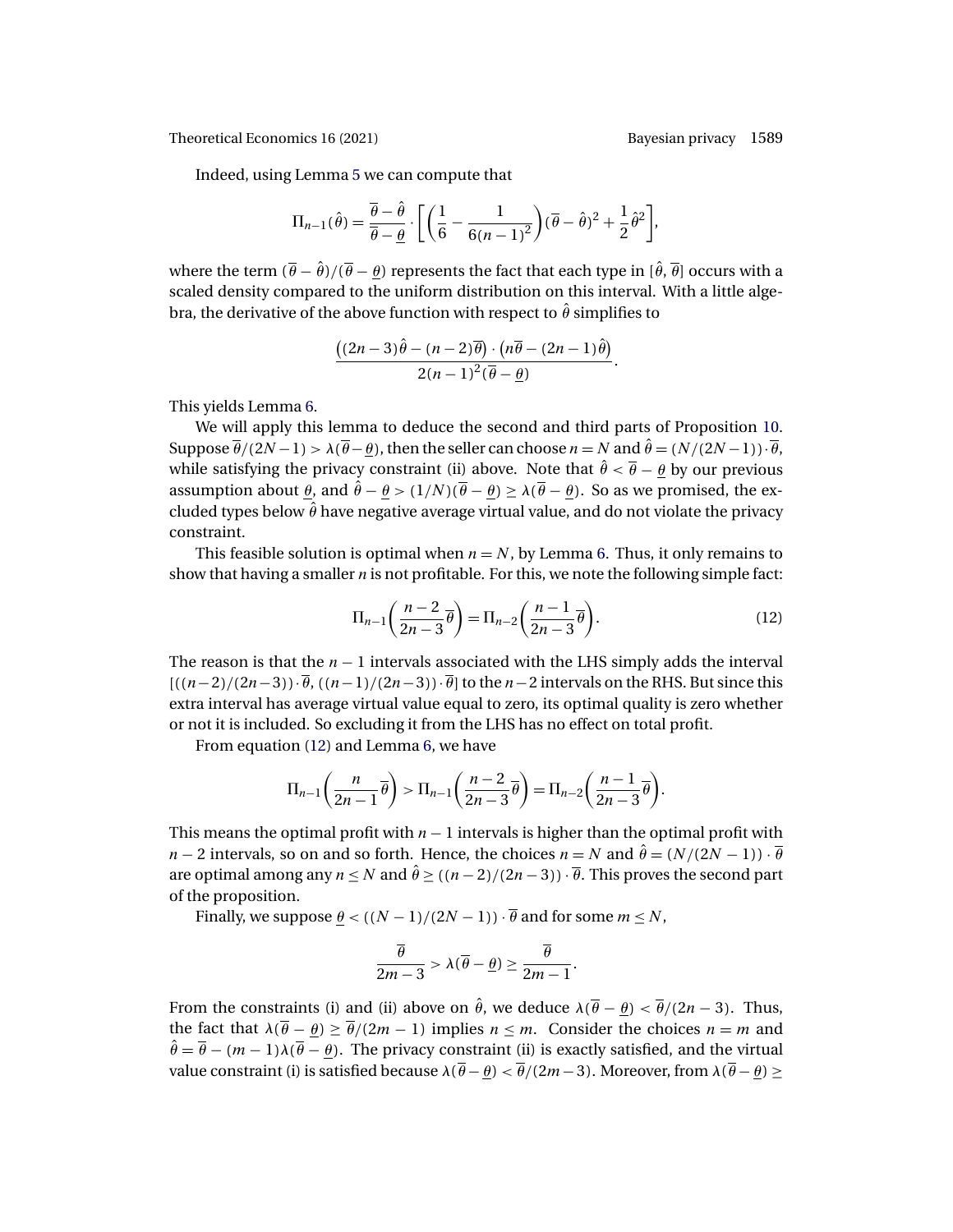$\overline{\theta}/(2m-1)$  we deduce  $\theta \leq \overline{\theta} - \overline{\theta}/(\lambda(2m-1)) \leq \overline{\theta} - N\overline{\theta}/(2m-1) < ((m-1)/(2m-1)) \cdot \overline{\theta}$ , with the last inequality being strict because we already know  $\theta < ((N-1)/(2N-1)) \cdot \overline{\theta}$ when  $m = N$ . Together with  $\hat{\theta} = \overline{\theta} - (m-1)\lambda(\overline{\theta} - \theta) \leq (m/(2m-1)) \cdot \overline{\theta}$ , we deduce that the types below  $\hat{\theta}$  have negative average virtual value. The mass of these types is  $1 - (m - 1)\lambda \ge 1 - (N - 1)\lambda \ge \lambda$ , so this solution is feasible.

Now observe that given the privacy constraint (ii),  $\hat{\theta} = \overline{\theta} - (m-1)\lambda(\overline{\theta}-\theta)$  is the maximal value  $\hat{\theta}$  can take subject to  $n = m$ . As  $\hat{\theta} \leq (m/(2m-1)) \cdot \overline{\theta}$ , we know from Lemma [6](#page-31-0) that this choice of  $\hat{\theta}$  is optimal for  $n = m$ . From that lemma, we also have

$$
\Pi_{m-1}(\hat{\theta}) > \Pi_{m-1}\left(\frac{m-2}{2m-3}\overline{\theta}\right) = \Pi_{m-2}\left(\frac{m-1}{2m-3}\overline{\theta}\right).
$$

Thus, the choice of  $m-1$  intervals starting from  $\hat{\theta}$  is better than the optimum with  $m-1$ 2 intervals, which is in turn better than any optimum with even fewer intervals. This proves the third/last part of Proposition [10.](#page-22-0)

### Appendix B: Proofs for the ex ante measure

### B.1 *Proof of Proposition [6](#page-18-0)*

We expand on the proof sketch outlined in the main text. As discussed, the key is to find a replacement  $\tilde{M}$  for any mechanism  $M$  such that profit is not decreased, and the number of intervals in  $\tilde{M}$  is bounded.

**Step 1. Find a "big" interval.** Set  $l = e^{-\kappa}$ . We first show that any ex ante  $\kappa$ -feasible interval mechanism contains a "big" interval with mass  $\geq l$  (according to F). Indeed, from equation [\(6\)](#page-17-0) we have

$$
I(\mathbb{M}) = \sum_{i} -[F(\theta_i) - F(\theta_{i-1})] \cdot \log[F(\theta_i) - F(\theta_{i-1})] \le \kappa.
$$

Since  $\sum_i [F(\theta_i) - F(\theta_{i-1})] = 1$ , there exists some *i* subject to  $-\log[F(\theta_i) - F(\theta_{i-1})] \le \kappa$ . In other words, the interval  $m_i$  has mass at least  $e^{-\kappa}$ .

Fixing this choice of *l*, we define  $\epsilon$  to be a small positive constant as given by Lemma [7](#page-34-0) below. Starting from M, we will now look for the replacement M.

**Step 2. From countable to finite.** We first find a replacement  $\hat{M}$  with at least as much profit and only *finitely* many intervals. Suppose p is an accumulation point of the cutoffs in M. Then on the left of p we can order the intervals in M from left to right as  $m_1, m_2, \ldots$ , with  $m_i$  converging to p. In particular, the mass of  $m_i$  converges to zero, and we can find some  $m_s$  and  $m_{s+1}$  both with mass  $\lt \epsilon$ . Applying Lemma [7](#page-34-0) below, we can merge the intervals  $m_s$  and  $m_{s+1}$  and divide the "big" interval into two subintervals, in such a way that the (ex ante) privacy measure is unchanged and profit is strictly increased. The achieved profit gain is sufficient to cover the loss from additionally combining all the (countably many) intervals  $m_t, m_{t+1}, \ldots$ , so long as we choose t to be sufficiently large. As this last step also relaxes the privacy constraint, we obtain a replacement mechanism in which  $p$  is no longer an accumulation point of intervals on its left. Doing the same exercise for intervals on the right of  $p$  yields a mechanism in which  $p$  is not an accumulation point.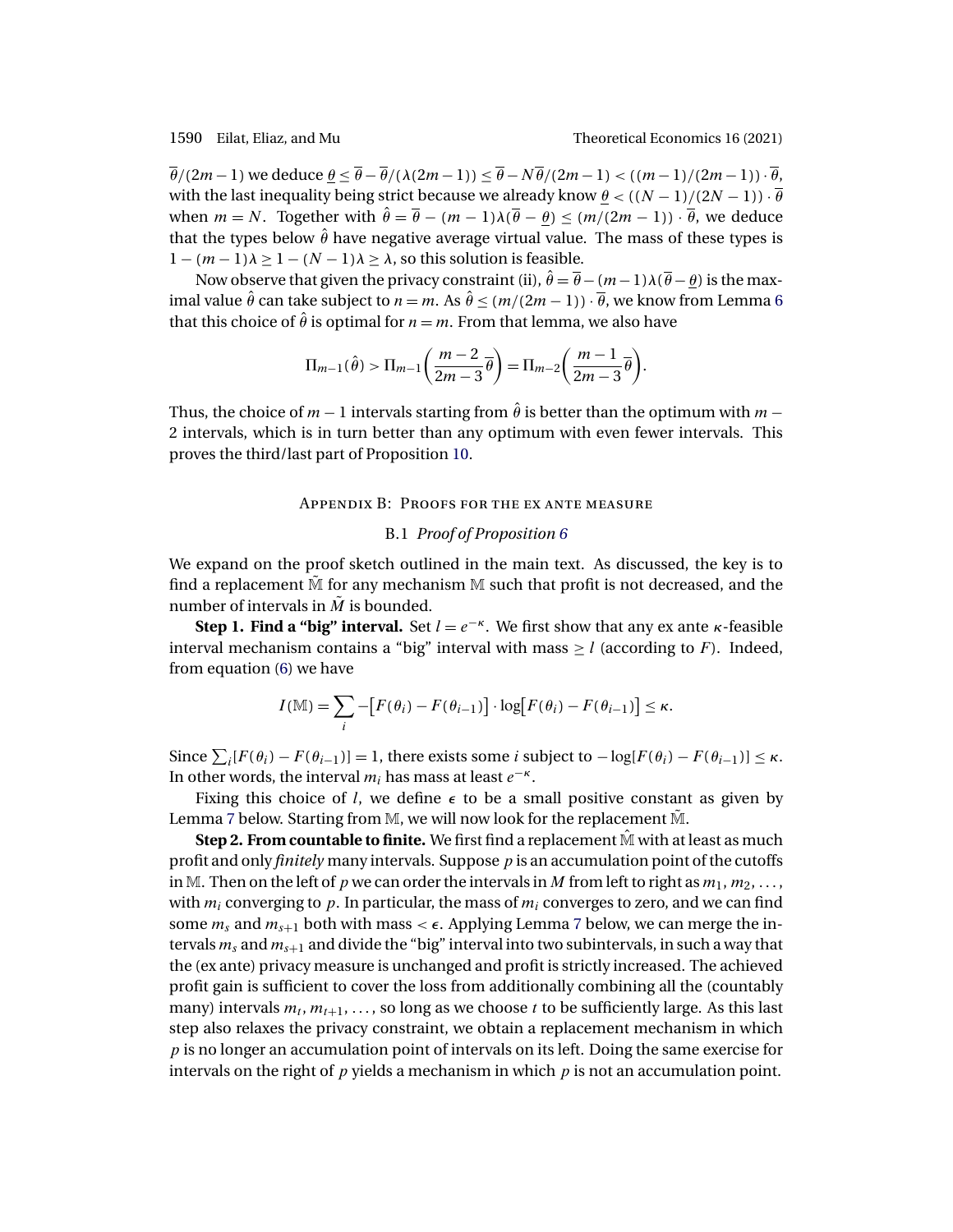<span id="page-34-0"></span>In fact, we can achieve this replacement with some extra properties. Note that whenever an accumulation point  $p$  exists, the "big" interval must have mass strictly greater than  $l = e^{-\kappa}$ ; otherwise, the privacy constraint requires every interval in M to have mass exactly l, a contradiction. Thus by choosing  $m_s$  and  $m_{s+1}$  to have sufficiently small mass, we can ensure that when they are merged and the "big" interval is divided into two subintervals, *the bigger subinterval still has mass*  $> l$ . In other words, we can perform the replacement in such a way that the *same big interval* is sequentially divided (each time creating a small subinterval on the left and a big one on the right). The benefit is that as we get rid of the accumulation points in M one by one (which may be countably many), we obtain a sequence of replacement mechanisms that become finer in the original "big" interval in M and more coarse everywhere else. This sequence converges, and the limit mechanism has at most one accumulation point in the "big" interval.<sup>32</sup> By merging and dividing once more, we arrive at  $\hat{M}$  with finitely many intervals and weakly higher profit than M.

**Step 3. From finite to bounded.** We now demonstrate how to replace the finite mechanism  $\hat{M}$  with yet another mechanism  $\hat{M}$  with higher profit and at most  $N :=$  $2/\epsilon + 4$  intervals. Starting from  $\tilde{M}$ , if there are *two pairs* of adjacent intervals (i.e., 4) distinct ones) all with mass  $\lt \epsilon$ , then we combine both pairs at the same time and used the privacy measure saved from one of the mergers to divide the "big" interval into two subintervals. The privacy constraint is relaxed, and by Lemma 7 below, total profit is increased if we choose the merger that induces greater profit loss.

Hence, whenever  $\hat{M}$  contains two pairs of adjacent "small" intervals, it can be replaced with a mechanism  $\hat{M}^{(1)}$  with higher profit and *one less interval in total*. The latter property ensures that when iterating this process, we will eventually reach a mechanism  $\tilde{M}$  in which at most one pair of adjacent intervals both have mass  $\lt \epsilon$ . Excluding this pair and the two intervals next to them, at least half of the remaining intervals have mass  $\geq \epsilon$ . So the total number of intervals in  $\tilde{M}$  is bounded by  $N = 2/\epsilon + 4$ .

Lemma 7. *Given*  $l > 0$ *, there exists*  $\epsilon \in (0, l)$  *with the following property. If any interval mechanism* M *has two adjacent small intervals both of mass* < *as well as a big interval of mass*  $\geq$  *l, then when merging the two small intervals and using the saved ex ante privacy measure to divide the big interval into two subintervals, the profit gain in the latter step is at least twice as big as the profit loss in the former step.*

PROOF. Suppose there are two adjacent intervals with mass  $x, y < \epsilon$ ; assume without loss that  $x \le y$ . If we combine them into a single interval, the profit loss is on the order of  $xy(x + y)$  by Lemma [4.](#page-24-0) Meanwhile, equation [\(6\)](#page-17-0) implies that the amount of privacy measure saved is

$$
\alpha = (x+y)\log(x+y) - x\log x - y\log y = x\log\left(1+\frac{y}{x}\right) + y\log\left(1+\frac{x}{y}\right). \tag{13}
$$

 $32$ If we do not divide the same big interval repeatedly, then it is possible that new accumulation points arise in the iterative process. That would complicate the argument.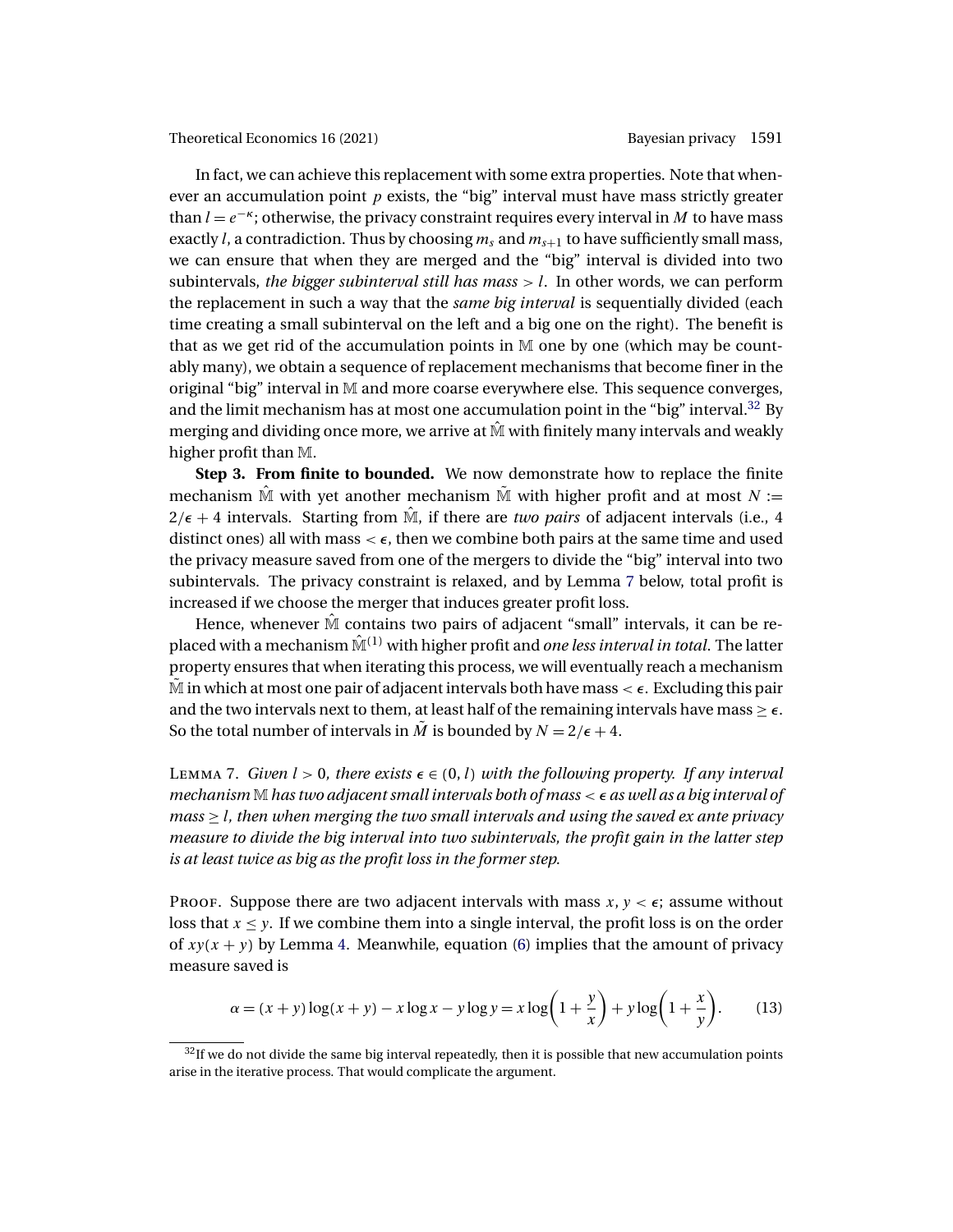By assumption, there exists another interval of mass  $L \geq l$ . We use the saved privacy measure to break this interval into two: That is, we look for a subinterval of mass  $\delta \in$  $(0, L/2)$  such that the total privacy measure is restored. This requires

$$
L\log L - (L - \delta)\log(L - \delta) - \delta\log\delta = \alpha.
$$

From this, we obtain<sup>33</sup>

$$
\delta \cdot |\log \delta| \ge \frac{\alpha}{2}.\tag{14}
$$

We claim that [\(13\)](#page-34-0) and (14) together imply  $\delta \ge x\sqrt{x+y}$  (whenever  $x \le y < \epsilon$ ). For this, it suffices to show that

$$
x\sqrt{x+y} \cdot \log\left(\frac{1}{x\sqrt{x+y}}\right) < \frac{x\log\left(1+\frac{y}{x}\right)}{2} < \frac{\alpha}{2}.
$$

Rearranging, the above inequality is equivalent to

$$
\frac{1}{x\sqrt{x+y}} < \left(1+\frac{y}{x}\right)^{\frac{1}{2\sqrt{x+y}}}.
$$

For small x, y, the exponent  $1/(2\sqrt{x+y})$  is at least 4. So by binomial expansion, the RHS above has size at least

$$
\left(\frac{1}{2\sqrt{x+y}}\right)\cdot\left(\frac{y}{x}\right)^4\geq\left(\frac{1}{8\sqrt{x+y}}\right)^4\cdot\frac{y}{x}=\frac{y}{4096x(x+y)^2}\geq\frac{1}{8192x(x+y)}.
$$

This is indeed greater than the LHS, which was  $1/(x\sqrt{x+y})$ .

Hence, we have shown that when using the saved capacity to divide the big interval into two subintervals, the smaller subinterval has mass  $\delta \ge x\sqrt{x+y}$ . By Lemma [4,](#page-24-0) the resulting profit gain is on the order of  $\delta(L - \delta)L \geq L^2 \delta/2$ . Since  $L \geq l$  which is given, this profit gain is at least on the order of  $\delta \geq x\sqrt{x+y}$ . This profit gain exceeds the initial profit loss (which is about  $xy(x + y)$ ) due to combining two small intervals, completing the proof. the proof.

### B.2 *Proof of Proposition [7](#page-19-0)*

The argument is already sketched in the main text, after Proposition [7.](#page-19-0) In particular, Lemma [4](#page-24-0) ensures that the seller strictly benefits from dividing any interval into two subintervals.

$$
\delta \le \alpha = x \log \left( 1 + \frac{y}{x} \right) + y \log \left( 1 + \frac{x}{y} \right) \le x \cdot \frac{y}{x} + y \cdot \frac{x}{y} = x + y \le \frac{1}{e}.
$$

Thus, we further have  $1 + \log \zeta \leq 1 \leq -\log \delta$ . From  $\delta(1 + \log(\zeta/\delta)) = \alpha$ , we then deduce  $\delta \cdot |\log \delta| \geq \alpha/2$ .

<sup>&</sup>lt;sup>33</sup>By the mean value theorem,  $L \log L - (L - \delta) \log(L - \delta) = \delta(1 + \log \zeta)$  for some  $\zeta \in (L - \delta, L)$ . So  $\delta(1 + \log(\zeta/\delta)) = \alpha$ . Since  $\zeta \ge L/2 \ge \delta$ , this implies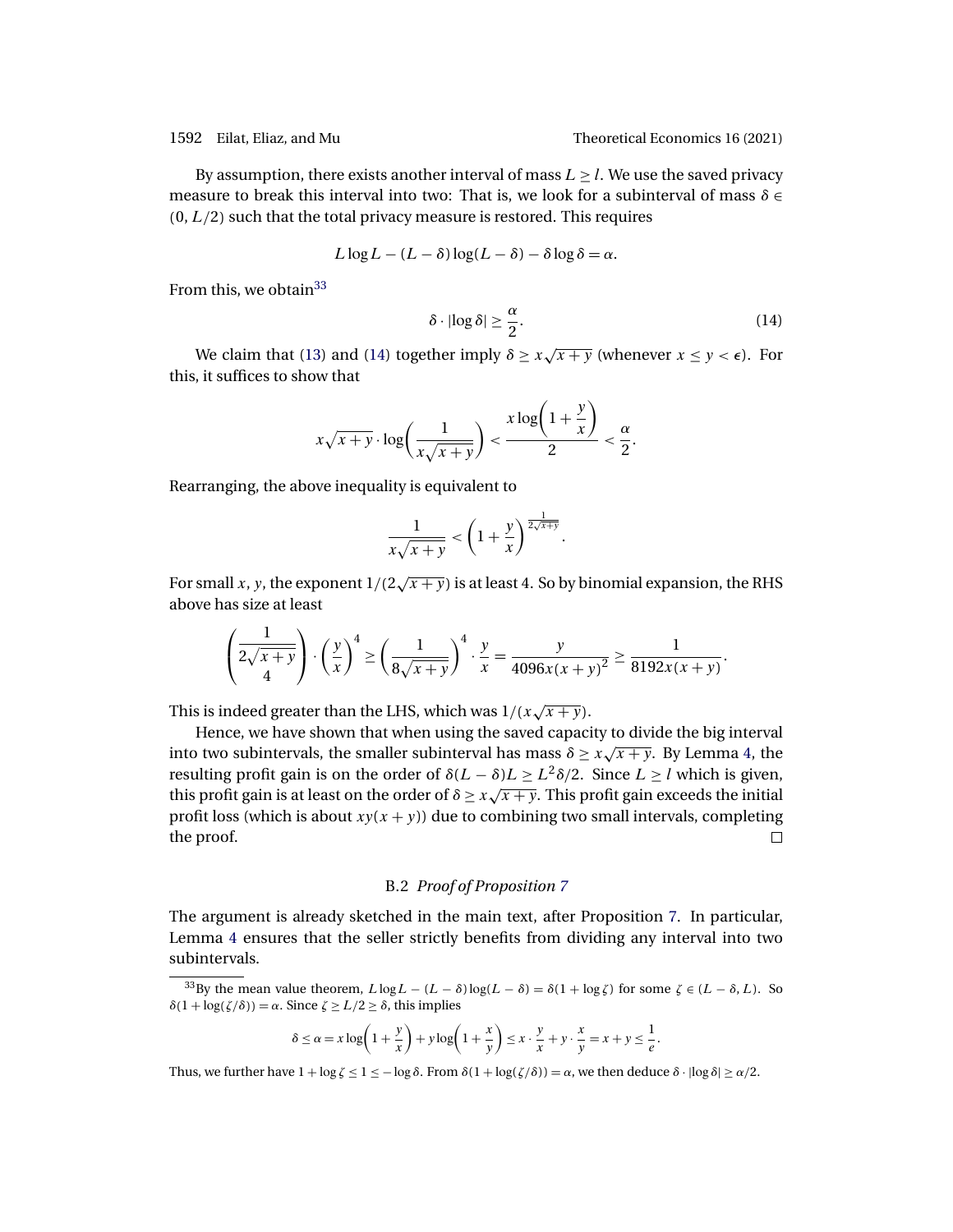# B.3 *Proof of Proposition [8](#page-19-0)*

<span id="page-36-0"></span>We argue that Proposition [8](#page-19-0) follows from Lemma [3,](#page-20-0) which we prove below. Indeed, that lemma implies the existence of some  $\epsilon > 0$  such that any ex ante *κ*-optimal interval mechanism with  $\kappa \leq 1$  contains at most one interval with mass  $\lt \epsilon$ . For this  $\epsilon$ , define  $k = -\epsilon \log \epsilon$ . Then in any  $\kappa$ -optimal mechanism with  $\kappa \leq k \leq 1$ , equation [\(6\)](#page-17-0) and feasibility implies

$$
\sum_{i} -[F(\theta_i) - F(\theta_{i-1})] \cdot \log[F(\theta_i) - F(\theta_{i-1})] \leq \kappa \leq -\epsilon \log \epsilon.
$$

In particular,  $[F(\theta_i) - F(\theta_{i-1})] \cdot \log[F(\theta_i) - F(\theta_{i-1})] > \epsilon \log \epsilon$  holds for every interval. Note that the function x log x is decreasing for  $x \in [0, 1/e]$  and increasing for  $x \in [1/e, 1]$ . Thus, the preceding inequality implies either  $F(\theta_i)-F(\theta_{i-1}) < \epsilon$ , or  $F(\theta_i)-F(\theta_{i-1}) > \frac{1}{2}$ .

In words, each interval in M has mass either less than  $\epsilon$  or greater than  $\frac{1}{2}$ . By definition of  $\epsilon$ , there is at most on interval with mass  $\epsilon \epsilon$ . It is also clear that at most one interval can have mass  $> \frac{1}{2}$ . Hence, any ex ante *κ*-optimal interval mechanism with  $\kappa \leq \kappa$  consists of at most two intervals. Since the ex ante privacy constraint is exhausted, exactly two intervals are employed.

### B.4 *Proof of Lemma [3](#page-20-0)*

In the proof of Proposition [6,](#page-18-0) we showed that in any ex ante  $\kappa$ -feasible mechanism there is a "big" interval of mass at least  $e^{-\kappa} > e^{-k}$ . So by Lemma [7,](#page-34-0) there cannot be two adjacent intervals both with mass  $\lt \epsilon$  (for some small  $\epsilon$ ).

It remains to deal with the situation where two small intervals are not adjacent. The proof strategy is to move one of these intervals to be next to the other, and to show that the profit change is at most on the order of  $xy$ , where  $x$ ,  $y$  are the mass of these small intervals. Once this is shown, we can repeat the argument in the proof of Lemma [7,](#page-34-0) merging the now adjacent small intervals and dividing the big interval. As computed in that proof, the profit gain in the last step is on the order of  $x\sqrt{x+y}$ , which exceeds any profit loss incurred earlier. This would complete the proof.

To be more specific, suppose the two small intervals are  $[\theta_{i-1}, \theta_i]$  and  $[\theta_i, \theta_{i+1}]$ , for some  $i < j$ . Set  $x = F(\theta_i) - F(\theta_{i-1})$  and  $y = F(\theta_{i+1}) - F(\theta_i)$ . Consider *moving the small interval on the left toward the right while maintaining its mass*: We can do this sequentially by replacing  $\theta_i$  with  $\tilde{\theta}_i = F^{-1}(F(\theta_{i+1}) - x)$ , then replacing  $\theta_{i+1}$  with  $\tilde{\theta}_{i+1} = F^{-1}(F(\theta_{i+2}) - x)$ , so on and so forth until  $\tilde{\theta}_{i-1} = F^{-1}(F(\theta_i) - x)$  and the two small intervals become adjacent. This process preserves the ex ante privacy measure, and it remains to estimate the profit change.

Note that in each step, the two intervals  $[\hat{\theta}_{t-1}, \theta_t]$  and  $[\theta_t, \theta_{t+1}]$  are changed into two new intervals  $[\tilde{\theta}_{t-1}, \tilde{\theta}_t]$  and  $[\tilde{\theta}_t, \theta_{t+1}]$ . Thus, as in the proof of Proposition [2,](#page-14-0) the profit increase is given by

$$
\Delta_t = h(\tilde{u}) \cdot \left[ F(\tilde{\theta}_t) - F(\tilde{\theta}_{t-1}) \right] + h(\tilde{w}) \cdot \left[ F(\theta_{t+1}) - F(\tilde{\theta}_t) \right] - h(u) \cdot \left[ F(\theta_t) - F(\tilde{\theta}_{t-1}) \right] - h(w) \cdot \left[ F(\theta_{t+1}) - F(\theta_t) \right]
$$
(15)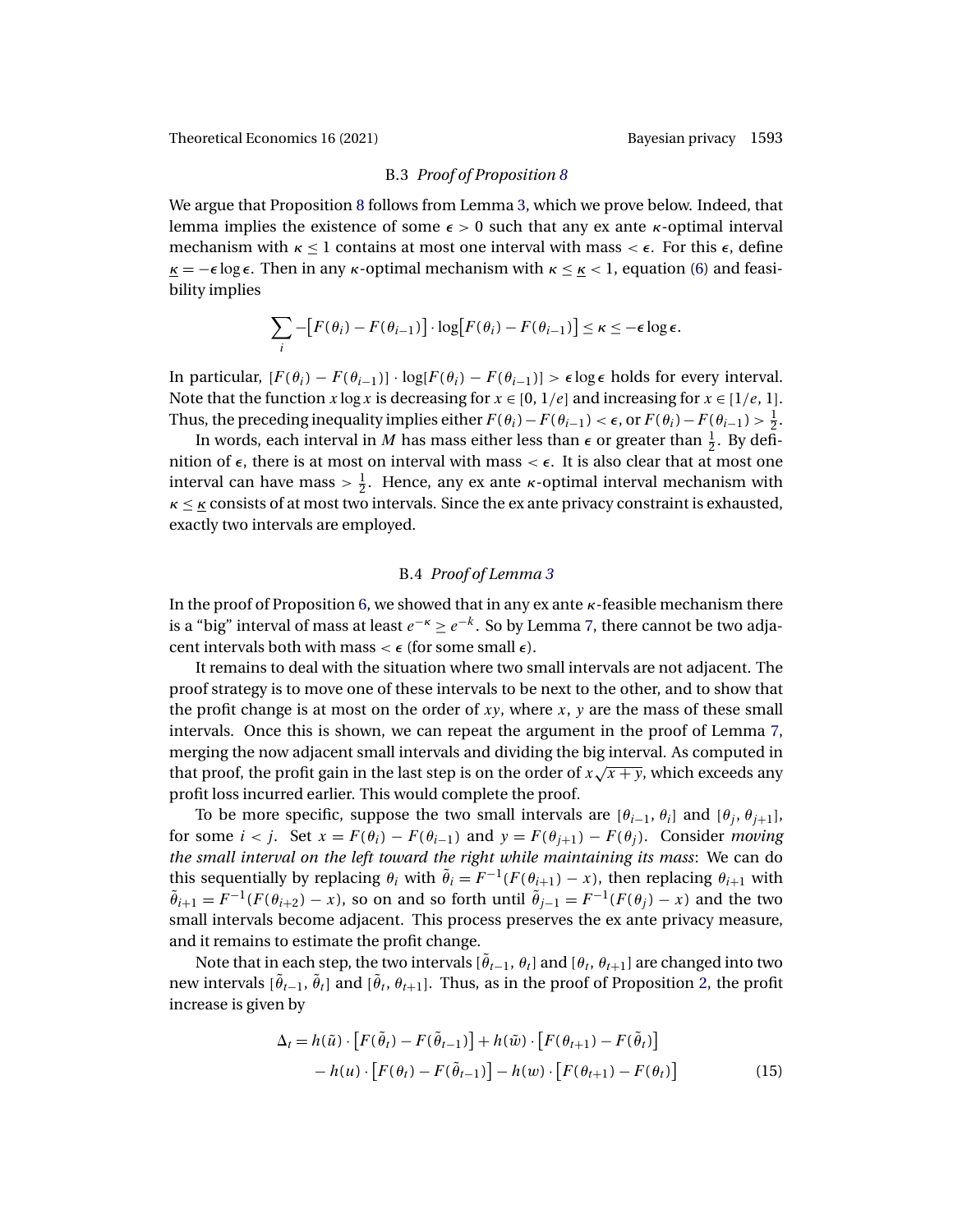where u, w,  $\tilde{u}$ ,  $\tilde{w}$  represent the expected virtual valuation on the intervals  $[\tilde{\theta}_{t-1}, \theta_t]$ , [ $\theta_t$ ,  $\theta_{t+1}$ ], [ $\tilde{\theta}_{t-1}$ ,  $\tilde{\theta}_t$ ], [ $\tilde{\theta}_t$ ,  $\theta_{t+1}$ ], respectively.

We first consider the difference  $h(\tilde{w}) \cdot [F(\theta_{t+1}) - F(\tilde{\theta}_t)] - h(u) \cdot [F(\theta_t) - F(\tilde{\theta}_{t-1})].$ By construction,  $F(\theta_{t+1}) - F(\tilde{\theta}_t) = F(\theta_t) - F(\tilde{\theta}_{t-1}) = x$ , so this difference simplifies to  $(h(\tilde{w}) - h(u)) \cdot x$ . Moreover, as we showed in the proof of Lemma [4,](#page-24-0)

$$
u = \mathbb{E}[v(\theta) | \tilde{\theta}_{t-1} \le \theta \le \theta_t]
$$
  
=  $v(\theta_t) + O(\theta_t - \tilde{\theta}_{t-1}) = v(\theta_t) + O(F(\theta_t) - F(\tilde{\theta}_{t-1})) = v(\theta_t) + O(x)$ 

where " $O(\cdot)$ " is the standard big O notation with implied constants depending on the distribution and cost function. Thus,  $h(u) = h(v(\theta_t)) + O(x)$  and similarly  $h(\tilde{w}) =$  $h(v(\theta_{t+1})) + O(x)$ . It follows that

$$
h(\tilde{w}) \cdot [F(\theta_{t+1}) - F(\tilde{\theta}_t)] - h(u) \cdot [F(\theta_t) - F(\tilde{\theta}_{t-1})]
$$
  
= 
$$
[h(v(\theta_{t+1})) - h(v(\theta_t))] \cdot x + O(x^2).
$$

Next, we consider the other difference  $h(\tilde{u}) \cdot [F(\tilde{\theta}_t) - F(\tilde{\theta}_{t-1})] - h(w) \cdot [F(\theta_{t+1}) F(\theta_t)$ ] in equation [\(15\)](#page-36-0). It simplifies to  $(h(\tilde{u}) - h(w)) \cdot [F(\theta_{t+1}) - F(\theta_t)]$ . Moreover,

$$
\tilde{u} = \frac{\int_{\tilde{\theta}_{t-1}}^{\tilde{\theta}_{t}} v(\theta) f(\theta) d\theta}{F(\tilde{\theta}_{t}) - F(\tilde{\theta}_{t-1})} = \frac{\int_{\tilde{\theta}_{t-1}}^{\tilde{\theta}_{t}} v(\theta) f(\theta) d\theta}{F(\theta_{t+1}) - F(\theta_{t})}
$$
\n
$$
= w + \frac{\int_{\tilde{\theta}_{t-1}}^{\theta_{t}} v(\theta) f(\theta) d\theta - \int_{\tilde{\theta}_{t}}^{\theta_{t+1}} v(\theta) f(\theta) d\theta}{F(\theta_{t+1}) - F(\theta_{t})}
$$
\n
$$
= w + \frac{[v(\theta_{t}) - v(\theta_{t+1})] \cdot x}{F(\theta_{t+1}) - F(\theta_{t})}
$$
\n
$$
+ \frac{\int_{\tilde{\theta}_{t-1}}^{\theta_{t}} [(v(\theta) - v(\theta_{t})] \cdot f(\theta) d\theta - \int_{\tilde{\theta}_{t}}^{\theta_{t+1}} [v(\theta) - v(\theta_{t+1})] \cdot f(\theta) d\theta}{F(\theta_{t+1}) - F(\theta_{t})}
$$
\n
$$
= w + \frac{[v(\theta_{t}) - v(\theta_{t+1})] \cdot x}{F(\theta_{t+1}) - F(\theta_{t})} + O(x^{2}),
$$

where the last step holds because for each  $\theta \in [\tilde{\theta}_{t-1}, \theta_t]$ , the difference between  $[(v(\theta)$  $v(\theta_t) \cdot f(\theta)$  and  $[(v(\theta + \theta_{t+1} - \theta_t) - v(\theta_{t+1})] \cdot f(\theta + \theta_{t+1} - \theta_t)$  is at most on the order of  $(\theta_t - \theta) \cdot (\theta_{t+1} - \theta_t) = O(x) \cdot [F(\theta_{t+1}) - F(\theta_t)].$  Thus,  $h(\tilde{u}) = h(w) + h'(w) \cdot ([v(\theta_t)$  $v(\theta_{t+1})] \cdot x/(F(\theta_{t+1}) - F(\theta_t))) + O(x^2)$ . It follows that

$$
h(\tilde{u}) \cdot [F(\tilde{\theta}_t) - F(\tilde{\theta}_{t-1})] - h(w) \cdot [F(\theta_{t+1}) - F(\theta_t)]
$$
  
=  $h'(w) \cdot [v(\theta_t) - v(\theta_{t+1})] \cdot x + O(x^2)$ 

Taken together, we have estimated the RHS of equation [\(15\)](#page-36-0), so that

$$
\Delta_t = \big\{h\big(v(\theta_{t+1})\big) - h\big(v(\theta_t)\big) - \big[v(\theta_{t+1}) - v(\theta_t)\big] \cdot h'\big(\mathbb{E}\big[v(\theta) \mid \theta \in [\theta_t, \theta_{t+1}]\big]\big)\big\} \cdot x + O(x^2).
$$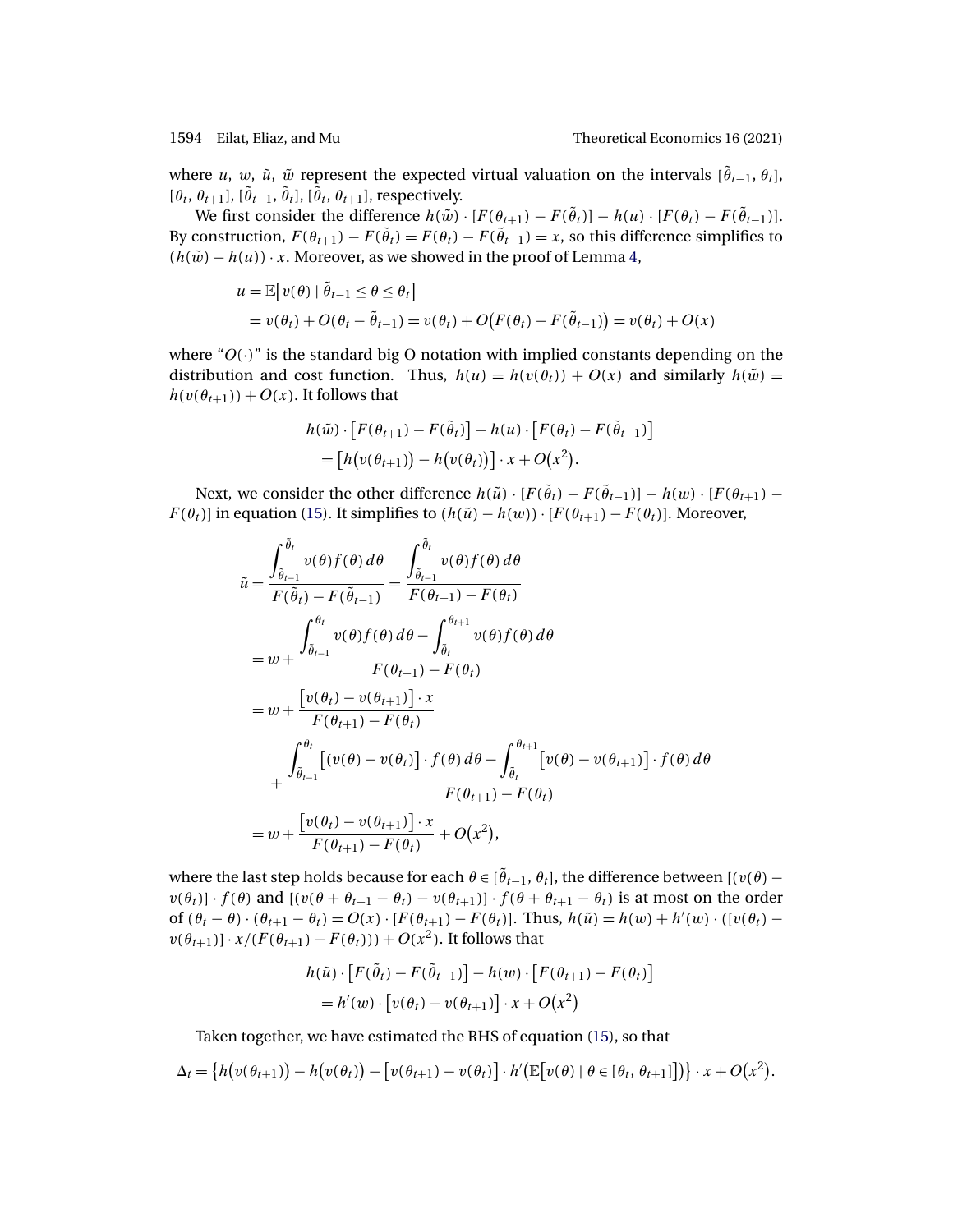Summing across  $t \in \{i, \ldots, j-1\}$ , we obtain that when moving the small interval on the left to be adjacent to the one on the right, the total profit change is  $34$ 

$$
\Delta_{LR} = O(x^2) + \sum_{t=i}^{j-1} \{ h(v(\theta_{t+1})) - h(v(\theta_t))
$$
  
 
$$
- [v(\theta_{t+1}) - v(\theta_t)] \cdot h'(\mathbb{E}[v(\theta) | \theta \in [\theta_t, \theta_{t+1}]] ) \} \cdot x.
$$

If we instead move the small interval on the right to be adjacent to the one on the left, then total profit change is similarly computed as

$$
\Delta_{\text{RL}} = O(y^2) - \sum_{t=i}^{j-1} \{ h(v(\theta_{t+1})) - h(v(\theta_t)) - [v(\theta_{t+1}) - v(\theta_t)] \cdot h'(\mathbb{E}[v(\theta) | \theta \in [\theta_t, \theta_{t+1}]] ) \} \cdot y.
$$

Note the minus sign in front of the second term; this is because when moving from the right to the left, the ordering of the subscripts need to be reversed.

Now observe that if we compute the weighted sum  $y \cdot \Delta_{LR} + x \cdot \Delta_{RL}$ , then the second term is cancelled out. This yields

$$
y \cdot \Delta_{LR} + x \cdot \Delta_{RL} = O(x^2y + y^2x).
$$

Therefore,  $\Delta_{LR}$  and  $\Delta_{RL}$  cannot both be very negative. To be concrete, we may without loss assume  $\Delta_{LR} \geq -O(xy)$ . Then in moving the small interval on the left to the right, the initial profit loss (if any) is small relative to the profit gain provided in Lemma [7.](#page-34-0) This again contradicts optimality, and hence there cannot even be two small intervals that are nonadjacent.

# B.5 *Proof of Proposition [9](#page-20-0)*

We will show that in any profit-maximizing partition with exactly  $n$  intervals, all but one of the intervals have the same lengths and the last interval has weakly smaller length. To see how this claim implies the result, suppose  $\kappa \in \left(\log(N-1), \log(N)\right]$ . By Proposi-tion [7,](#page-19-0) the number of intervals in the optimal solution satisfies  $n \ge e^{k} > N - 1$ . Thus,  $n \geq N$ . Moreover, if  $n > N$ , then at least N intervals would have the same lengths. It would follow that *each* of the intervals in the optimal partition has *mass* smaller than  $\frac{1}{N}$ , which is at most  $e^{-\kappa}$ . This would contradict feasibility, i.e., equation [\(6\)](#page-17-0). Hence, with the preceding claim, we will know that the optimal partition involves exactly  $N$  intervals. The two lengths are then uniquely determined, as described in the Proposition. Finally, the ordering of the intervals does not matter for either the privacy measure or for profit, thanks to Lemma [5.](#page-28-0)

It remains to prove the above claim that characterizes the lengths of the optimal intervals. For an interval partition, let  $x_i = (\theta_i - \theta_{i-1})/(\overline{\theta} - \theta)$  denote the probability mass

<sup>&</sup>lt;sup>34</sup>There are *j − i* terms of order at most  $x^2$ , and since *j − i* is bounded by the total number of intervals which in turn is bounded by Lemma [7,](#page-34-0) their sum is still  $O(x^2)$ .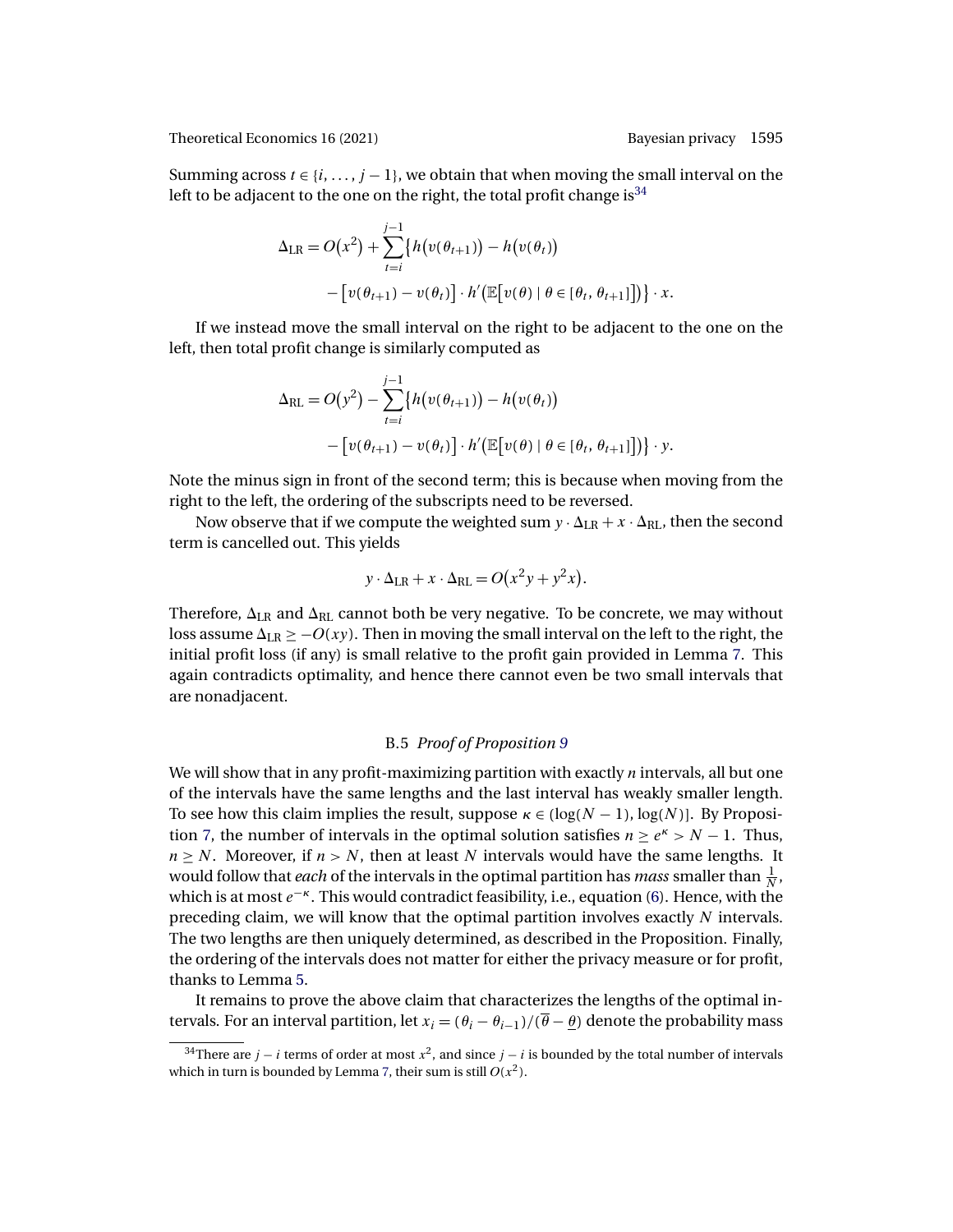<span id="page-39-0"></span>of the *i*th interval. In what follows, we will work with the probability masses  $\{x_i\}$  instead of the cutoffs  $\{\theta_i\}$ . By Lemma [5](#page-28-0) and equation [\(6\)](#page-17-0), seller's profit maximization problem under the ex ante privacy constraint can be rewritten as the following constrained minimization problem: min  $\sum_{i=1}^{n} x_i^3$  subject to  $x_i \ge 0$ ,  $\sum_{i=1}^{n} x_i = 1$ , and  $\sum_{i=1}^{n} x_i \log x_i \le -\kappa$ . For a fixed  $n$ , the Lagrangian is given by

$$
\mathcal{L}(\alpha, \beta, \{x_i\}_{i=1}^n) = \sum_{i=1}^n x_i^3 + \alpha \left(1 - \sum_{i=1}^n x_i\right) - \beta \left(\sum_{i=1}^n x_i \log x_i + \kappa\right).
$$

Thus, whenever each  $x_i$  is strictly positive and  $\{x_i\}$  is a local constrained minimizer, the first-order conditions imply

$$
3x_i^2 - \beta \log x_i = \alpha + \beta \quad \text{for all } 1 \le i \le n. \tag{16}
$$

If  $\beta$  < 0, then the function  $3x^2 - \beta \log x$  is monotonically increasing. Thus, every  $x_i$  is the same, which completes the proof; otherwise, assume  $\beta > 0$ . In this case, the derivative of the function  $3x^2 - \beta \log x$  is  $6x - \beta/x$ , which is monotonically increasing and crosses 0 at  $\hat{x} = \sqrt{\frac{\beta}{6}}$ . Thus, the function  $3x^2 - \beta \log x$  decreases on [0,  $\hat{x}$ ] and increases on  $[\hat{x}, \infty)$ . Equation (16) yields that  $x_i$  can take at most two values x and  $\overline{x}$ , with  $x <$  $\hat{x} < \overline{x}$ .

Below we analyze the second-order conditions to show that at most one  $x_i$  can be equal to x. Suppose for the sake of contradiction that in the optimal solution  $\beta > 0$  and  $x_1 = x_2 = \underline{x}$ . Let  $g(x) = (\sum_{i=1}^n x_i, \sum_{i=1}^n x_i \log x_i)' \in \mathbb{R}^2$  denote the constraint values. Then its Jacobian  $D_g(x)$  is the  $2 \times n$  matrix whose first row is all 1s and whose second row is  $(1 + \log x_1, \ldots, 1 + \log x_n)$ . Consider  $v = (1, -1, 0, \ldots, 0)' \in \mathbb{R}^n$ . Then clearly v belongs to the null space of  $D_g(x)$ .

The second derivative of the Lagrangian  $\mathcal{L}(\alpha, \beta, x)$  with respect to (the vector) x is the diagonal matrix  $H = diag(6x_1 - \beta/x_1, \ldots, 6x_n - \beta/x_n)$ . It is easy to see that

$$
v'Hv = 6x_1 - \frac{\beta}{x_1} + 6x_2 - \frac{\beta}{x_2} = 2\left(6\underline{x} - \frac{\beta}{\underline{x}}\right),
$$

which is negative because  $x < \hat{x}$ . But this fails the second derivative test for constrained local minima; see, e.g., [Simon and Blume](#page-46-0) [\(1994,](#page-46-0) page 468). Hence, the proof is complete.

# Appendix C: Extension to multiagent mechanisms

Extending our analysis to mechanisms with more than one agent presents some challenges. In particular, the notion of privacy loss needs to be extended to accommodate the possibility that different participants are exposed to different losses of privacy.<sup>35</sup> One approach is to require that the maximal loss of privacy for any agent is at most  $\kappa$ ; an alternative is to measure the average loss of privacy across all agents. As in our singleagent model, the privacy notion also has to address the fact that loss of privacy may differ across types of the same agent.

 $35$ This is particularly important since the literature on optimal mechanisms with restricted message spaces has highlighted the usefulness of asymmetric mechanisms; see [Kos](#page-45-0) [\(2012\)](#page-45-0).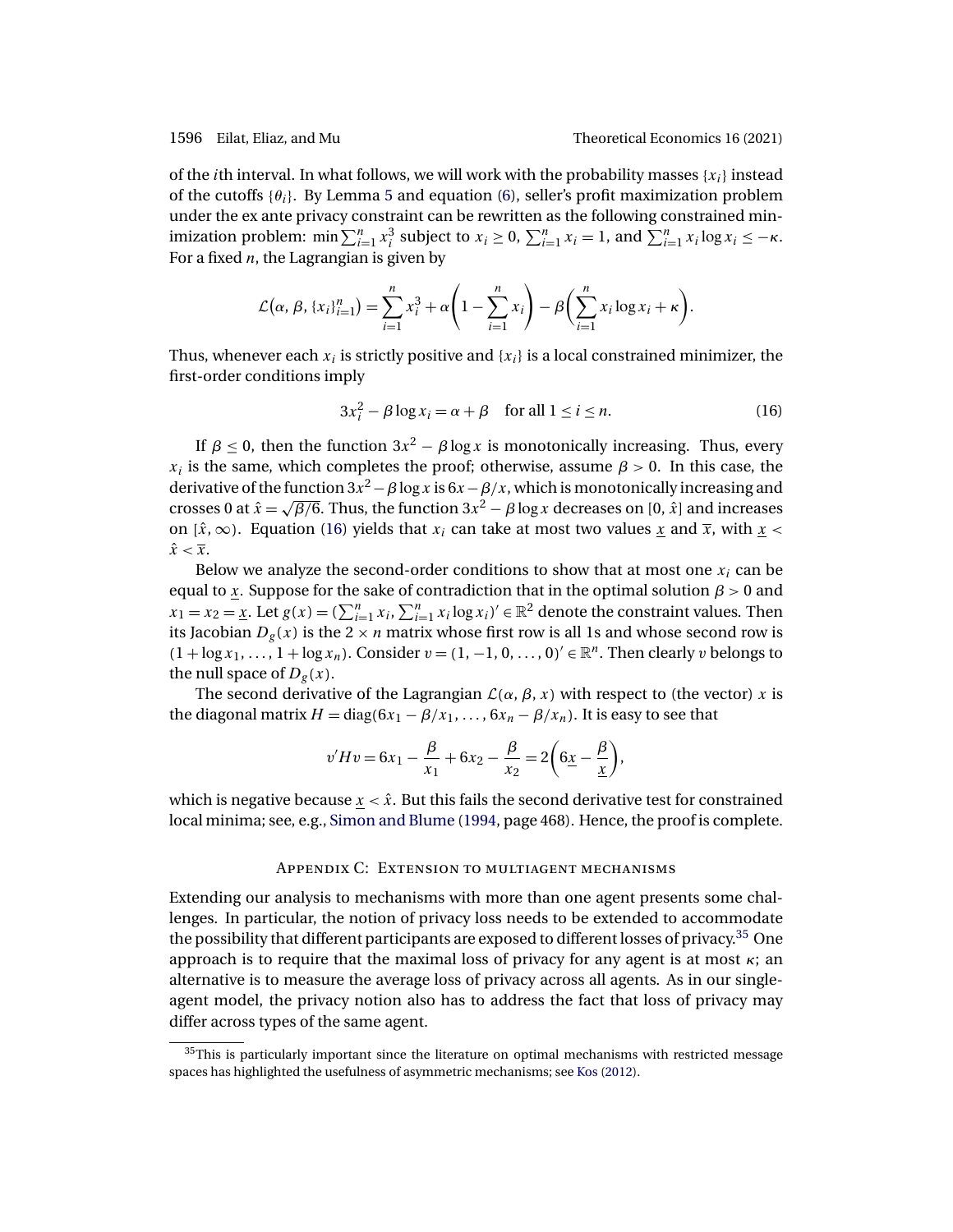Aside from these challenges, our framework can be extended to allow for multiple agents. To illustrate, we analyze here the simple case of a seller with a single unit of a good and no production costs, and  $m$  buyers who independently draw private valuations for the good from a uniform distribution over  $[\frac{\theta}{\theta}]$ , where  $\underline{\theta} \geq \frac{1}{2}\overline{\theta}$  ensuring that virtual valuations are nonnegative. We restrict attention to *symmetric* mechanisms and require that *each agent's ex post* privacy loss be at most κ.

By essentially the same arguments as in our single-agent model, it can be shown that the optimal privacy-constrained mechanism partitions the set of types into finitely many intervals. In light of this, we consider the class of mechanisms where the types are partitioned into intervals, each buyer reports the interval to which his type belongs, and the bidder with the highest report is awarded the good (with ties broken evenly). The optimal mechanism within this class is given in the following result.

<sup>P</sup>roposition 11. *Suppose there are* <sup>m</sup> <sup>≥</sup> <sup>5</sup> *buyers with uniformly distributed values, and no production costs. Then for any*  $\kappa \in [\log(n), \log(n+1)]$ *, the optimal ex post privacyconstrained symmetric auction partitions the type space into* n *intervals. Each of the upper* <sup>n</sup> <sup>−</sup> <sup>1</sup> *intervals has equal mass of* <sup>e</sup>−<sup>κ</sup> *(which is privacy-binding), and the lowest interval has the remaining mass of*  $1 - (n - 1)e^{-\kappa}$  *(which is weakly greater).* 

Our proof below also shows that with 2 buyers, the optimal auction partitions the set of types into  $n$  equally long intervals, which coincides with the solution for a single buyer under quadratic costs. The solutions to 3 or 4 buyers are more complex.

PROOF. Consider a symmetric auction that asks each agent which of  $n$  intervals his type belongs to. Suppose the partition has cutoffs  $\underline{\theta} = \theta_0 < \theta_1 < \cdots < \theta_{n-1} < \theta_n = \overline{\theta}$ . Then, for each buyer, the probability of winning upon reporting the interval  $[\theta_{i-1}, \theta_i]$  is computed as

$$
q_i = \sum_{k=0}^{m-1} \frac{1}{k+1} {m-1 \choose k} \left( \frac{\theta_{i-1} - \theta_0}{\theta_n - \theta_0} \right)^{m-k-1} \left( \frac{\theta_i - \theta_{i-1}}{\theta_n - \theta_0} \right)^k,
$$

where each element in the sum corresponds to the event that  $m-k-1$  opponents report an interval lower than  $[\theta_{i-1}, \theta_i]$  and k opponents report the interval  $[\theta_{i-1}, \theta_i]$ , in which case the buyer wins the object with probability  $1/(k+1)$ . Simplifying the right-hand side yields $36$ 

$$
q_i = \frac{1}{(\theta_n - \theta_0)^{m-1}} \cdot \frac{1}{m} \cdot \frac{(\theta_i - \theta_0)^m - (\theta_{i-1} - \theta_0)^m}{\theta_i - \theta_{i-1}}.
$$

<sup>36</sup>To see this note that  $(1/(k+1))\binom{m-1}{k} = (1/m)\binom{m}{k+1}$  $\binom{m}{k+1}$ , and thus

$$
\sum_{k=0}^{m-1} \frac{1}{k+1} \binom{m-1}{k} (\theta_{i-1} - \theta_0)^{m-k-1} (\theta_i - \theta_{i-1})^k
$$
  
= 
$$
\frac{1}{m} \sum_{k=0}^{m-1} \binom{m}{k+1} (\theta_{i-1} - \theta_0)^{m-(k+1)} (\theta_i - \theta_{i-1})^k
$$
  
= 
$$
\frac{1}{m} \frac{1}{\theta_i - \theta_{i-1}} \sum_{l=1}^m \binom{m}{l} (\theta_{i-1} - \theta_0)^{m-l} (\theta_i - \theta_{i-1})^l
$$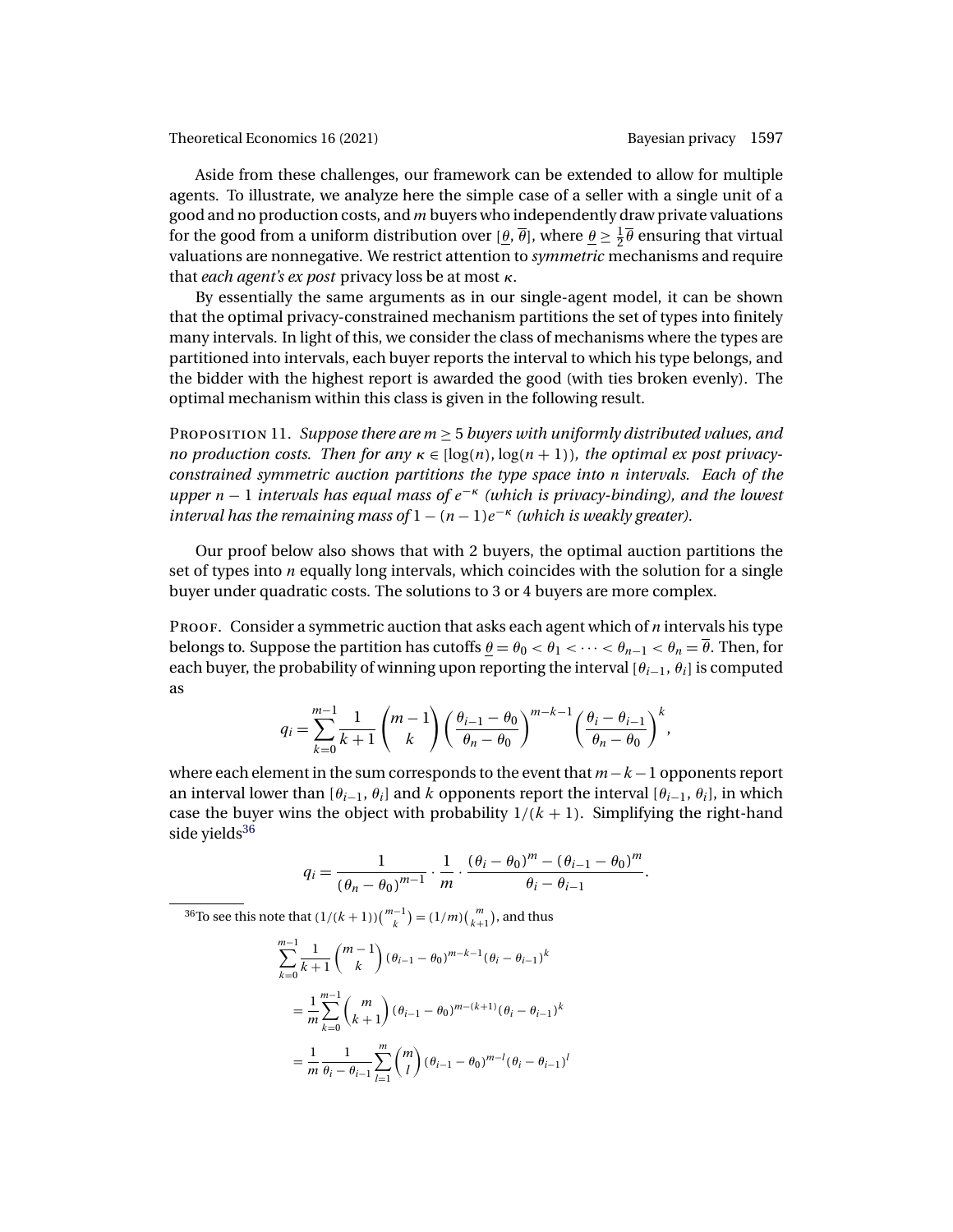<span id="page-41-0"></span>By the envelope theorem, type  $\theta_i$ 's interim expected utility is given by the integral of quantities assigned to lower types, which is

$$
u_i = \sum_{j=1}^i (\theta_j - \theta_{j-1}) q_j = \frac{1}{m} \frac{(\theta_i - \theta_0)^m}{(\theta_n - \theta_0)^{m-1}}.
$$

The expected payment when reporting the interval  $[\theta_{i-1}, \theta_i]$  is

$$
p_i = \theta_i \cdot q_i - u_i = \frac{1}{(\theta_n - \theta_0)^{m-1}} \cdot \frac{1}{m} \cdot \frac{\theta_{i-1}(\theta_i - \theta_0)^m - \theta_i(\theta_{i-1} - \theta_0)^m}{\theta_i - \theta_{i-1}}
$$

The total profit from all buyers is therefore

$$
\Pi(\mathbb{M}) = m \cdot \sum_{i=1}^{n} \left( \frac{\theta_i - \theta_{i-1}}{\theta_n - \theta_0} \right) \cdot p_i
$$
  
= 
$$
\frac{1}{(\theta_n - \theta_0)^m} \cdot \sum_{i=1}^{n} (\theta_{i-1} (\theta_i - \theta_0)^m - \theta_i (\theta_{i-1} - \theta_0)^m)
$$
  
= 
$$
\theta_0 + \frac{1}{(\theta_n - \theta_0)^m} \sum_{i=1}^{n} (\theta_i - \theta_0) (\theta_{i-1} - \theta_0) ((\theta_i - \theta_0)^{m-1} - (\theta_{i-1} - \theta_0)^{m-1}).
$$

We denote  $z_i \equiv (\theta_i - \theta_0)/(\theta_n - \theta_0)$ . Then the seller seeks to maximize the expression

$$
\hat{\Pi} \equiv \sum_{i=1}^{n} z_i \cdot z_{i-1} \left( z_i^{m-1} - z_{i-1}^{m-1} \right),\tag{17}
$$

subject to  $0 = z_0 < z_1 < \cdots < z_n = 1$  and the expost privacy constraint that requires  $z_i$  –  $z_{i-1} \ge e^{-\kappa}$  for all  $1 \le i \le n$ . In what follows we show that when  $m \ge 5$ , the solution to this problem is unique, with all but one interval having the same mass  $z_2 - z_1 = z_3 - z_2 = z_1$  $\cdots = z_n - z_{n-1} = e^{-\kappa}$ , and the lowest interval having greater mass  $z_1 \in [e^{-\kappa}, 2e^{-\kappa}]$ . As a corollary, the optimal number of intervals  $n$  is also uniquely determined, as stated in the proposition.

Toward this goal, we first argue that in *any* optimal solution, the intervals are ordered in *decreasing mass* from left to right. That is,  $z_i - z_{i-1} \ge z_{i+1} - z_i$  for all  $i \in \{1, ..., n-1\}$ . To prove this, it suffices to consider the effect of "switching" two adjacent intervals on the profit  $\Pi$ . Since this switch essentially replaces  $z_i$  with the number  $z_{i-1} + z_{i+1} - z_i$ , the result reduces to showing the following inequality: For any positive numbers  $a < b <$  $c < d$  with  $d - c = b - a$ , it holds that

$$
ac(c^{m-1} - a^{m-1}) + cd(d^{m-1} - c^{m-1}) > ab(b^{m-1} - a^{m-1}) + bd(d^{m-1} - b^{m-1}).
$$
  
=  $\frac{1}{m} \frac{1}{\theta_i - \theta_{i-1}} \left( \sum_{l=0}^{m} {m \choose k} (\theta_{i-1} - \theta_0)^{m-l} (\theta_i - \theta_{i-1})^l - (\theta_{i-1} - \theta_0)^m \right)$   
=  $\frac{1}{m} \frac{(\theta_i - \theta_0)^m - (\theta_{i-1} - \theta_0)^m}{\theta_i - \theta_{i-1}}.$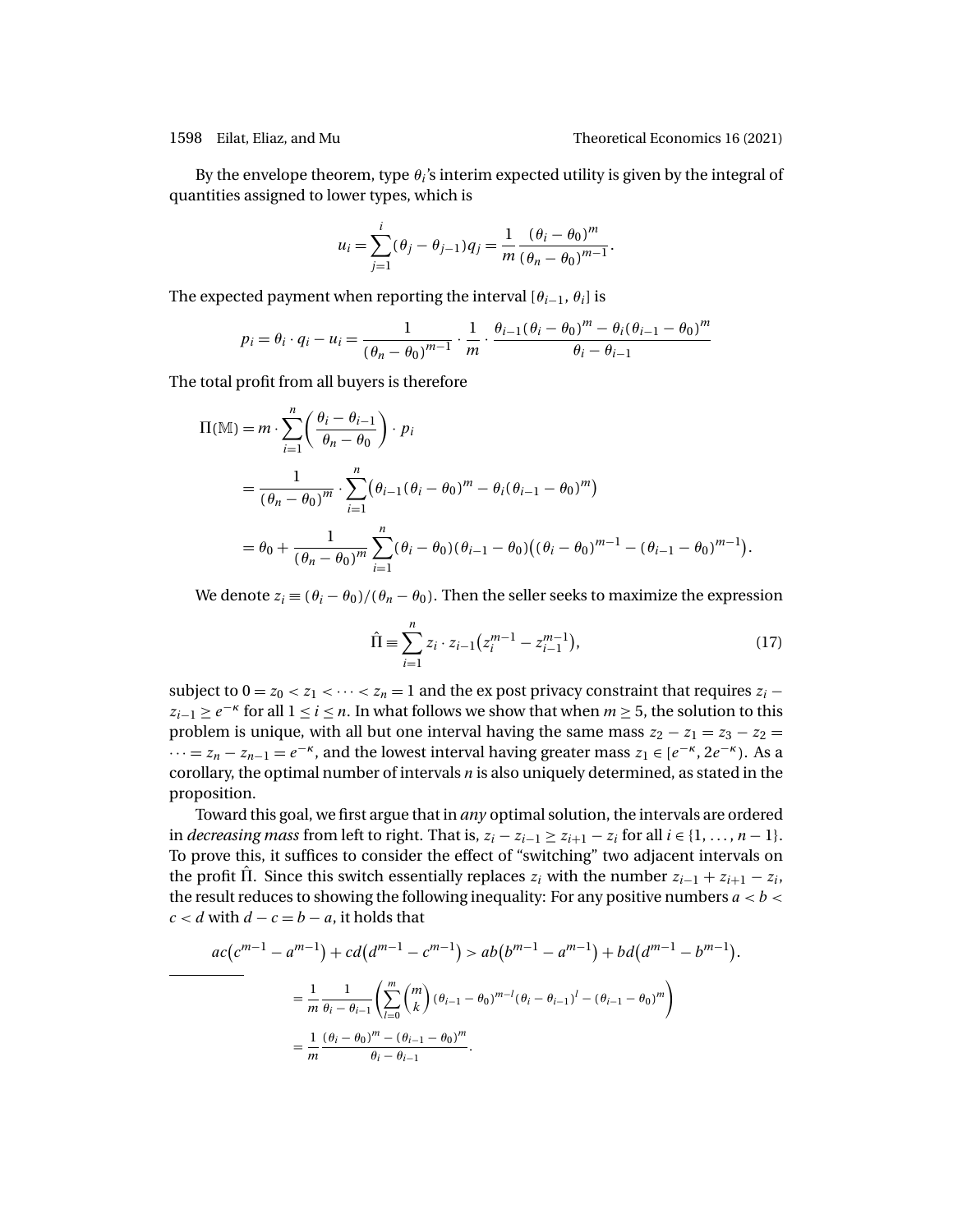Simplifying, we need to show that  $(c - b)(d<sup>m</sup> – a<sup>m</sup>) > (d – a)(c<sup>m</sup> – b<sup>m</sup>)$ , which can also be rewritten as

$$
(c-b)\int_a^d x^{m-1} dx > (d-a)\int_b^c x^{m-1} dx.
$$

That is, we need to show

$$
(c-b)\left(\int_a^b x^{m-1} dx + \int_c^d x^{m-1} dx\right) > (b-a+d-c)\int_b^c x^{m-1} dx.
$$

Since  $b - a = d - c$ , we can further rewrite it as

$$
(c-b)\left(\int_a^b x^{m-1} + (a+d-x)^{m-1} dx\right) > (b-a)\left(\int_b^c x^{m-1} + (a+d-x)^{m-1} dx\right).
$$

Since the function  $x^{m-1}$  is strictly convex when  $m > 2$ , the integrand on the LHS is in fact uniformly larger than the integrand on the RHS, which proves the result.

Next, we argue that  $z_1 < 2(z_2 - z_1)$ , meaning that the longest interval is less than twice the length of the second longest. Indeed, if this were not the case, we could break the longest interval into two equal subintervals and still satisfy the ex post privacy constraint. As can be easily seen from equation [\(17\)](#page-41-0), this modification strictly increases the profit, contradicting optimality.

Finally, we argue that in the optimal solution, the second-longest interval already exhausts the privacy constraint (and so must every "higher" interval). Indeed, if  $z_2-z_1 >$  $e^{-\kappa}$ , we could increase  $z_1$  slightly without violating the privacy constraint. The effect on profit of this change is

$$
\frac{\partial \hat{\Pi}}{\partial z_1} = z_2^{m-1} - mz_1^{m-1}
$$

We have already shown that  $z_1 < 2(z_2 - z_1)$ , so  $z_2 > 1.5z_1$ . Further note that for  $m \ge 5$ ,  $1.5^{m-1} > m$ . Thus, the above display implies that increasing z<sub>1</sub> would strictly increase profit, again leading to a contradiction.

Summarizing the above, we must have  $z_2 - z_1 = z_3 - z_2 = \cdots = z_n - z_{n-1} = e^{-\kappa}$  and  $z_1 \in [e^{-\kappa}, 2e^{-\kappa})$ . This proves the proposition.

We mention that a similar (but more involved) analysis yields the optimal partitions for the cases  $m = 3$  and  $m = 4$  as well. As for  $m = 2$ , the profit as given by equation [\(17\)](#page-41-0) can be simplified as

$$
\sum_{i=1}^{n} z_i^2 z_{i-1} - z_{i-1}^2 z_i = \frac{1}{3} \sum_{i=1}^{n} (z_i^3 - z_{i-1}^3 - (z_i - z_{i-1})^3) = \frac{1}{3} - \frac{1}{3} \sum_{i=1}^{n} (z_i - z_{i-1})^3.
$$

So maximizing profit is this auction problem is equivalent to minimizing the cubic sum of the interval lengths, as in the single-agent uniform-quadratic case. Hence, the solution is an equal partition with as many intervals as allowed by the privacy constraint.  $\Box$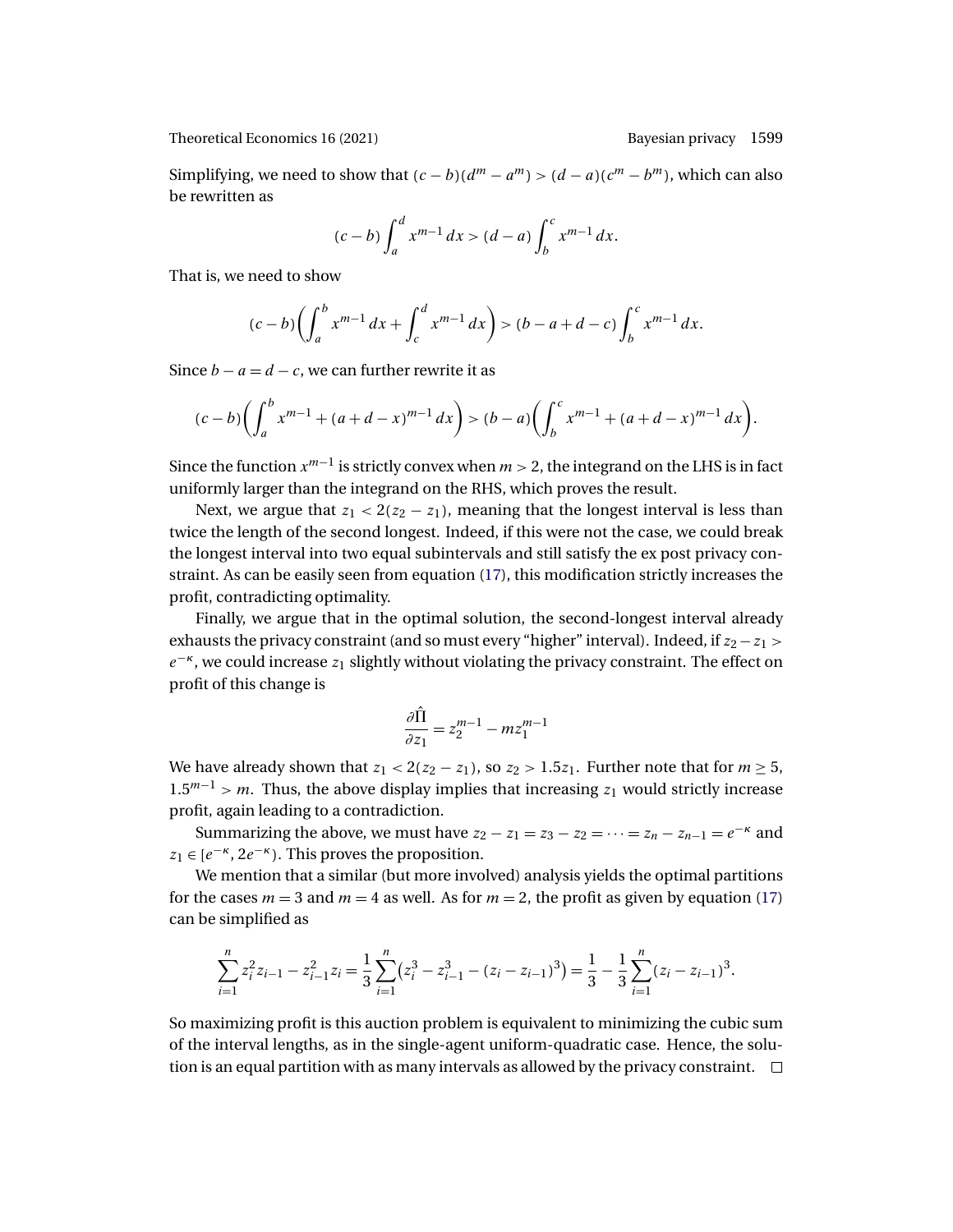### **REFERENCES**

<span id="page-43-0"></span>[Acquisti, Alessandro and Jens Grossklags \(2005\), "Privacy and rationality in individual](http://www.e-publications.org/srv/te/linkserver/openurl?rft_dat=bib:1/AcqGro2005&rfe_id=urn:sici%2F1933-6837%282021%2916%3A4%3C1557%3ABP%3E2.0.CO%3B2-B) decision making." *[IEEE Security and Privacy](http://www.e-publications.org/srv/te/linkserver/openurl?rft_dat=bib:1/AcqGro2005&rfe_id=urn:sici%2F1933-6837%282021%2916%3A4%3C1557%3ABP%3E2.0.CO%3B2-B)*, 3, 26–33. [\[1559\]](#page-2-0)

[Acquisti, Alessandro, Curtis R. Taylor, and Liad Wagman \(2016\), "The economics of pri](http://www.e-publications.org/srv/te/linkserver/openurl?rft_dat=bib:2/Acqetal2016&rfe_id=urn:sici%2F1933-6837%282021%2916%3A4%3C1557%3ABP%3E2.0.CO%3B2-B)vacy." *[Journal of Economic Literature](http://www.e-publications.org/srv/te/linkserver/openurl?rft_dat=bib:2/Acqetal2016&rfe_id=urn:sici%2F1933-6837%282021%2916%3A4%3C1557%3ABP%3E2.0.CO%3B2-B)*, 54, 442–492. [\[1563\]](#page-6-0)

Agrawal, Dakshi and Charu Aggarwal (2001), "On the design and quantification of privacy preserving data mining algorithms." In *Proceedings of the 20th ACM SIGMOD-SIGACT-SIGART Symposium on Principles of Database Systems (PODS '01)*, 247–255, ACM, New York. [\[1564\]](#page-7-0)

[Ali, S. M. and S. D. Silvey \(1966\), "A general class of coefficients of divergence of one](http://www.e-publications.org/srv/te/linkserver/openurl?rft_dat=bib:4/AliSil1966&rfe_id=urn:sici%2F1933-6837%282021%2916%3A4%3C1557%3ABP%3E2.0.CO%3B2-B) distribution from another." *[Journal of the Royal Statistical Society](http://www.e-publications.org/srv/te/linkserver/openurl?rft_dat=bib:4/AliSil1966&rfe_id=urn:sici%2F1933-6837%282021%2916%3A4%3C1557%3ABP%3E2.0.CO%3B2-B)*, 28, 131–142. [\[1569\]](#page-12-0)

[Alonso, Ricardo and Niko Matouschek \(2008\), "Optimal delegation."](http://www.e-publications.org/srv/te/linkserver/openurl?rft_dat=bib:5/AloMat2008&rfe_id=urn:sici%2F1933-6837%282021%2916%3A4%3C1557%3ABP%3E2.0.CO%3B2-B) *Review of Economic Studies*[, 75, 259–293.](http://www.e-publications.org/srv/te/linkserver/openurl?rft_dat=bib:5/AloMat2008&rfe_id=urn:sici%2F1933-6837%282021%2916%3A4%3C1557%3ABP%3E2.0.CO%3B2-B) [\[1562\]](#page-5-0)

[Babaioff, Moshe, Liad Blumrosen, and Michael Schapira \(2013\), "The communication](http://www.e-publications.org/srv/te/linkserver/openurl?rft_dat=bib:6/Babetal2013&rfe_id=urn:sici%2F1933-6837%282021%2916%3A4%3C1557%3ABP%3E2.0.CO%3B2-B) [burden of payment determination."](http://www.e-publications.org/srv/te/linkserver/openurl?rft_dat=bib:6/Babetal2013&rfe_id=urn:sici%2F1933-6837%282021%2916%3A4%3C1557%3ABP%3E2.0.CO%3B2-B) *Games and Economic Behavior*, 77, 153–167. [\[1562\]](#page-5-0)

[Barth, Susanne and Menno D. T. de Jong \(2017\), "The privacy paradox–investigating dis](http://www.e-publications.org/srv/te/linkserver/openurl?rft_dat=bib:7/BarJon2017&rfe_id=urn:sici%2F1933-6837%282021%2916%3A4%3C1557%3ABP%3E2.0.CO%3B2-B)[crepancies between expressed privacy concerns and actual online behavior—a system](http://www.e-publications.org/srv/te/linkserver/openurl?rft_dat=bib:7/BarJon2017&rfe_id=urn:sici%2F1933-6837%282021%2916%3A4%3C1557%3ABP%3E2.0.CO%3B2-B)atic literature review." *[Telematics and Informatics.](http://www.e-publications.org/srv/te/linkserver/openurl?rft_dat=bib:7/BarJon2017&rfe_id=urn:sici%2F1933-6837%282021%2916%3A4%3C1557%3ABP%3E2.0.CO%3B2-B)*, 34, 1038–1058. [\[1559\]](#page-2-0)

Bergemann, Dirk, Ji Shen, Yun Xu, and Edmund Yeh (2012), "Multi-dimensional mechanism design with limited information." In *Proceedings of the 13th ACM Conference on Electronic Commerce (EC'12)*, 162–178, ACM, New York. [\[1562\]](#page-5-0)

Bird, Daniel and Zvika Neeman (2020), "What should a firm know? Protecting consumers' privacy rents." Working Paper. [\[1563\]](#page-6-0)

[Blumrosen, Liad and Michal Feldman \(2013\), "Mechanism design with a restricted ac](http://www.e-publications.org/srv/te/linkserver/openurl?rft_dat=bib:10/BluFel2013&rfe_id=urn:sici%2F1933-6837%282021%2916%3A4%3C1557%3ABP%3E2.0.CO%3B2-B)tion space." *[Games and Economic. Behavior](http://www.e-publications.org/srv/te/linkserver/openurl?rft_dat=bib:10/BluFel2013&rfe_id=urn:sici%2F1933-6837%282021%2916%3A4%3C1557%3ABP%3E2.0.CO%3B2-B)*, 82, 424–443. [\[1562\]](#page-5-0)

[Blumrosen, Liad, Noam Nisan, and Ilya Segal \(2007\), "Auctions with severely bounded](http://www.e-publications.org/srv/te/linkserver/openurl?rft_dat=bib:11/Bluetal2007&rfe_id=urn:sici%2F1933-6837%282021%2916%3A4%3C1557%3ABP%3E2.0.CO%3B2-B) communication." *[Journal of Artificial Intelligence Research](http://www.e-publications.org/srv/te/linkserver/openurl?rft_dat=bib:11/Bluetal2007&rfe_id=urn:sici%2F1933-6837%282021%2916%3A4%3C1557%3ABP%3E2.0.CO%3B2-B)*, 28, 233–266. [\[1562\]](#page-5-0)

[Calzolari, Giacomo and Alessandro Pavan \(2006\), "On the optimality of privacy in se](http://www.e-publications.org/srv/te/linkserver/openurl?rft_dat=bib:12/CalPav2006&rfe_id=urn:sici%2F1933-6837%282021%2916%3A4%3C1557%3ABP%3E2.0.CO%3B2-B)quential contracting." *[Journal of Economic theory](http://www.e-publications.org/srv/te/linkserver/openurl?rft_dat=bib:12/CalPav2006&rfe_id=urn:sici%2F1933-6837%282021%2916%3A4%3C1557%3ABP%3E2.0.CO%3B2-B)*, 130, 168–204. [\[1562\]](#page-5-0)

[Caplin, Andrew and Mark Dean \(2015\), "Revealed preference, rational inattention and](http://www.e-publications.org/srv/te/linkserver/openurl?rft_dat=bib:13/CapDea2015&rfe_id=urn:sici%2F1933-6837%282021%2916%3A4%3C1557%3ABP%3E2.0.CO%3B2-B) [costly information acquisition."](http://www.e-publications.org/srv/te/linkserver/openurl?rft_dat=bib:13/CapDea2015&rfe_id=urn:sici%2F1933-6837%282021%2916%3A4%3C1557%3ABP%3E2.0.CO%3B2-B) *American Economic Review*, 105, 2183–2203. [\[1562\]](#page-5-0)

Caplin, Andrew, Mark Dean, and John Leahy (2019), "Rational inattention, optimal consideration sets and stochastic choice." Review of Economic Studies. (forthcoming). [\[1562\]](#page-5-0)

[Choi, P. Jay, Doh-Shin Jeon, and Byung-Cheol Kim \(2019\), "Privacy and personal data](http://www.e-publications.org/srv/te/linkserver/openurl?rft_dat=bib:15/Choetal2019&rfe_id=urn:sici%2F1933-6837%282021%2916%3A4%3C1557%3ABP%3E2.0.CO%3B2-B) [collection with information externalities."](http://www.e-publications.org/srv/te/linkserver/openurl?rft_dat=bib:15/Choetal2019&rfe_id=urn:sici%2F1933-6837%282021%2916%3A4%3C1557%3ABP%3E2.0.CO%3B2-B) *Journal of Public Economics*, 173, 113–124. [\[1559\]](#page-2-0)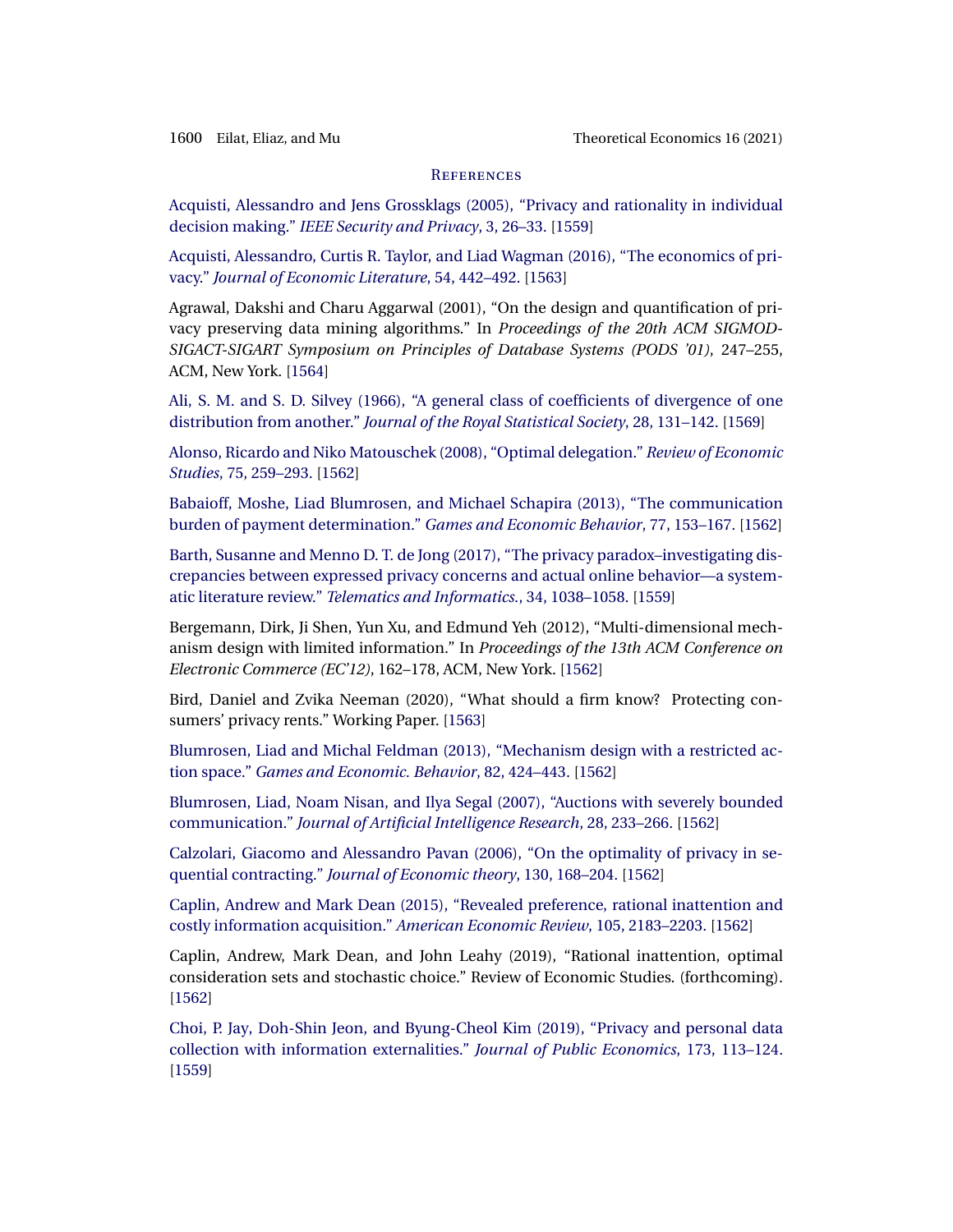<span id="page-44-0"></span>[Conitzer, Vincent, Curtis R. Taylor, and Liad Wagman \(2012\), "Hide and seek: Costly](http://www.e-publications.org/srv/te/linkserver/openurl?rft_dat=bib:16/Conetal2012&rfe_id=urn:sici%2F1933-6837%282021%2916%3A4%3C1557%3ABP%3E2.0.CO%3B2-B) [consumer privacy in a market with repeat purchases."](http://www.e-publications.org/srv/te/linkserver/openurl?rft_dat=bib:16/Conetal2012&rfe_id=urn:sici%2F1933-6837%282021%2916%3A4%3C1557%3ABP%3E2.0.CO%3B2-B) *Marketing Science*, 31, 277–292. [\[1562\]](#page-5-0)

Cover, M. Thomas, and Joy A. Thomas (2006). *Elements of Information Theory (Wiley Series in Telecommunications and Signal Processing)*. Wiley, New York. [\[1576\]](#page-19-0)

[Crémer, Jacques, Luis Garicano, and Andrea Prat \(2007\), "Language and the theory of](http://www.e-publications.org/srv/te/linkserver/openurl?rft_dat=bib:18/Creetal2007&rfe_id=urn:sici%2F1933-6837%282021%2916%3A4%3C1557%3ABP%3E2.0.CO%3B2-B) the firm." *[Quarterly Journal of Economics](http://www.e-publications.org/srv/te/linkserver/openurl?rft_dat=bib:18/Creetal2007&rfe_id=urn:sici%2F1933-6837%282021%2916%3A4%3C1557%3ABP%3E2.0.CO%3B2-B)*, 122, 373–407. [\[1562\]](#page-5-0)

Díaz, Claudia, Stefaan Seys, Joris Claessens, and Bart Preneel (2002), "Towards measuring anonymity." In *Proceedings of the 2nd International Conference on Privacy Enhancing Technologies (PET'02)* (R. Dingledine and P. Syverson, eds.), 54–68, Springer, Berlin, Heidelberg. [\[1564\]](#page-7-0)

Dwork, Cynthia, Frank McSherry, Kobbi Nissim, and Adam Smith (2006), "Calibrating noise to sensitivity in private data analysis." In *Theory of Cryptography. TCC 2006* (S. Halevi and Rabin T., eds.), volume 3876 of Lecture Notes in Computer Science. Springer, Berlin, Heidelberg. [\[1563\]](#page-6-0)

[Fadel, Ronald and Ilya Segal \(2009\), "The communication cost of selfishness."](http://www.e-publications.org/srv/te/linkserver/openurl?rft_dat=bib:21/FadSeg2009&rfe_id=urn:sici%2F1933-6837%282021%2916%3A4%3C1557%3ABP%3E2.0.CO%3B2-B) *Journal of [Economic Theory](http://www.e-publications.org/srv/te/linkserver/openurl?rft_dat=bib:21/FadSeg2009&rfe_id=urn:sici%2F1933-6837%282021%2916%3A4%3C1557%3ABP%3E2.0.CO%3B2-B)*, 144, 1895–1920. [\[1562\]](#page-5-0)

[Fairfield, Joshua A. T. and Christoph Engel \(2015\), "Privacy as a public good."](http://www.e-publications.org/srv/te/linkserver/openurl?rft_dat=bib:22/FaiEng2015&rfe_id=urn:sici%2F1933-6837%282021%2916%3A4%3C1557%3ABP%3E2.0.CO%3B2-B) *Duke Law Journal*[, 65, 385–457.](http://www.e-publications.org/srv/te/linkserver/openurl?rft_dat=bib:22/FaiEng2015&rfe_id=urn:sici%2F1933-6837%282021%2916%3A4%3C1557%3ABP%3E2.0.CO%3B2-B) [\[1559\]](#page-2-0)

Fleischer, Lisa K. and Yu-Han Lyu (2012), "Approximately optimal auctions for selling privacy when costs are correlated with data." In *PProceedings of the 13th ACM Conference on Electronic Commerce (EC '12)*, 568–585, ACM, New York. [\[1563\]](#page-6-0)

[Frankel, Alexander \(2014\), "Aligned delegation."](http://www.e-publications.org/srv/te/linkserver/openurl?rft_dat=bib:24/Fra2014&rfe_id=urn:sici%2F1933-6837%282021%2916%3A4%3C1557%3ABP%3E2.0.CO%3B2-B) *American Economic Review*, 104, 66–83. [\[1562\]](#page-5-0)

Ghosh, Arpita and Aaron Roth (2011), "Selling privacy at auction." In *Proceedings of the 12th ACM Conference on Electronic Commerce (EC '11)*, 199–208, ACM, New York. [\[1563\]](#page-6-0)

Gilboa-Freedman, Gail and Rann Smorodinsky (2018), "On the properties that characterize privacy." Working Paper. [\[1562\]](#page-5-0)

[Gradwohl, Ronen \(2018\), "Privacy in implementation."](http://www.e-publications.org/srv/te/linkserver/openurl?rft_dat=bib:27/Gra2018&rfe_id=urn:sici%2F1933-6837%282021%2916%3A4%3C1557%3ABP%3E2.0.CO%3B2-B) *Social Choice and Welfare*, 50, [547–580.](http://www.e-publications.org/srv/te/linkserver/openurl?rft_dat=bib:27/Gra2018&rfe_id=urn:sici%2F1933-6837%282021%2916%3A4%3C1557%3ABP%3E2.0.CO%3B2-B) [\[1562\]](#page-5-0)

Green, Jerry R. and Jean-Jacques Laffont (1986), "Incentive theory with data compression." In *Uncertainty, Information and Communication: Essays in Honor of Kenneth Arrow* (W. P. Heller, R. M. Starr, and D. A. Starrett, eds.), 239–253, Cambridge Univ. Press, Cambridge. [\[1562\]](#page-5-0)

Green, Jerry R. and Jean-Jacques Laffont (1987), "Limited communication and incentive compatibility." In *Information, Incentives, and Economic Mechanisms: Essays in Honor of Leonid Hurwicz* (T. Groves, R. Radner, and S. Reiter, eds.), 308–329, Univ. Minnesota Press, Minneapolis. [\[1562\]](#page-5-0)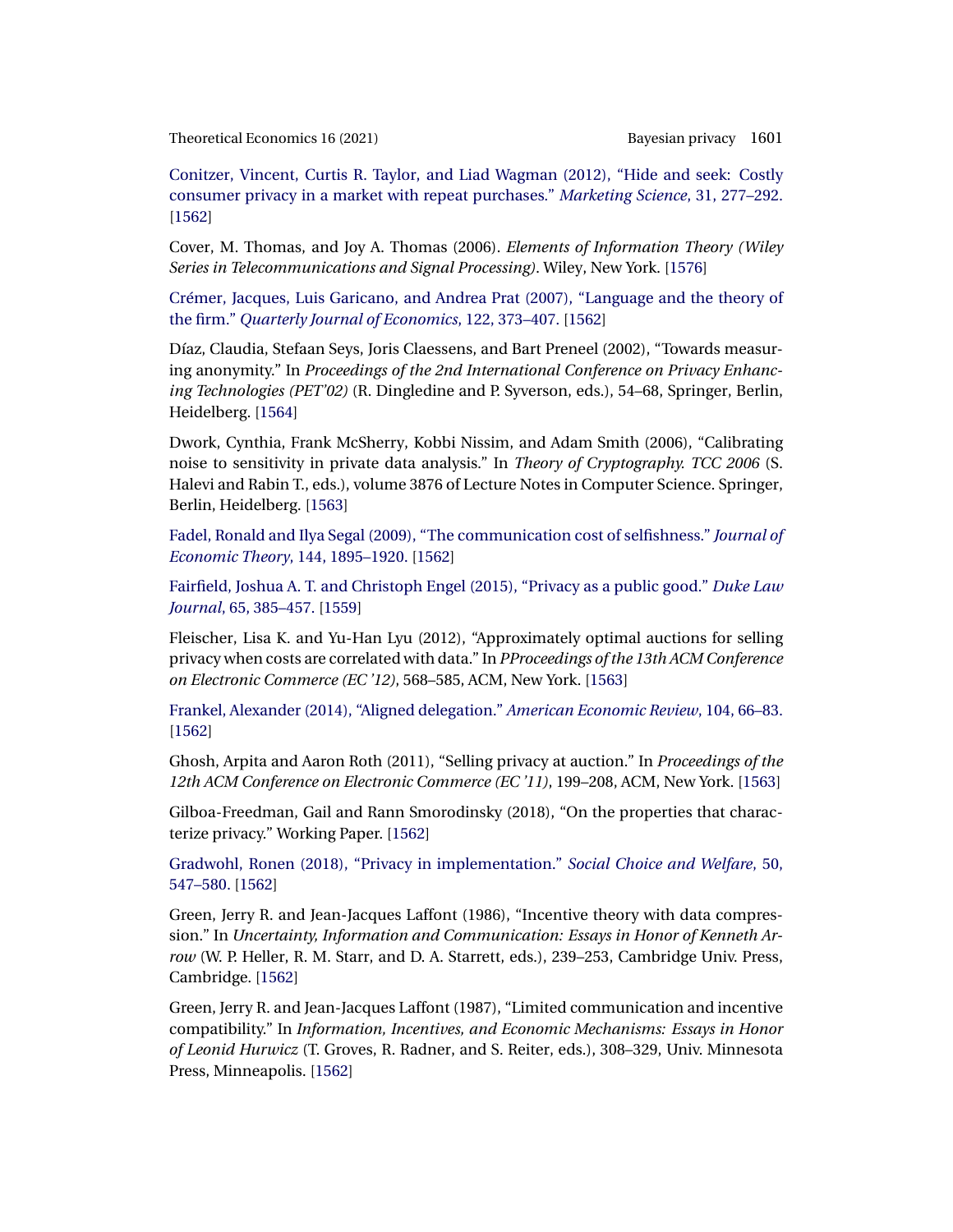<span id="page-45-0"></span>

[Gul, Faruk and Andrew Postlewaite \(1992\), "Asymptotic efficiency in large exchange](http://www.e-publications.org/srv/te/linkserver/openurl?rft_dat=bib:30/GulPos1992&rfe_id=urn:sici%2F1933-6837%282021%2916%3A4%3C1557%3ABP%3E2.0.CO%3B2-B) [economies with asymmetric information."](http://www.e-publications.org/srv/te/linkserver/openurl?rft_dat=bib:30/GulPos1992&rfe_id=urn:sici%2F1933-6837%282021%2916%3A4%3C1557%3ABP%3E2.0.CO%3B2-B) *Econometrica*, 60, 1273–1292. [\[1564\]](#page-7-0)

[Heffetz, Ori and Katrina Ligett \(2014\), "Privacy and data-based research."](http://www.e-publications.org/srv/te/linkserver/openurl?rft_dat=bib:31/HefLig2014&rfe_id=urn:sici%2F1933-6837%282021%2916%3A4%3C1557%3ABP%3E2.0.CO%3B2-B) *Journal of Eco[nomic Perspectives](http://www.e-publications.org/srv/te/linkserver/openurl?rft_dat=bib:31/HefLig2014&rfe_id=urn:sici%2F1933-6837%282021%2916%3A4%3C1557%3ABP%3E2.0.CO%3B2-B)*, 28, 75–98. [\[1563\]](#page-6-0)

Hidir, Sinem and Nikhil Vellodi (2018), "Personalization, discrimination and information revelation." Working paper. [\[1563\]](#page-6-0)

Ichihashi, Shota (2019), "Online privacy and information disclosure by consumers." American Economic Review. (forthcoming). [\[1563\]](#page-6-0)

[Kearns, Michael, Mallesh M. Pai, Aaron Roth, and Jonathan Ullman \(2014\), "Mechanism](http://www.e-publications.org/srv/te/linkserver/openurl?rft_dat=bib:34/Keaetal2014&rfe_id=urn:sici%2F1933-6837%282021%2916%3A4%3C1557%3ABP%3E2.0.CO%3B2-B) [design in large games: Incentives and privacy."](http://www.e-publications.org/srv/te/linkserver/openurl?rft_dat=bib:34/Keaetal2014&rfe_id=urn:sici%2F1933-6837%282021%2916%3A4%3C1557%3ABP%3E2.0.CO%3B2-B) *American Economic Review*, 104, 431– [435.](http://www.e-publications.org/srv/te/linkserver/openurl?rft_dat=bib:34/Keaetal2014&rfe_id=urn:sici%2F1933-6837%282021%2916%3A4%3C1557%3ABP%3E2.0.CO%3B2-B) [\[1563\]](#page-6-0)

[Kokolakis, Spyros \(2017\), "Privacy attitudes and privacy behavior: A review of current](http://www.e-publications.org/srv/te/linkserver/openurl?rft_dat=bib:35/Kok2017&rfe_id=urn:sici%2F1933-6837%282021%2916%3A4%3C1557%3ABP%3E2.0.CO%3B2-B) [research on the privacy paradox phenomenon."](http://www.e-publications.org/srv/te/linkserver/openurl?rft_dat=bib:35/Kok2017&rfe_id=urn:sici%2F1933-6837%282021%2916%3A4%3C1557%3ABP%3E2.0.CO%3B2-B) *Computers and Security*, 64, 122–134. [\[1559\]](#page-2-0)

[Kos, Nenad \(2012\), "Communication and efficiency in auctions."](http://www.e-publications.org/srv/te/linkserver/openurl?rft_dat=bib:36/Kos2012&rfe_id=urn:sici%2F1933-6837%282021%2916%3A4%3C1557%3ABP%3E2.0.CO%3B2-B) *Games and Economic Behavior*[, 75, 233–249.](http://www.e-publications.org/srv/te/linkserver/openurl?rft_dat=bib:36/Kos2012&rfe_id=urn:sici%2F1933-6837%282021%2916%3A4%3C1557%3ABP%3E2.0.CO%3B2-B) [\[1562,](#page-5-0) [1596\]](#page-39-0)

[Laibson, David \(2018\), "Private paternalism, the commitment puzzle, and model-free](http://www.e-publications.org/srv/te/linkserver/openurl?rft_dat=bib:37/Lai2018&rfe_id=urn:sici%2F1933-6837%282021%2916%3A4%3C1557%3ABP%3E2.0.CO%3B2-B) equilibrium (Richard T. Ely lecture)." *[American Economic Review Papers and Proceed](http://www.e-publications.org/srv/te/linkserver/openurl?rft_dat=bib:37/Lai2018&rfe_id=urn:sici%2F1933-6837%282021%2916%3A4%3C1557%3ABP%3E2.0.CO%3B2-B)ings*[, 108, 1–21.](http://www.e-publications.org/srv/te/linkserver/openurl?rft_dat=bib:37/Lai2018&rfe_id=urn:sici%2F1933-6837%282021%2916%3A4%3C1557%3ABP%3E2.0.CO%3B2-B) [\[1559\]](#page-2-0)

Ligett, Katrina and Aaron Roth (2012), "Take it or leave it: Running a survey when privacy comes at a cost." In *Proceedings of the 8th International Conference on Internet and Network Economics (WINE '12)* (P. W. Goldberg, ed.), 378–391, Springer, Berlin, Heidelberg. [\[1563\]](#page-6-0)

Matějka, Filip (2016), "Rationally inattentive seller: Sales and discrete pricing." *The Re[view of Economic Studies](http://www.e-publications.org/srv/te/linkserver/openurl?rft_dat=bib:39/Mat2016&rfe_id=urn:sici%2F1933-6837%282021%2916%3A4%3C1557%3ABP%3E2.0.CO%3B2-B)*, 83, 1125–1155. [\[1562,](#page-5-0) [1575\]](#page-18-0)

Matějka, Filip and Alisdair McKay (2015), "Rational inattention to discrete choices: A [new foundation for the multinomial logit model."](http://www.e-publications.org/srv/te/linkserver/openurl?rft_dat=bib:40/MatMcK2015&rfe_id=urn:sici%2F1933-6837%282021%2916%3A4%3C1557%3ABP%3E2.0.CO%3B2-B) *The American Economic Review*, 105, [272–298.](http://www.e-publications.org/srv/te/linkserver/openurl?rft_dat=bib:40/MatMcK2015&rfe_id=urn:sici%2F1933-6837%282021%2916%3A4%3C1557%3ABP%3E2.0.CO%3B2-B) [\[1562\]](#page-5-0)

[McLean, Richard and Andrew Postlewaite \(2002\), "Informational size and incentive](http://www.e-publications.org/srv/te/linkserver/openurl?rft_dat=bib:41/McLPos2002&rfe_id=urn:sici%2F1933-6837%282021%2916%3A4%3C1557%3ABP%3E2.0.CO%3B2-B) compatibility." *Econometrica*[, 70, 2421–2453.](http://www.e-publications.org/srv/te/linkserver/openurl?rft_dat=bib:41/McLPos2002&rfe_id=urn:sici%2F1933-6837%282021%2916%3A4%3C1557%3ABP%3E2.0.CO%3B2-B) [\[1564\]](#page-7-0)

McSherry, Frank and Kunal Talwar (2007), "Mechanism design via differential privacy." In *Proceedings of the 48th Annual IEEE Symposium on Foundations of Computer Science (FOCS '07)*, 94–103, IEEE Computer Society, Washington DC. [\[1563\]](#page-6-0)

[Melumad, Nahum, Dilip Mookherjee, and Stephan Reichelstein \(1992\), "A theory of re](http://www.e-publications.org/srv/te/linkserver/openurl?rft_dat=bib:43/Meletal1992&rfe_id=urn:sici%2F1933-6837%282021%2916%3A4%3C1557%3ABP%3E2.0.CO%3B2-B)sponsibility centers." *[Journal of Accounting and Economics](http://www.e-publications.org/srv/te/linkserver/openurl?rft_dat=bib:43/Meletal1992&rfe_id=urn:sici%2F1933-6837%282021%2916%3A4%3C1557%3ABP%3E2.0.CO%3B2-B)*, 15, 445–484. [\[1562\]](#page-5-0)

[Mookherjee, Dilip and Masatoshi Tsumagari \(2014\), "Mechanism design with commu](http://www.e-publications.org/srv/te/linkserver/openurl?rft_dat=bib:44/MooTsu2014&rfe_id=urn:sici%2F1933-6837%282021%2916%3A4%3C1557%3ABP%3E2.0.CO%3B2-B)nication constraints." *[Journal of Political Economy](http://www.e-publications.org/srv/te/linkserver/openurl?rft_dat=bib:44/MooTsu2014&rfe_id=urn:sici%2F1933-6837%282021%2916%3A4%3C1557%3ABP%3E2.0.CO%3B2-B)*, 122, 1094–1129. [\[1562\]](#page-5-0)